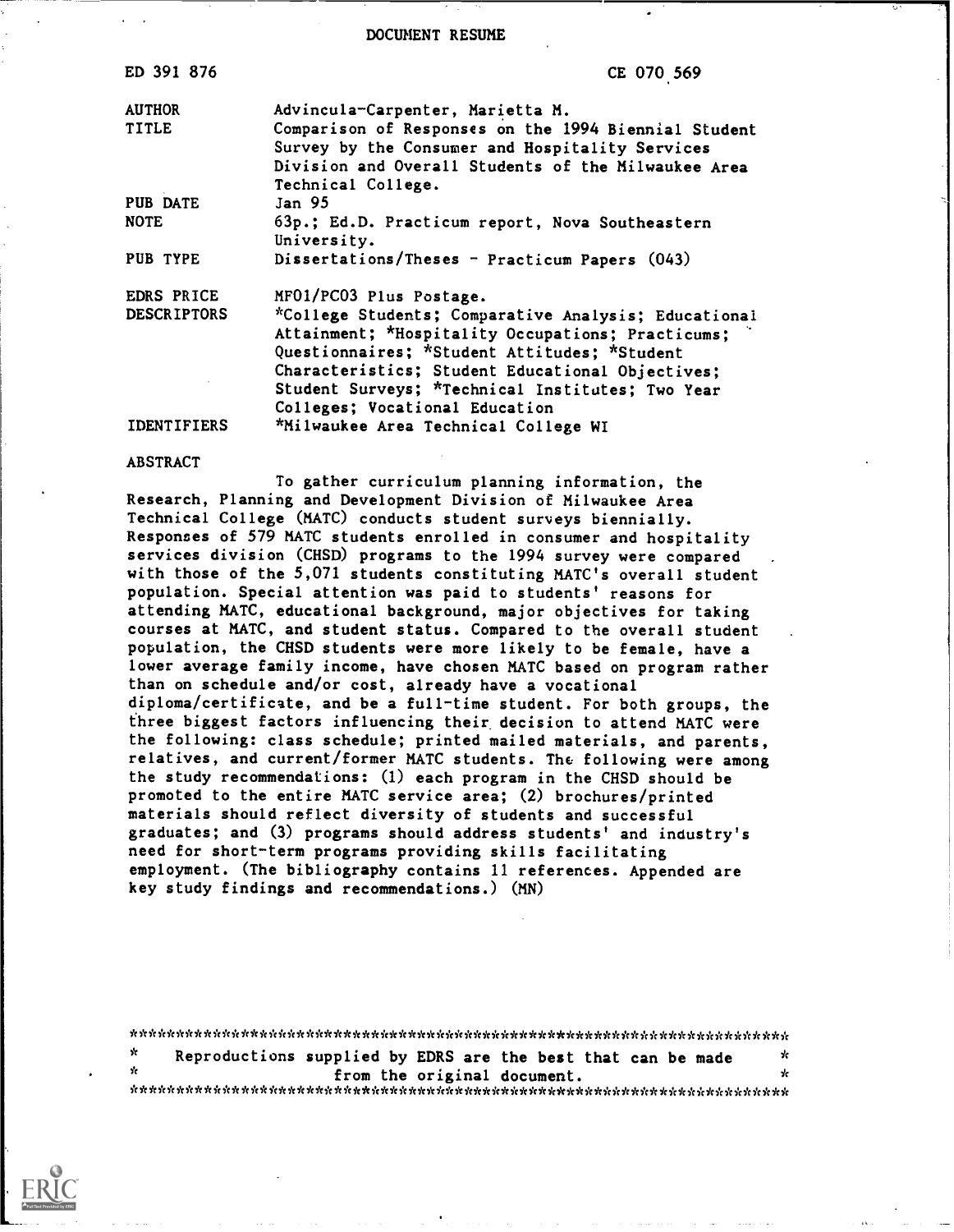070569

COMPARISON OF RESPONSES ON THE 1994 BIENNIAL STUDENT SURVEY BY THE CONSUMER AND HOSPITALITY SERVICES DIVISION AND OVERALL STUDENTS OF THE MILWAUKEE AREA TECHNICAL COLLEGE

Research Methodology

Marietta M. Advincula-Carpenter Milwaukee Area Technical College

U.S. DEPARTMENT OF EDUCATION<br>Office of Educational Research and Improvement E UCATIONAL RESOURCES INFORMATION CENTER (ERIC)

This document has been reproduced as<br>This document has been reproduced as<br>originating it. Onginating it.

 $\Box$  Minor changes hava been made to improve<br>reproduction quality

Points of view or opinions stated in this docu-<br>ment :do: not: necessarily: represent: official<br>OERI position or policy

Susan A. Torbenson

Chicago Cluster

"PERMISSION TO REPFIODUCE THIS MATERIAL HAS BEEN GRANTED BY

TO THE EDUCATIONAL RESOURCES INFORMATION CENTER (ERIC)."

A practicum report presented to Programs for Higher Education in partial fulfillment of the requirements for the degree of

Doctor of Education

Nova Southeastern University

January, 1995

 $\mathcal{Z}$ 

# BEST COPY AVAILABLE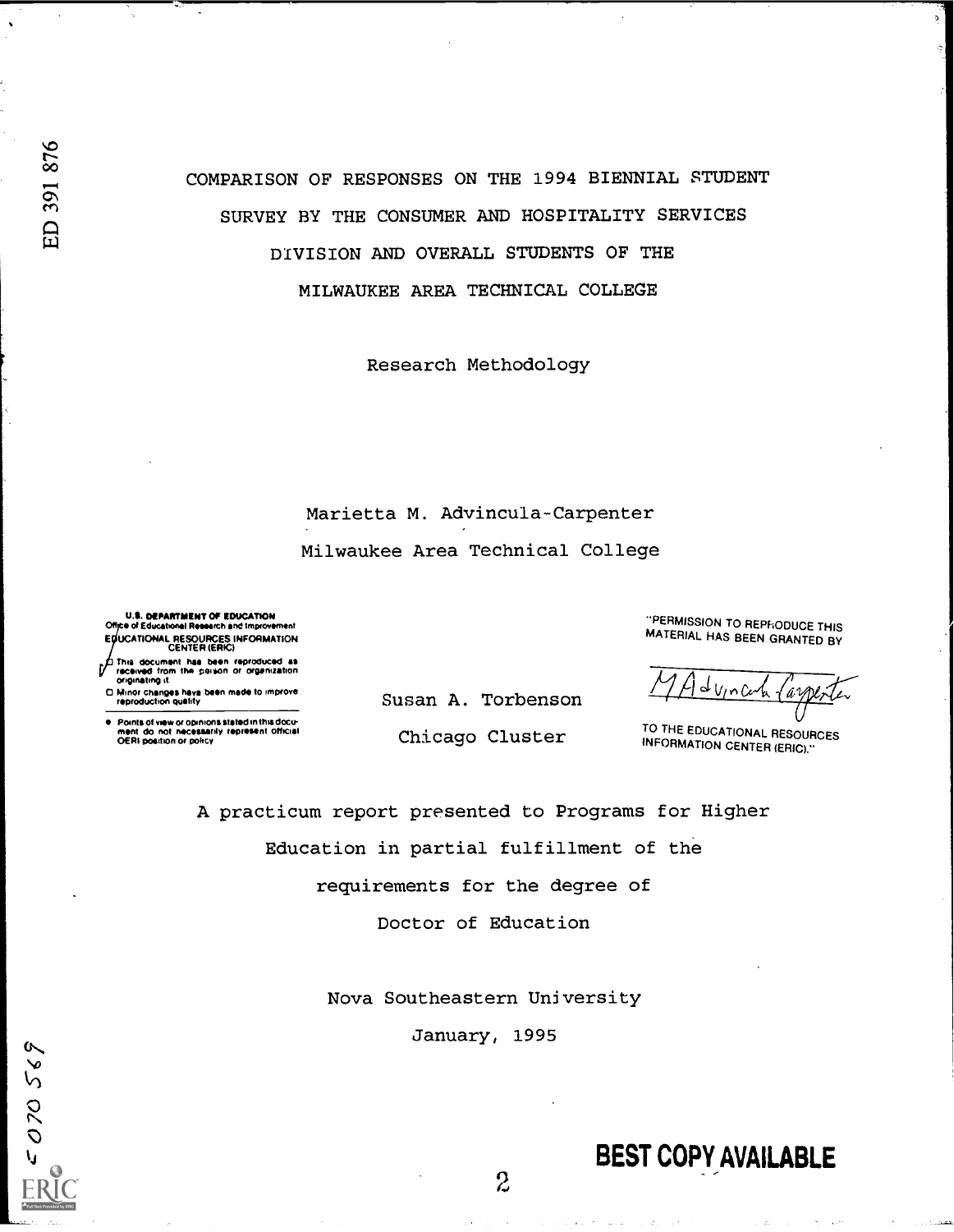Abstract of a practicum report presented to Nova Southeastern University in partial fulfillment of the requirements for the degree of Doctor of Education

2

COMPARISON OF RESPONSES ON THE 1994 BIENNIAL STUDENT SURVEY BY THE CONSUMER AND HOSPITALITY SERVICES DIVISION AND OVERALL STUDENTS OF THE MILWAUKEE AREA TECHNICAL COLLEGE

> by Marietta M. Advincula-Carpenter

> > January, 1995

The occupational programs in the Consumer and Hospitality Services Division (CHSD) have always been the target of close scrutiny by various administrators for the following reasons (a) small FTE, (b) low-paying jobs of graduates, and (c) programs with low employment rate. The problem is that the student surveys and some other statistical data from the RPDD have not been studied to compare CHSD students with the overall students of MATC in terms of (a) reason for attending MATC, (b) educational background, (c) major

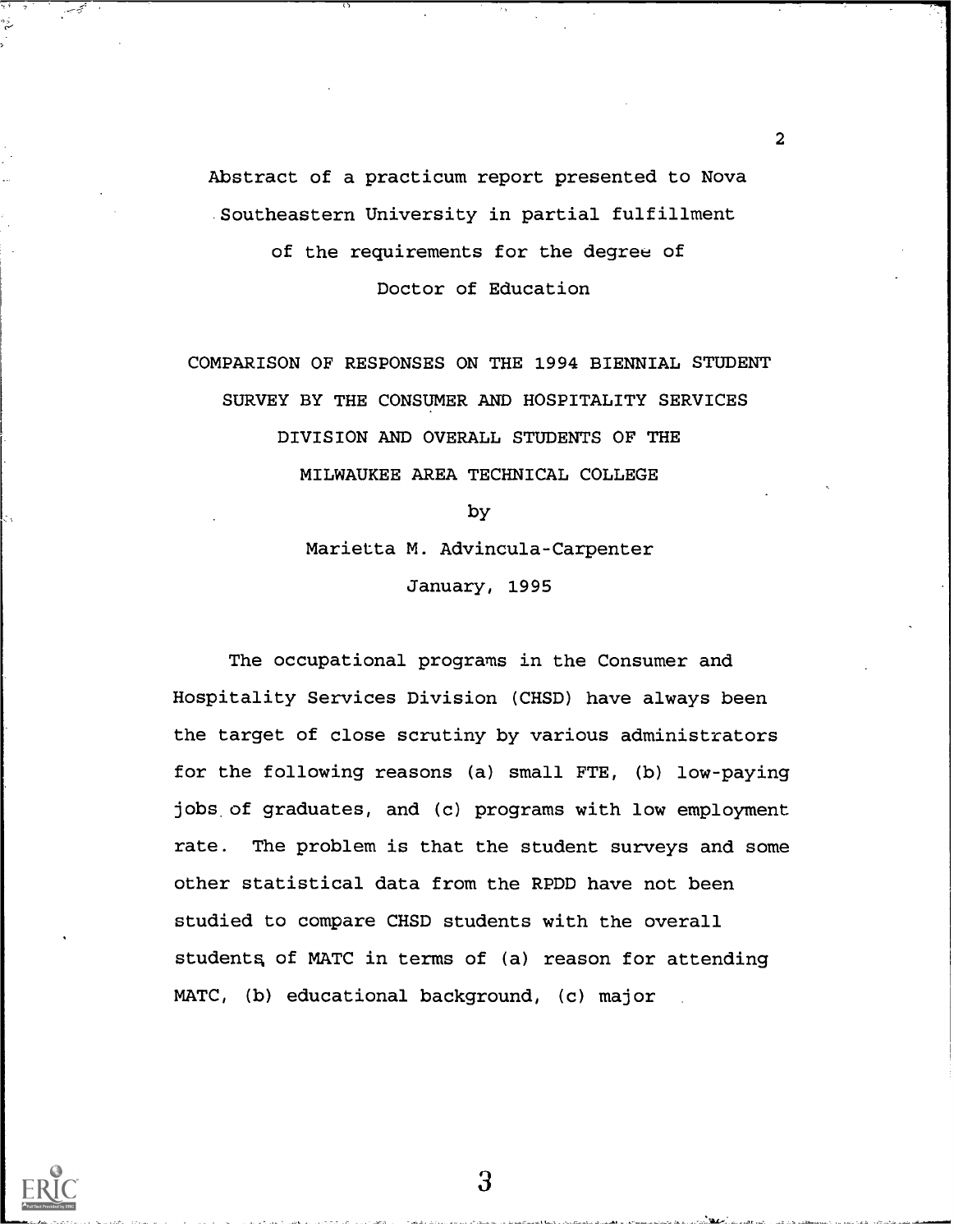objective(s) for taking courses at MATC, and (d) student status.

This study was based on the 20th biennial student survey at MATC. The purpose of the study was to compare the responses of the CHSD students with those of the overall MATC students to help establish the importance of the CHSD occupational programs as part of MATC's goal to serve its customers in the Milwaukee area.

3

The research question was "What are the differences in the responses between the CHSD and overall MATC students on selected questions?" Hence the research hypothesis was: based on responses on the selected questions from the student survey, the occupational and educational motivation of CHSD students are not different from the overall MATC students.

The percent responses of the CHSD and overall MATC students were compared using the z test, a 0.01 level of significance, and two-tailed region of rejection based on the  $\pm 2.58$  critical value of z.

The results of the study provided some data that seemed to demonstrate different characteristics and needs of students in the CHSD compared with the overall

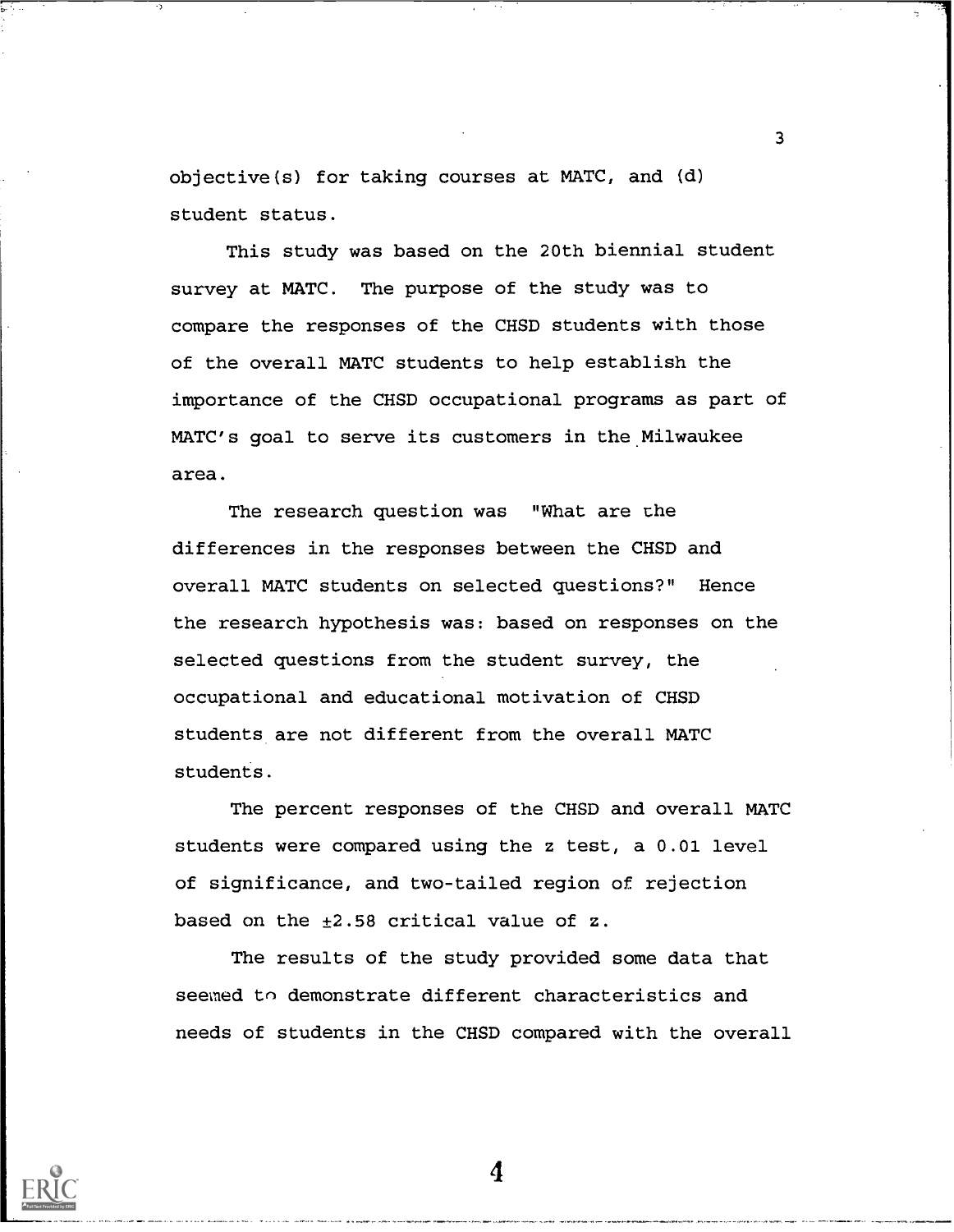students at MATC. However, further study of the survey should be done by other academic divisions to compare their students' response with the overall MATC students as well as a comparison of student responses from the various occupational divisions. Recommendations for implementation of some activities to market and plan occupational programs were included in the report.



5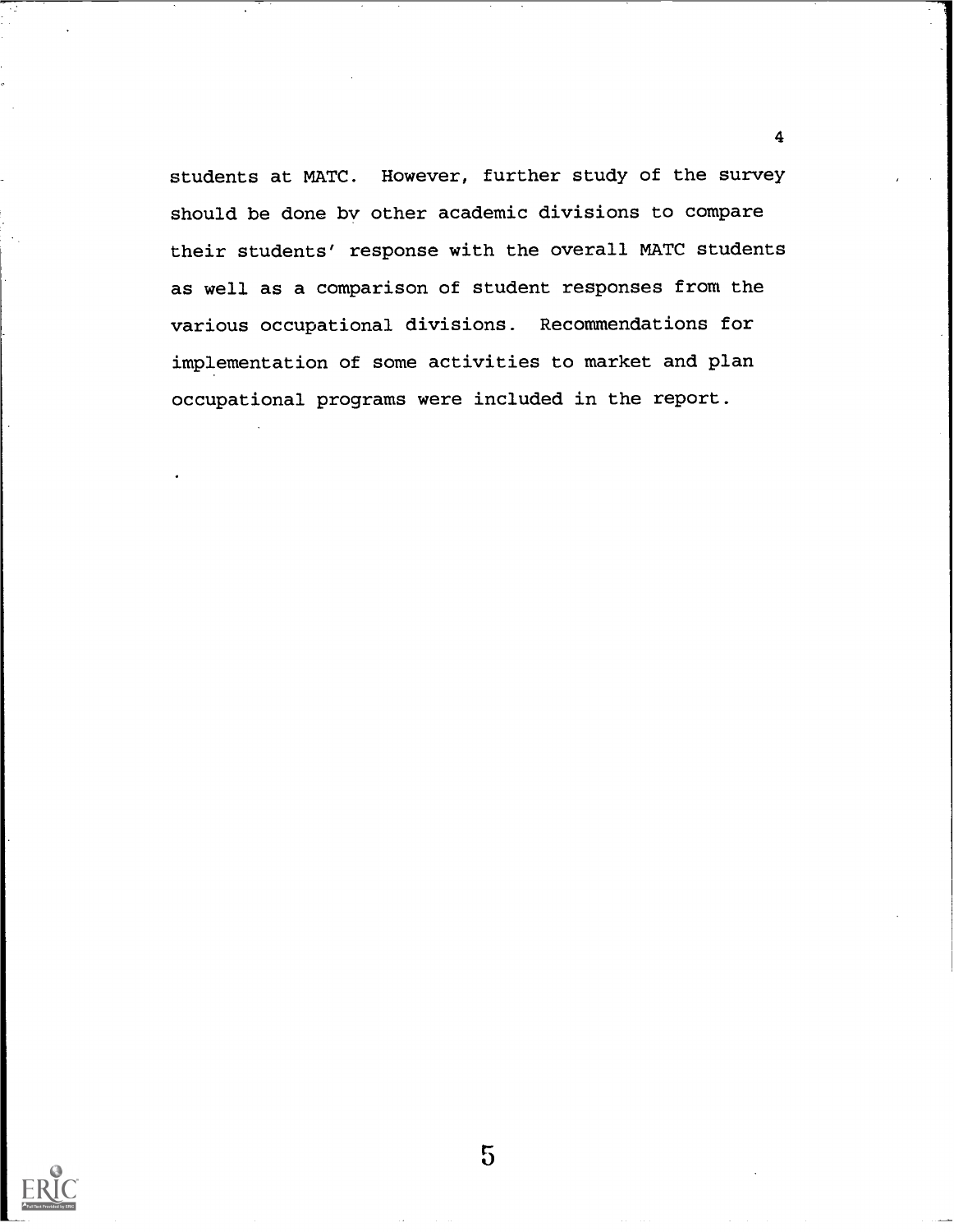## TABLE OF CONTENTS

|                                           | Page |    |
|-------------------------------------------|------|----|
| LIST OF TABLES                            |      | 8  |
| Chapter                                   |      |    |
| 1.<br>INTRODUCTION                        |      | 10 |
| Nature of the Problem                     |      | 10 |
| Purpose of the Study $\cdots$             |      | 10 |
| Significance to the Institution           |      | 11 |
| Relationship to Seminar                   |      | 11 |
| Research Question                         |      | 12 |
| Research Hypotheses                       |      | 12 |
| Definition of Terms                       |      | 12 |
| REVIEW OF THE LITERATURE<br>2.            |      | 14 |
| Introduction                              |      | 14 |
|                                           |      | 16 |
| 3.<br>METHODOLOGY AND PROCEDURES          |      | 17 |
| Procedures                                |      | 17 |
| Data Collection                           |      | 18 |
| Description of Population                 |      | 18 |
|                                           |      | 19 |
| Instrument                                |      | 19 |
| Experimental and Control Group Treatment. |      | 19 |



يسم<br>م

ä,

 $\mathcal{L}$ 

 $\bullet$ 

 $\bf{6}$ 

5

Ő,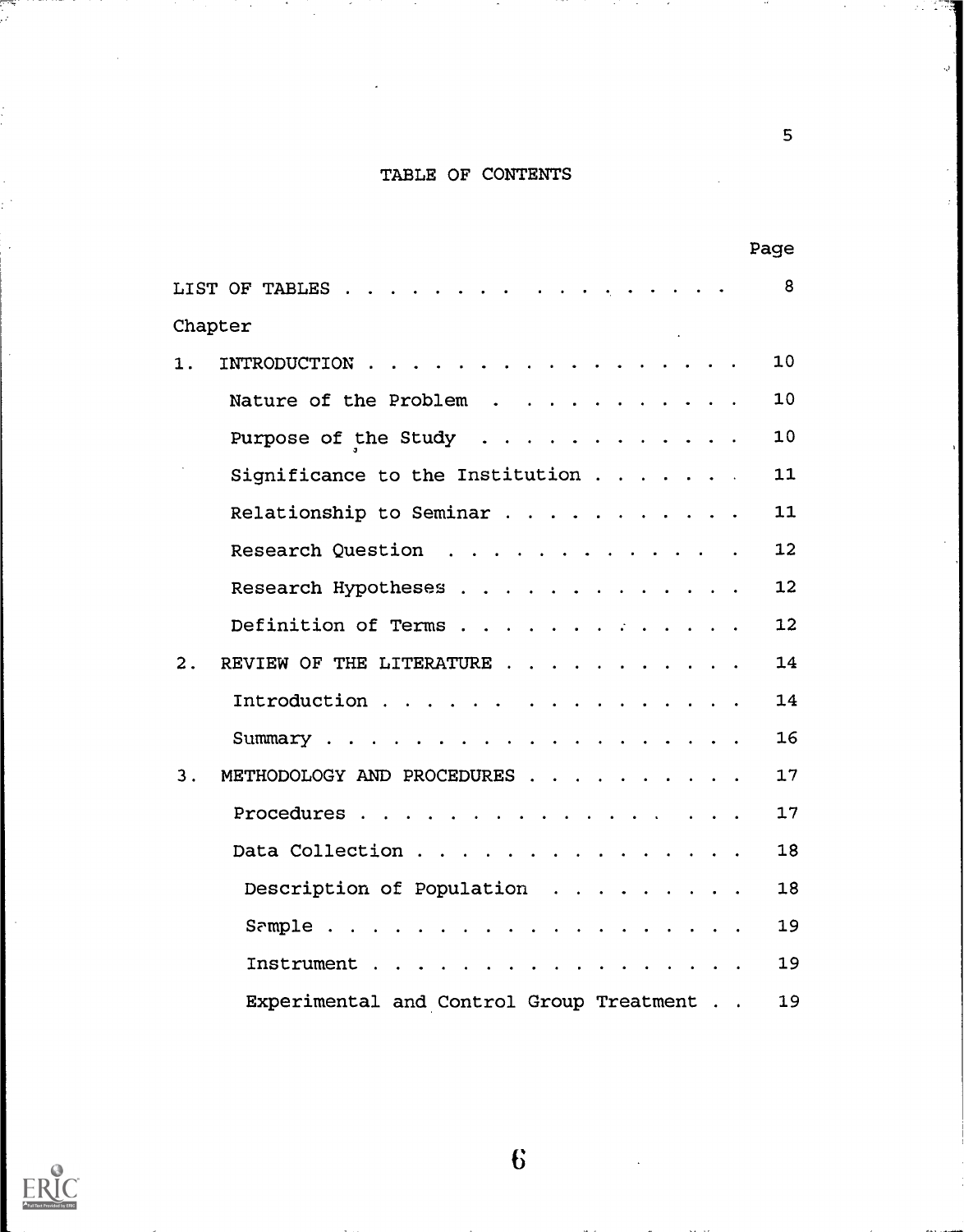## TABLE OF CONTENTS (Contd.)

ਾ ਪ

n sann

|    | Page                                                                         |  |
|----|------------------------------------------------------------------------------|--|
|    | Scoring and Data Presentation<br>20                                          |  |
|    | Data Analysis<br>20                                                          |  |
|    | Null Hypotheses<br>20                                                        |  |
|    | Alternative Hypotheses<br>22 <sub>2</sub>                                    |  |
|    | Level of significance<br>22                                                  |  |
|    | Region of Rejection<br>22                                                    |  |
|    | Statistical Test<br>22                                                       |  |
|    | Assumptions<br>23                                                            |  |
|    | Limitations<br>23                                                            |  |
| 4. | 24                                                                           |  |
| 5. | DISCUSSIONS, CONCLUSIONS, IMPLICATIONS, AND                                  |  |
|    | RECOMMENDATIONS<br>40                                                        |  |
|    | Discussion<br>40                                                             |  |
|    | Conclusions<br>43                                                            |  |
|    | Implications<br>44                                                           |  |
|    | Recommendations for the Implementation                                       |  |
|    | of Practice<br>45                                                            |  |
|    | REFERENCES.<br>47<br>المناقب فالقارف التقارف المناقب فالقارف والقارف والقارف |  |



 $\ddot{\ddot{\theta}}$ 

 $\bar{\phi}$ 

J

 $\sim$ 

متبدي والمستشفين

والمستوارين ومعتدل

 $6\overline{6}$ 

-7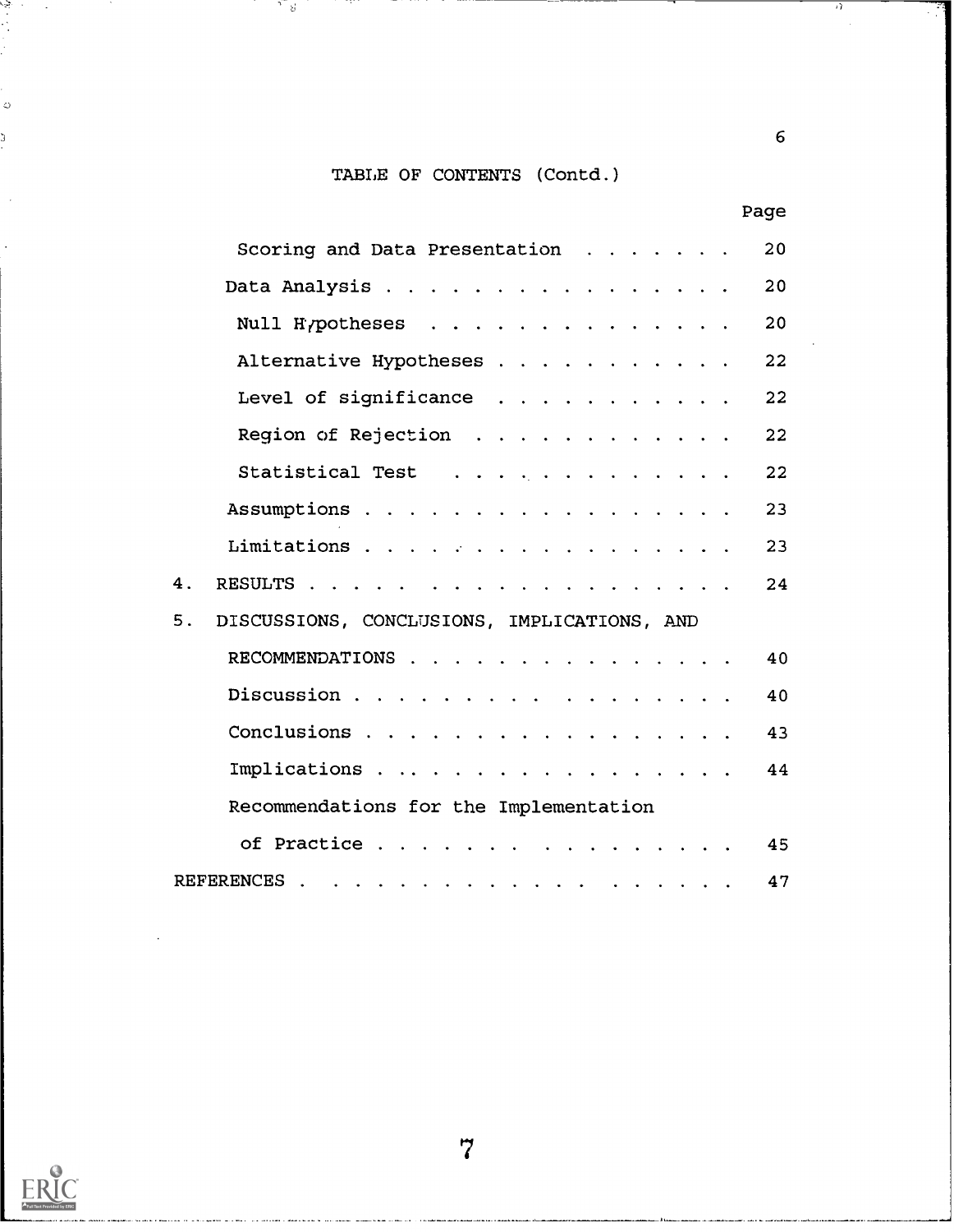## TABLE OF CONTENTS (Contd.)

7

|                |                                              | Page |
|----------------|----------------------------------------------|------|
|                |                                              |      |
|                | A. Occupational Programs in CHSD 50          |      |
| $\mathbf{B}$ . | Formative Committee 51                       |      |
|                | C. Summative Committee 52                    |      |
| D.             | MATC Student Survey Questionnaire 53         |      |
| $\mathbf{E}$ . | CHSD Dean's Report and Recommendations. . 57 |      |

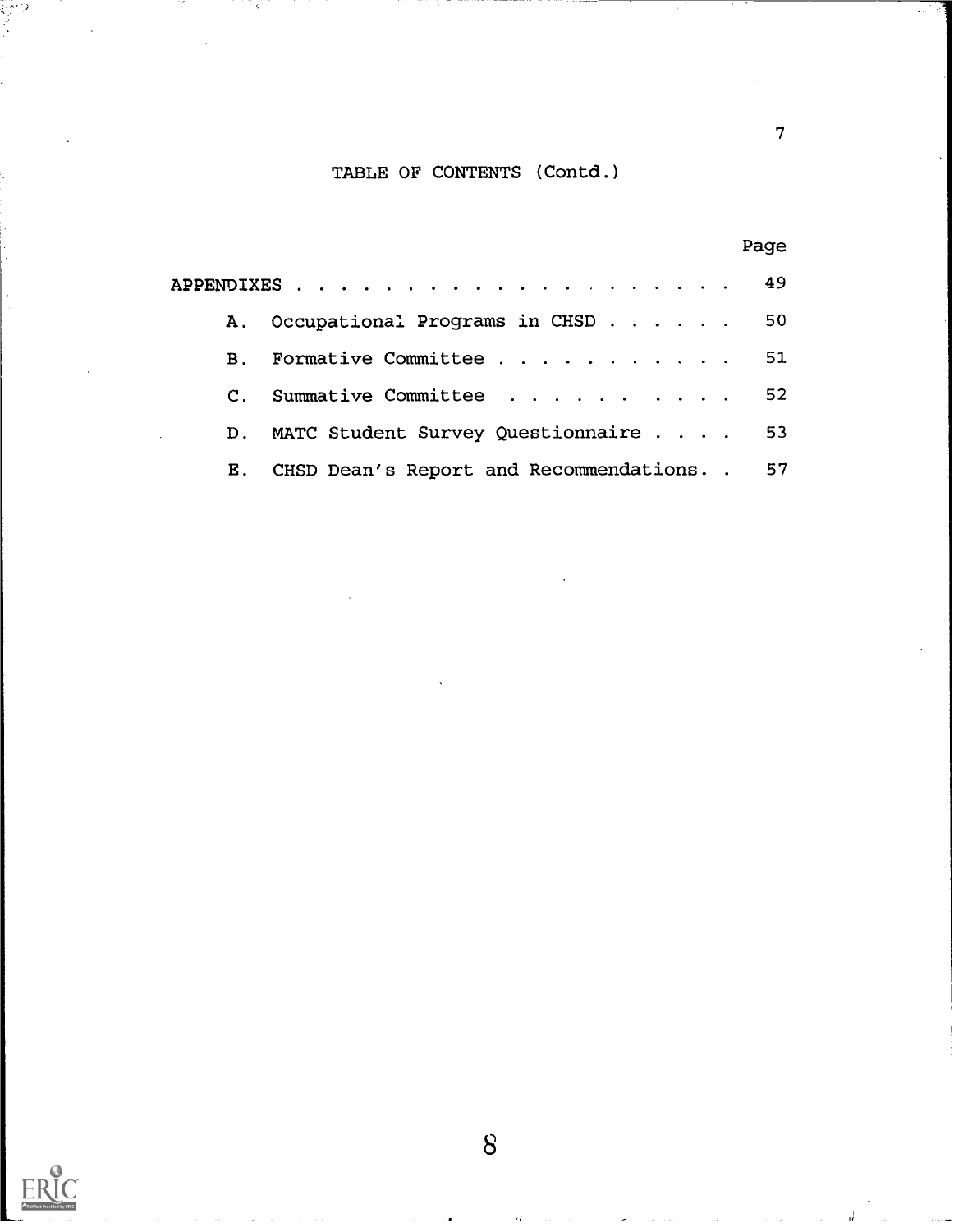## LIST OF TABLES

 $\bar{t}$ 

 $\bar{z}$ 

 $\ddot{\phantom{0}}$  $\overline{a}$ 

| Table                                       | Page |
|---------------------------------------------|------|
| 1. Percent responses from the overall       |      |
| MATC and CHSD students: demography 27       |      |
| 2. Percent responses from the overall       |      |
| MATC and CHSD students: languages           |      |
| spoken at home $29$                         |      |
| 3. Percent responses from the overall       |      |
| MATC and CHSD students: reasons for         |      |
| choosing MATC $\ldots$ ,  30                |      |
| Percent responses from the overall<br>4.    |      |
| MATC and CHSD students: transportation . 31 |      |
| 5. Percent responses from the overall       |      |
| MATC and CHSD students: highest             |      |
| level of education                          | 33   |
| 6. Percent responses from the overall       |      |
| MATC and CHSD students: chief               |      |
| objective in attending MATC 34              |      |
| 7. Percent responses from the overall       |      |
| MATC and CHSD students: biggest             |      |
| influence to attend $MATC$                  | 35   |



 $\overline{9}$ 

8

 $\hat{\mathbf{a}}$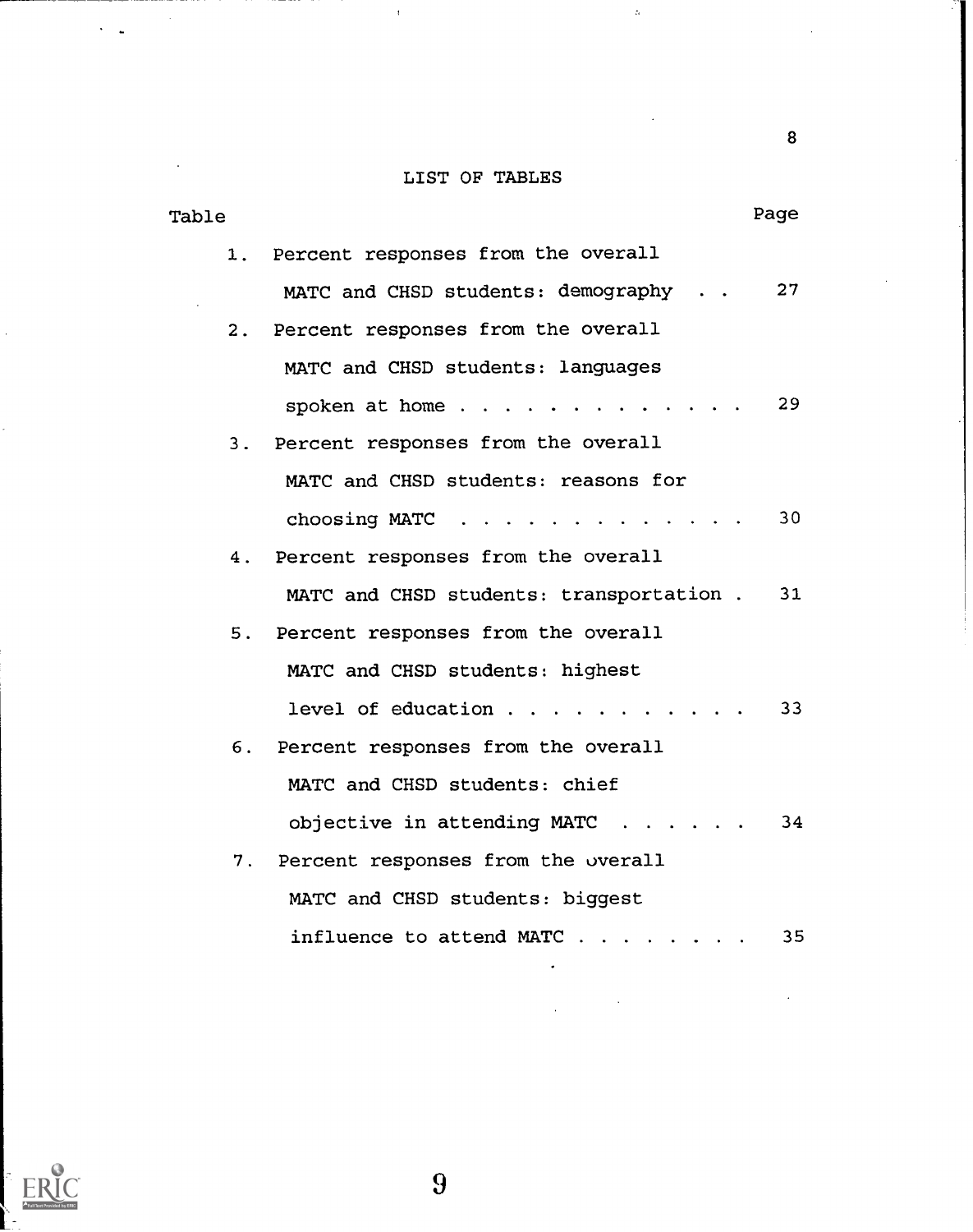## LIST OF TABLES (Cont.)

| Table |    | Page                                                                                                                |  |
|-------|----|---------------------------------------------------------------------------------------------------------------------|--|
|       | 8. | Percent responses from the overall                                                                                  |  |
|       |    | MATC and CHSD students: level of class                                                                              |  |
|       |    | student was in while completing                                                                                     |  |
|       |    | survey 37                                                                                                           |  |
|       |    | 9. Percent responses from the overall                                                                               |  |
|       |    | MATC and CHSD students: current credit                                                                              |  |
|       |    | $load \cdot \cdot \cdot \cdot \cdot \cdot \cdot \cdot \cdot \cdot \cdot \cdot \cdot \cdot \cdot \cdot \cdot$<br>-38 |  |

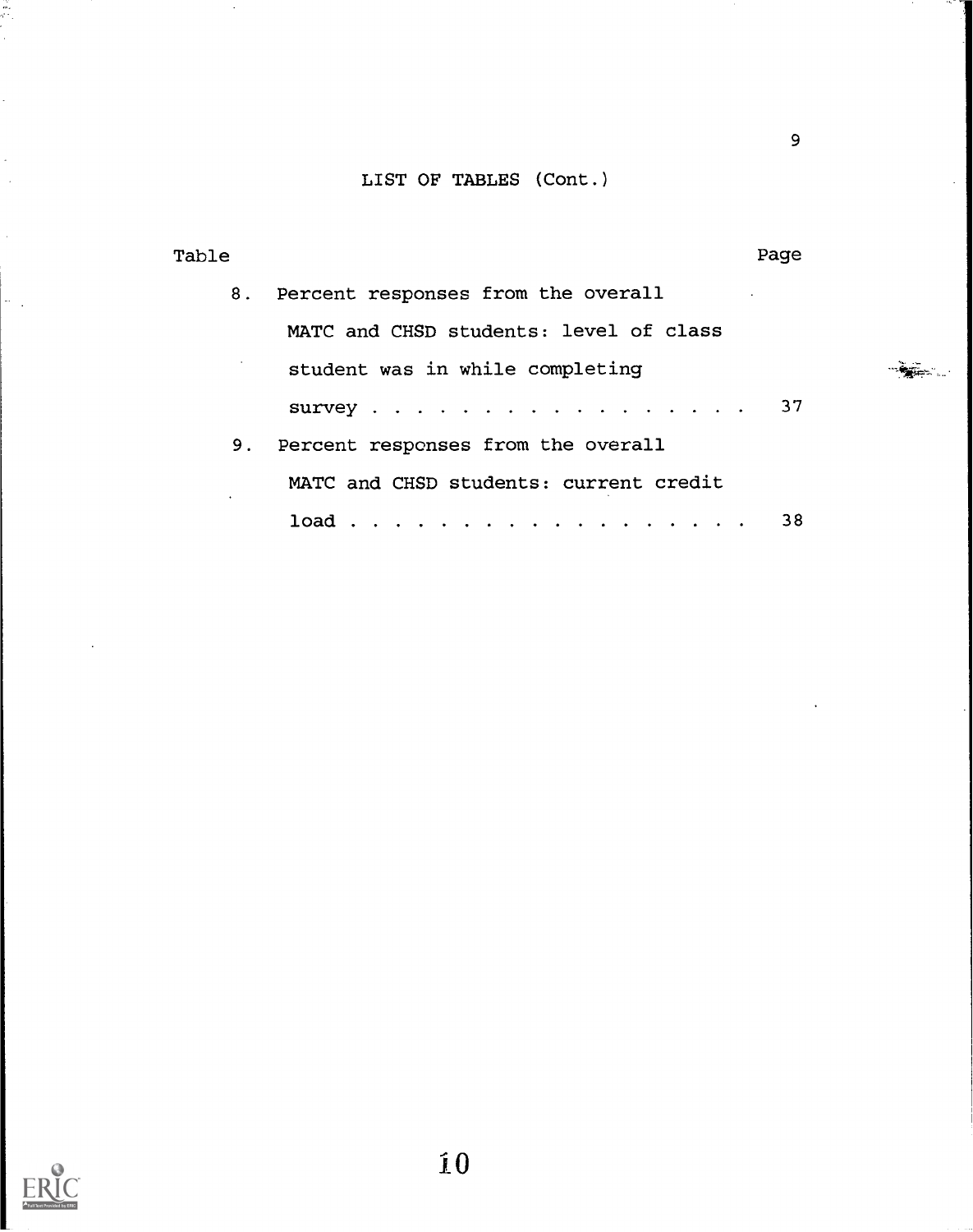#### Chapter 1

### INTRODUCTION

The Research, Planning and Development Division (RPDD) of Milwaukee Area Technical College (MATC) conducts student surveys every even year on the eighth week of the Spring semester. Some of the items on the questionnaire elicit responses that can be useful in making curricular decisions.

## Nature of the Problem

The occupational programs in the Consumer and Hospitality Services Division (CHSD) (Appendix A) have always been the target of close scrutiny by various administrators for the following reasons (a) small FTE, (b) low-paying jobs of graduates, and (c) programs with low employment rate. The problem is that the student surveys and some other statistical data from the RPDD have not been studied to compare CHSD students with the overall students of MATC in terms of (a) reason for attending MATC, (b) educational background, (c) major objective(s) for taking courses at MATC, and (d) student status.

## Purpose of the Study

This study was based on the 20th biennial student survey at MATC. The purpose of the study was to



Ù

11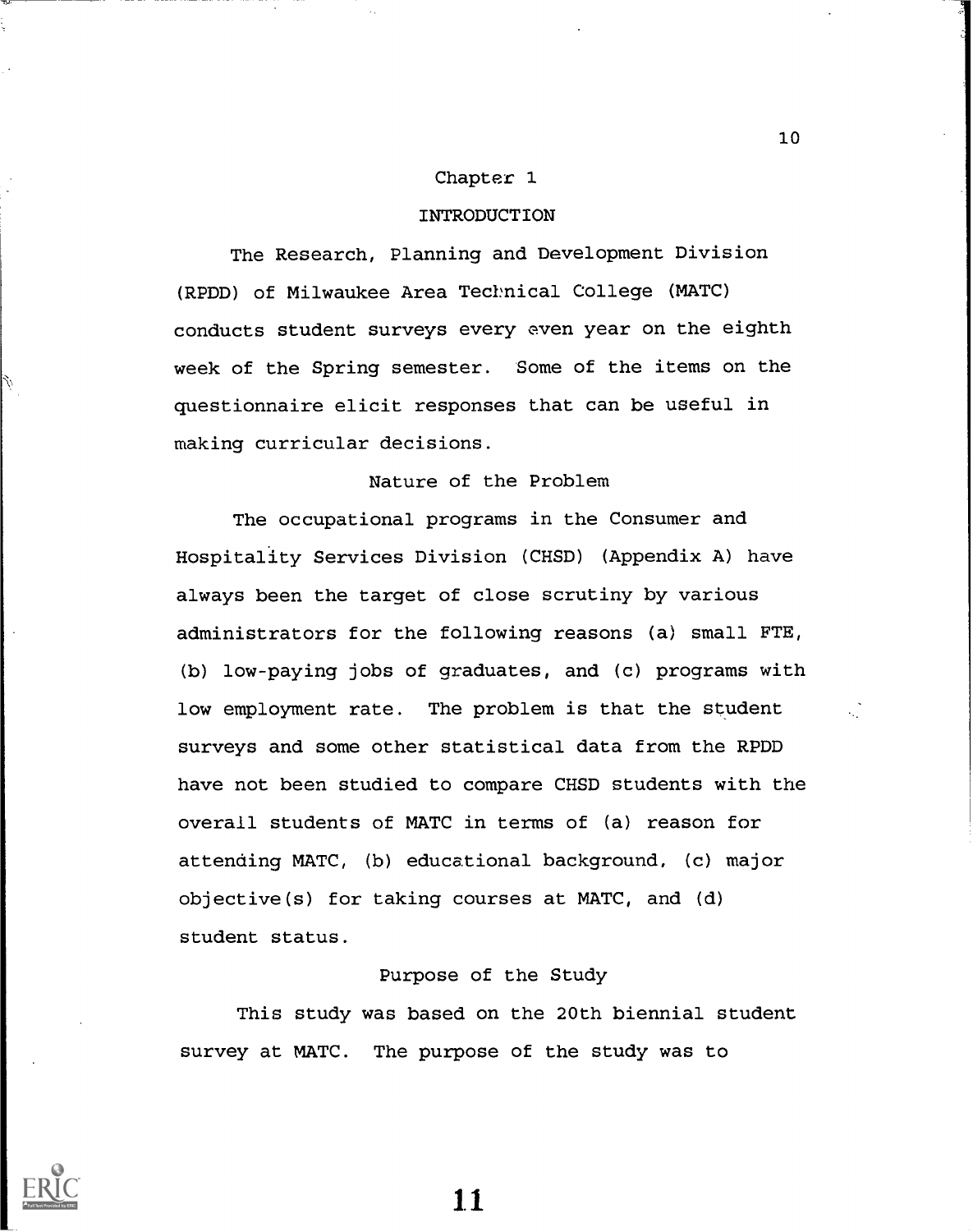compare the responses of the CHSD students with those of the overall MATC students to help establish the importance of the CHSD occupational programs as MATC serves its customers in the Milwaukee area.

Significance to the institution

Programs in the CHSD have been considered as less important than other occupational programs because they are generally associated with home economics, traditionally female, and are viewed as less technical and usually generate low paying jobs. The Director of the RPDD observed in the various program evaluations within the CHSD he has completed, that the adviscity committees of the CHSD are very supportive of its occupational programs (personal communication, August 10, 1994). The comparison of CHSD students with the overall MATC students would help establish the status of the CHSD programs. The results of the study would also assist the CHSD administrators and faculty to design relevant programs as well as develop recruitment strategies.

### Relationship to seminar

This practicum was directly related to the Research Methodology seminar in that statistical inference was used to determine if there was a

12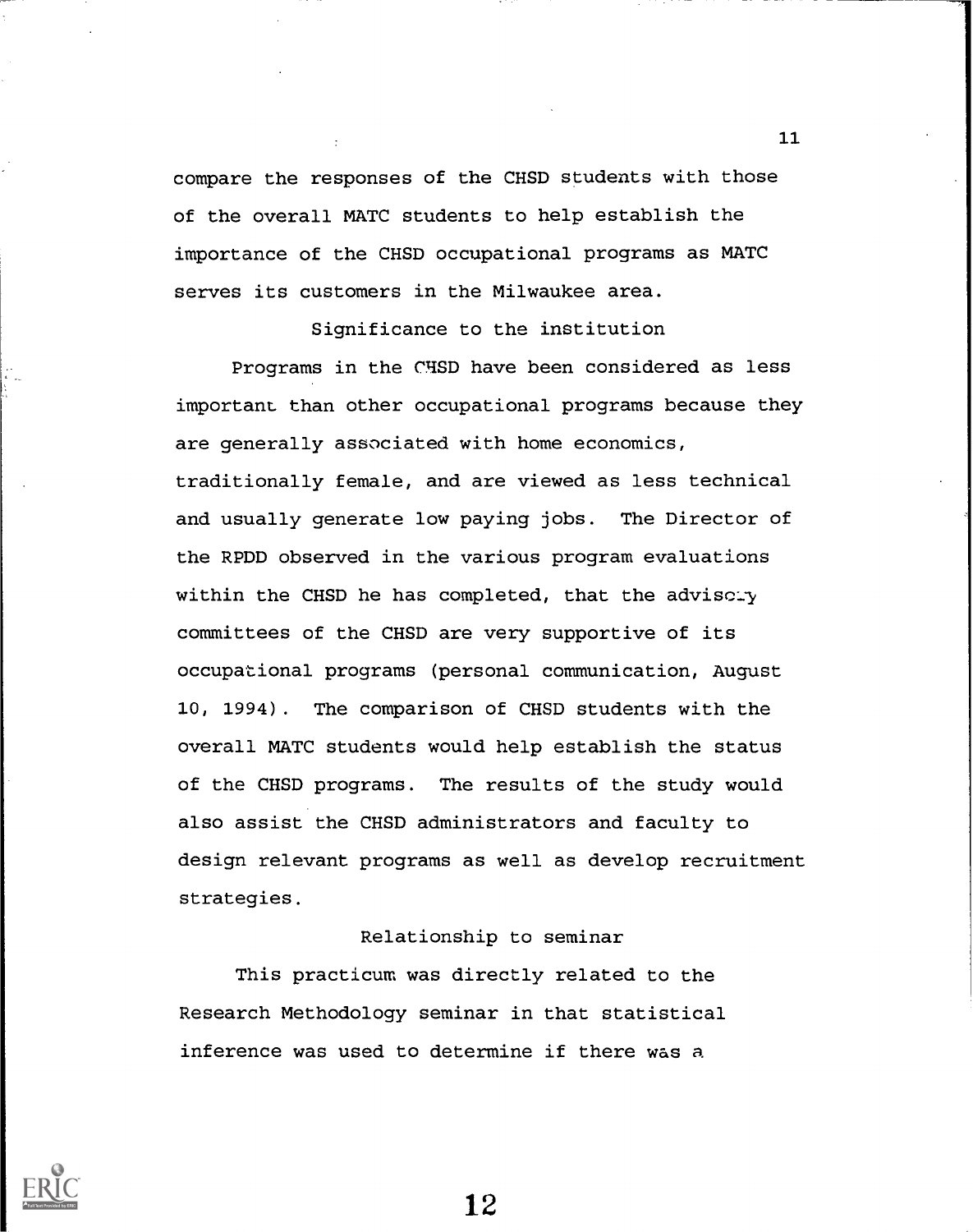significant difference between the responses on the 1994 biennial student survey of the CHSD and overall MATC students on selected questions.

## Research Question

The purpose of this study was to compare the responses of CHSD students with those of the overall MATC students on the student survey. The research question was "What are the differences in the responses between the CHSD and overall MATC students on selected auestiops?" Questions numbered 1 to 20 the questionnaire were selected for the purpose of this study (Appendix B).

## Research Hypothesis

Based on responses on the 20 questions from the student survey, the occupational and educational motivation of CHSD students are not significantly different from the overall MATC students.

## Definition of Terms

The following definitions are provided to eliminate confusion and to provide a uniform operational definition of specific terms.

CHSD students. All students who marked their major area of study in the Consumer and Hospitality Services division and the Service Occupations. The

12

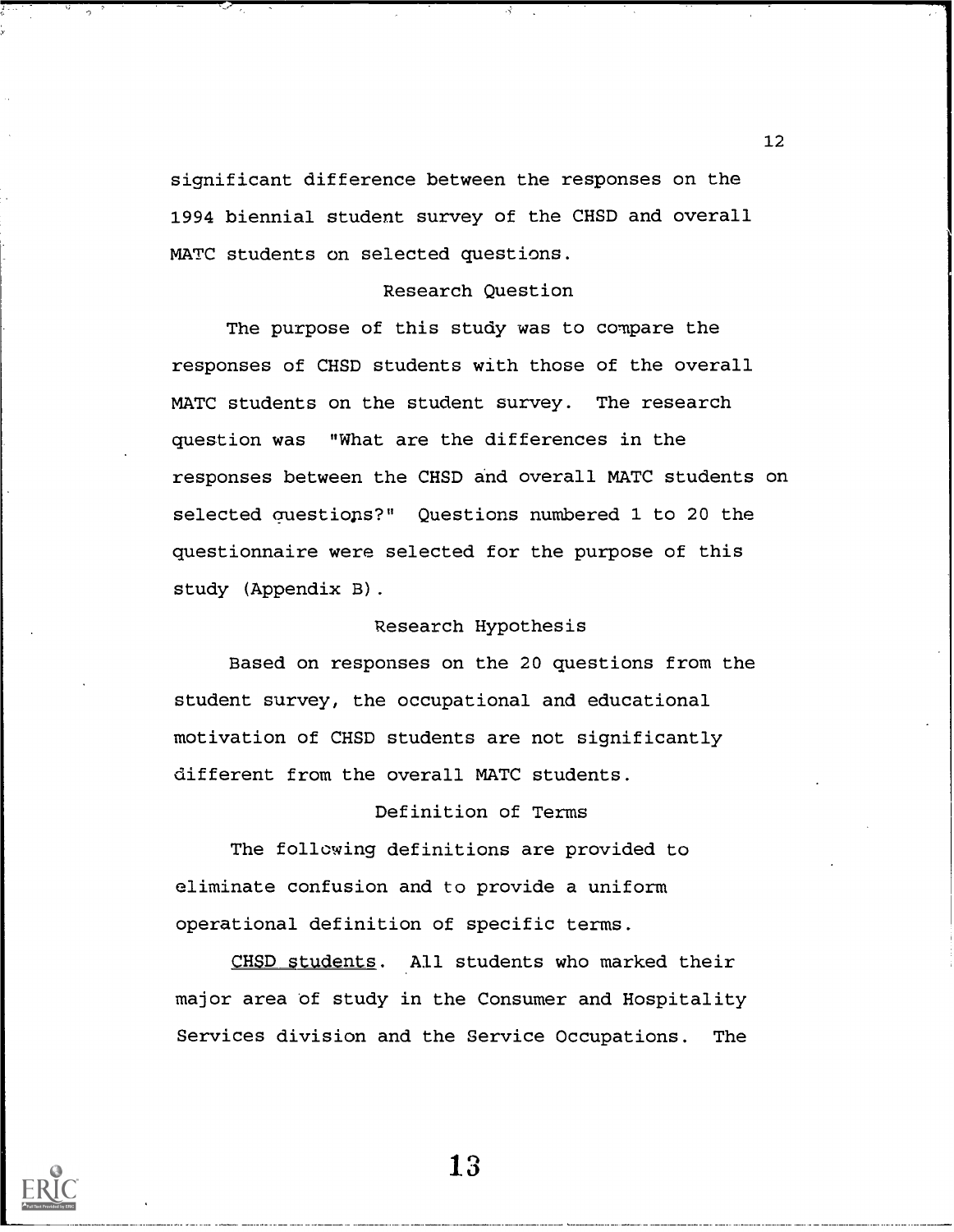programs in these areas are shown in Appendix A.

College transfer. Courses taken from the Liberal Arts and Sciences division that will transfer to fouryear colleges and universities.

College Transition. The developmental programs that help students develop or upgrade certain skills i.e., basic skills, adult high school, GED, English as a Second Language, and career exploration courses.

Dependent variables. Responses on the items of the 1994 biennial survey.

Independent variables. The CHSD associate degree and diploma occupational programs (Appendix A).

Overall students. All students who responded to the survey when it was administered in the Spring Semester of the academic year 1993-94.

1994 biennial student survey. The MATC Day and Evening School Student Questionnaire developed and administered by the Research, Planning and Development division every even year.

Job out. A student interrupting the completion of his/her occupational program to work in the industry given the skills acquired to date.



14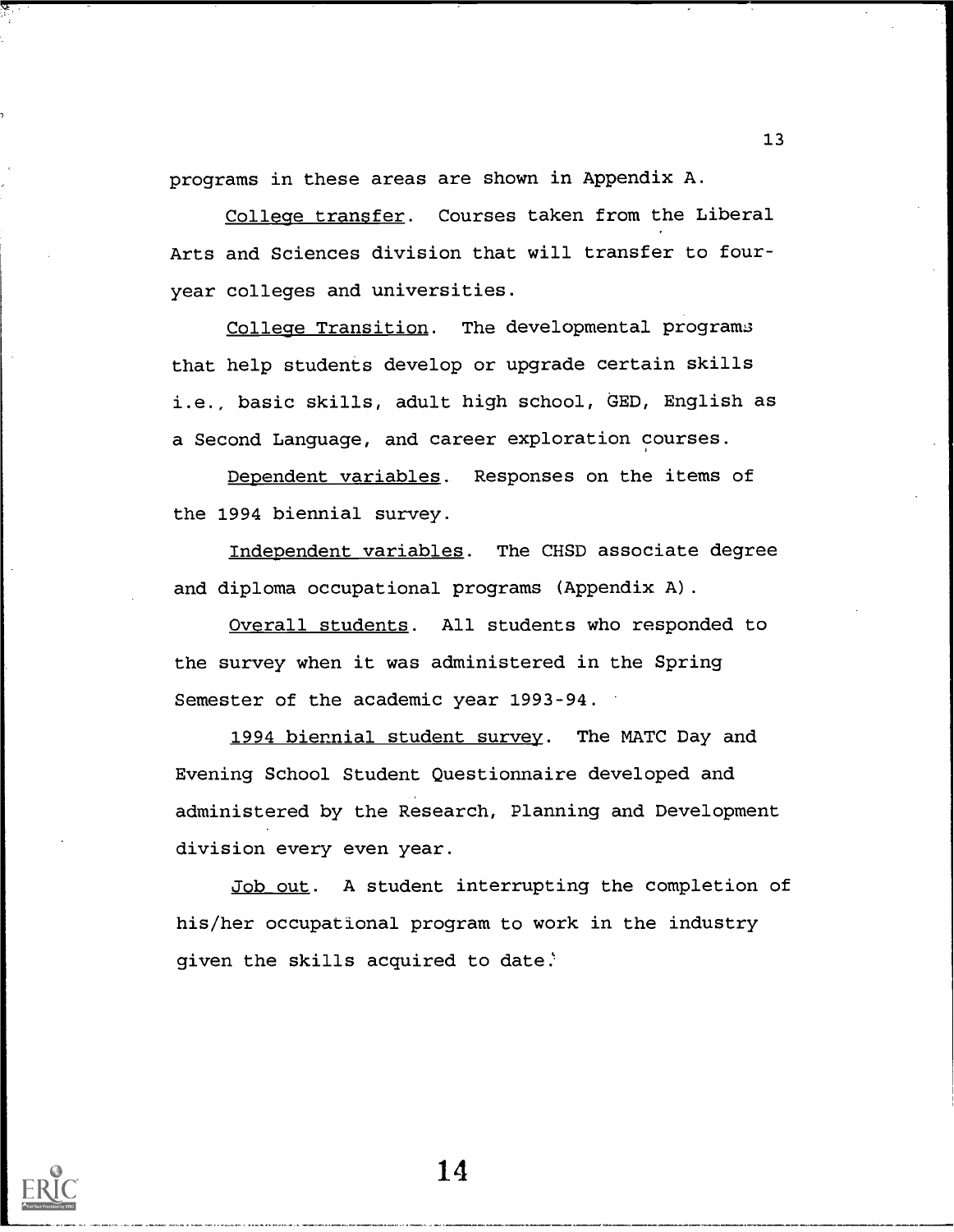## Chapter 2

## REVIEW OF THE LITERATURE

#### Introduction

A review of literature show some studies somewhat related to the purpose of this study  $-$  to compare the responses on a student survey of a given student population enrolled in specific occupational programs to the overall student population of a college. Armistead, Pendleton & Vogler (1987) show that graduates and leavers in occupational programs took more than the required general education in their programs. In a later study, Armistead et al. (1987) find that this pattern seems to take place even in a rural two-year community college.

In 1988, Hollenback studied some general decision making behaviors of students from public and non-profit institutions offering occupational programs. The study does not show correlation between the decision making behaviors and with the choice of occupational programs.

Earlier, in 1987, the Maryland Community Colleges 1986 Program Evaluation Report included data on student trends and characteristics which also does not show any comparison between groups of students and the overall students of the college. However, in 1990, Fadale



15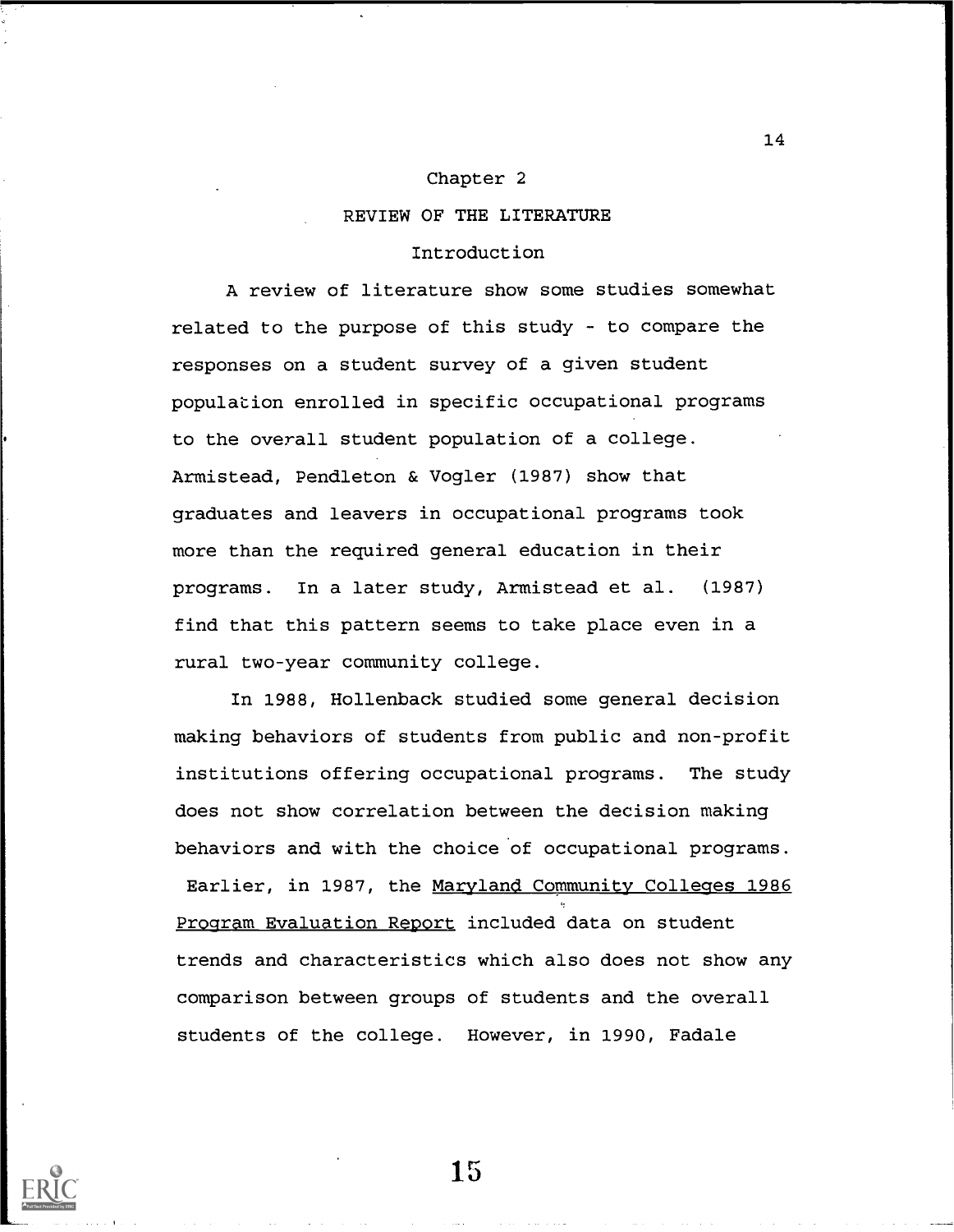reports that students tend to enroll in colleges based on a positive college environment. A similar study in Connecticut (1990) shows that besides the increase of part-time students, more female are enrolled in the community colleges and less in the technical colleges.

Tien & Lin (1994) find that in Taiwan, the parental influence on educational choices and career aspirations of students is very important. The parents decide for their children to attend or not attend vocational schools. They suggest that because the concept of vocational education is associated with low social status, greater attention is needed to win the trust of parents in any occupational program promotions.

More recently, Thompson & Young (1990) show some relationship between enrollment objectives of students, satisfaction with programs among other indicators in his study. Similarly, Baldwin (1990) reports a survey at Miami-Dade Community college which correlates preprogram interests of students and the enrollment trend on each of the college's occupational programs.

The La Follete report on the growth of business services in Wisconsin by Nichols (1993) provide information that would influence students in making



16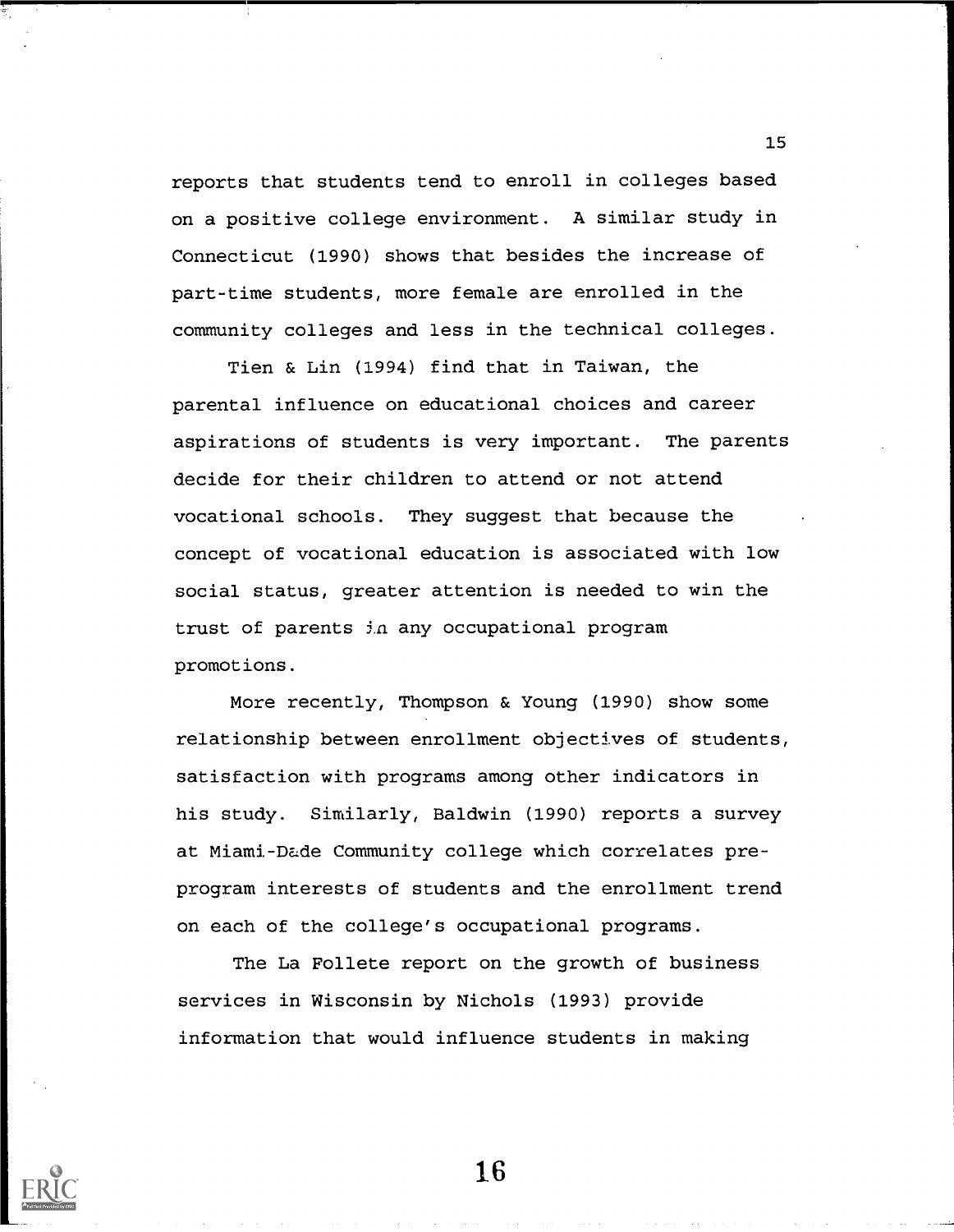occupational program choices. The report discuss the employment trends of various occupations including personal services where most of the occupational programs in the CHSD fit in. The inclusion of employment trends in promotional materials for each of the program in all probability, may assist students in making occupational program decisions.

### Summary

Although it seems apparent that most studies are done on enrollment trends and demographic data of students, it seems significant to consider other factors that could influence decision making in occupational program promotions and planning. This study will provide some information that will identify some predictors for choosing programs included in the CHSD at MATC.



17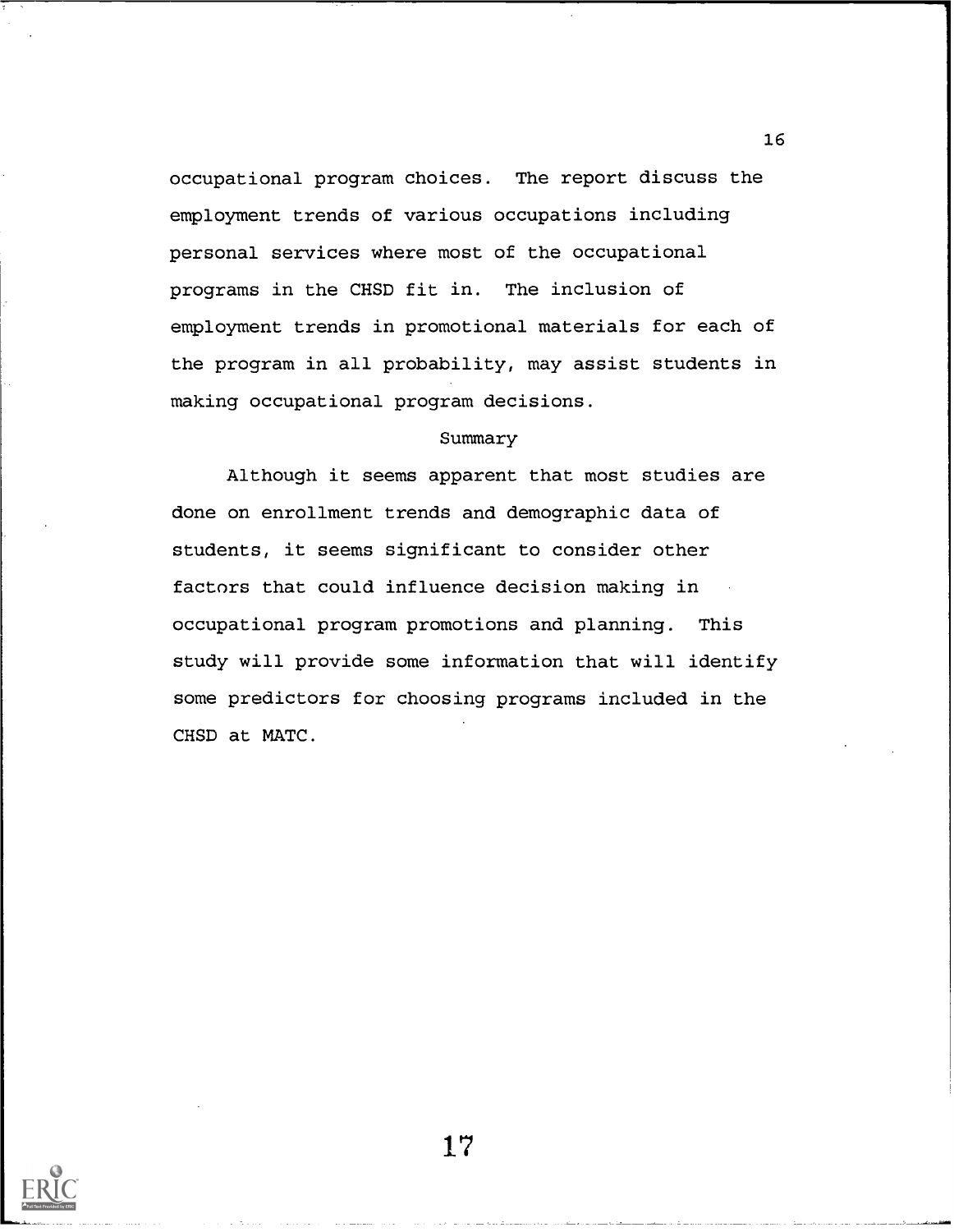#### Chapter 3

#### METHODOLOGY AND PROCEDURES

#### Procedures

The study was conducted using five procedures. First, a further search of the literature was conducted to find studies on areas related to the research question and purpose of the study. Second, the research methodology was used to analyze and report the results of the study.

Third, a committee of experts was convened to review the report of the Dean of CHSD based on her analysis of the results of the survey. The Dean analyzed and used the results of the survey in setting realistic goals in her divisions's strategic planning activities to review, modify, expand, delete and develop programs and plan recruitment efforts. The  $\sqrt{2}$ report was based on significant difference(s) between the responses on the 1994 biennial student survey of the CHSD and overall MATC students on the 20 questions selected by the Dean of CHSD for the study. The report also included recommendations for divisional implementation.

The formative committee consisted of the Assistant Director of the Research, Planning and Development



18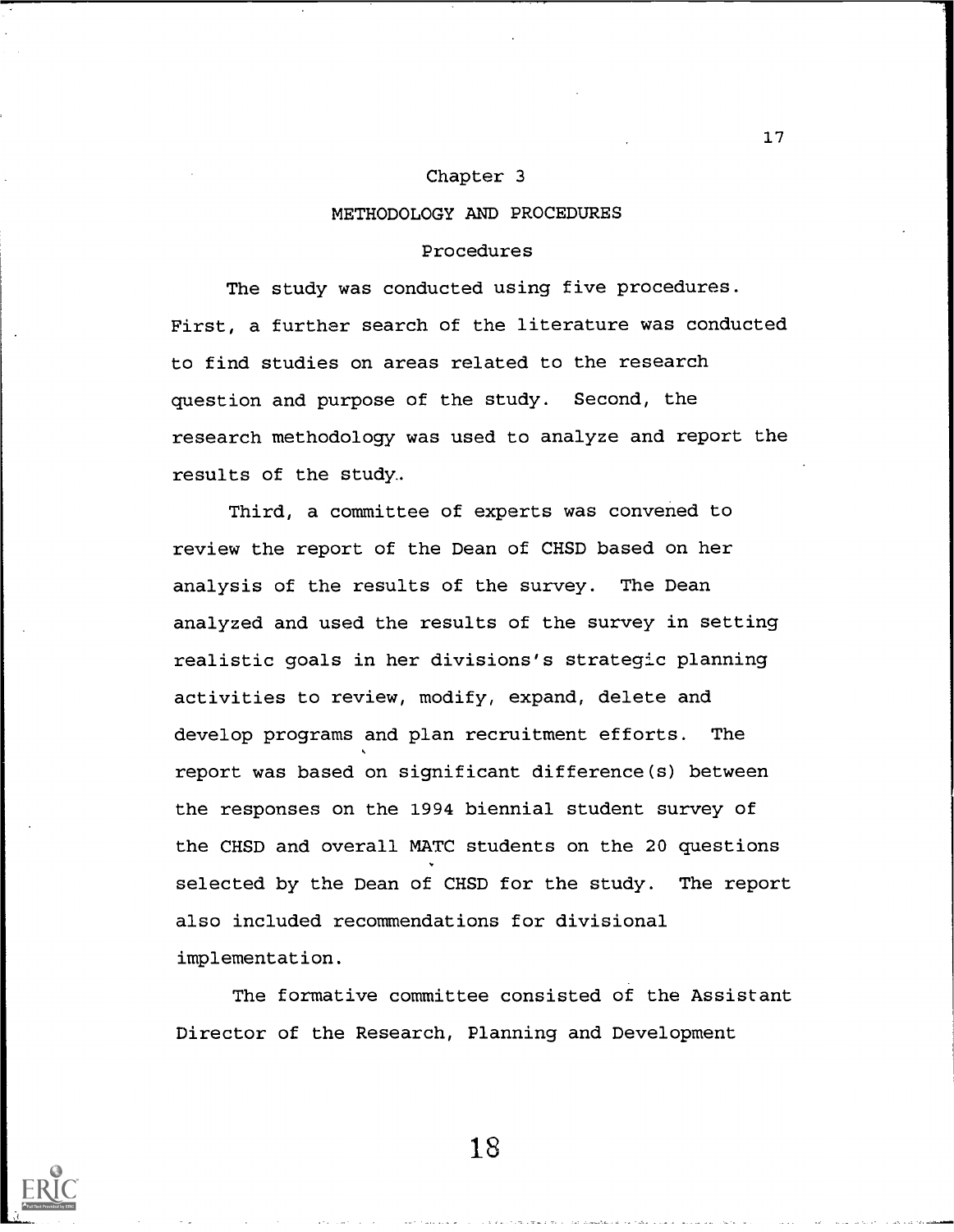division, and two Associate Deans from the CHSD (Appendix B). This committee reviewed the report of data analysis and the recommendations for divisional implementation. The recommendations included but were not be limited to the use of the results in program planning and student recruitment.

Fourth, the draft report and recommendations were reviewed by a summative committee to validate the recommendations for feasibility. This committee consisted of the Executive Vice President who is also the Chief Academic Officer (CA2) of MATC, the Director of RPDD, the Dean of Instructional Design and three faculty from the CHSD (Appendix C).

Fifth, the final recommendations were turned over to the Dean of CHSD for implementation and dissemination.

## Data Collection

### Description of Population and Sample

There were 5,071 students who responded to the 1994 biennial student survey conducted in the Spring semester of the academic year 1994-1995. Of those who responded, 579 indicated they were students of the Consumer and Hospitality Services and Service Occupation Programs. The 5,071 students made up the



19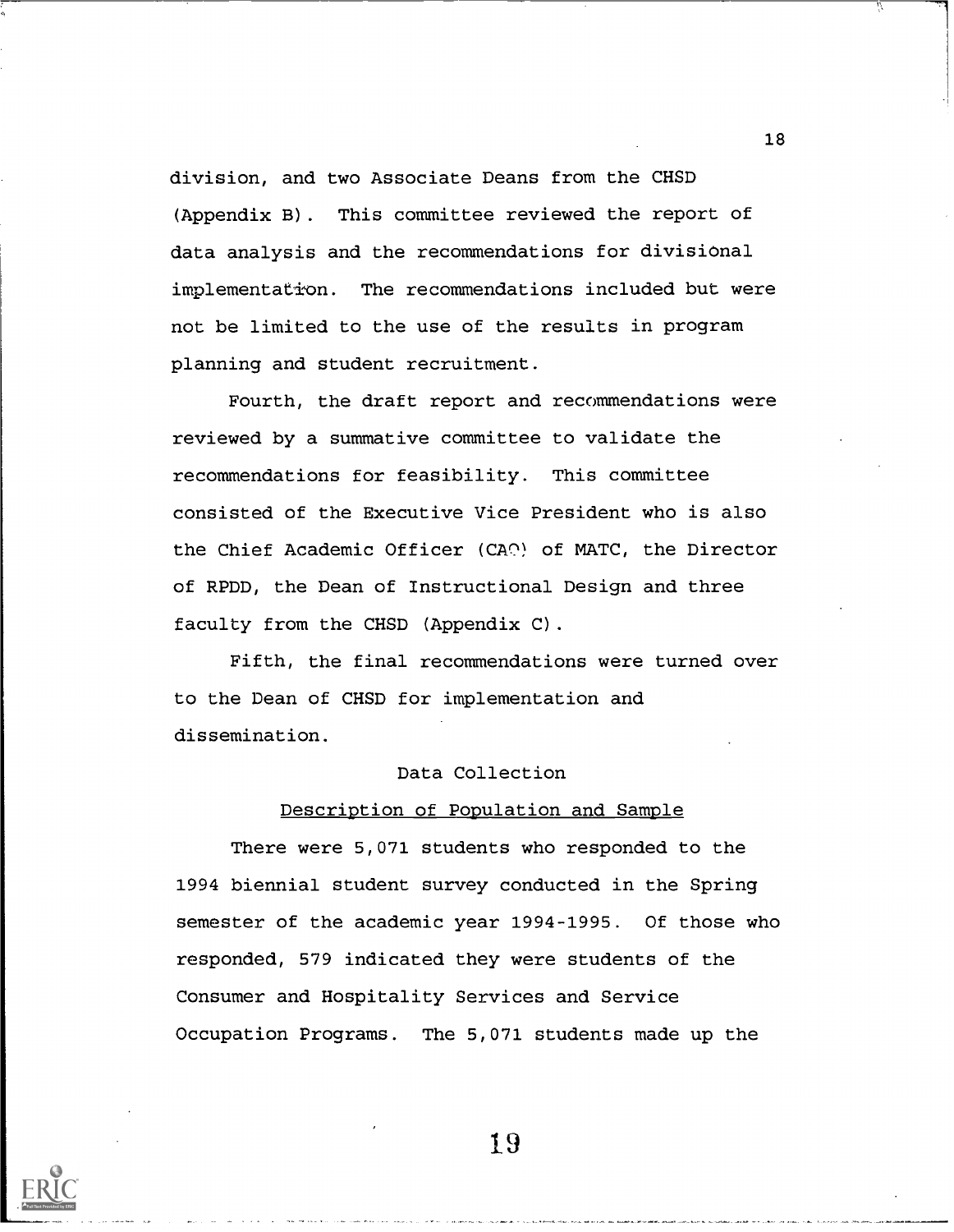population for the study and were also referred as the . overall MATC students. The 579 students made up the sample of the study and were also referred as the CHSD students.

#### **Instrument**

The survey was conducted on the Wednesday of the eighth week of the Spring semester of the 1993-1994 academic year to all students attending classes scheduled at 10:00 a.m. of that day arid at 6:30 p.m. on Tuesday and Wednesday using the MATC Student Survey Questionnaire (questionnaire). The questionnaire was the same instrument used by MATC in the last 15 years.

Except for some updates, the content of the instrument has remained the same over the years.

The student survey was conducted by the RPDD every even year on approximately the same time, day and week of the Spring Semester. The Director of the RPDD, claimed that the instrument has been tested for validity and reliability (personal communication, September 27, 1994). A copy of the instrument is found in Appendix D.

The overall student respondents served as the control group while the students who identified themselves in the Consumer and Hospitality Services and



20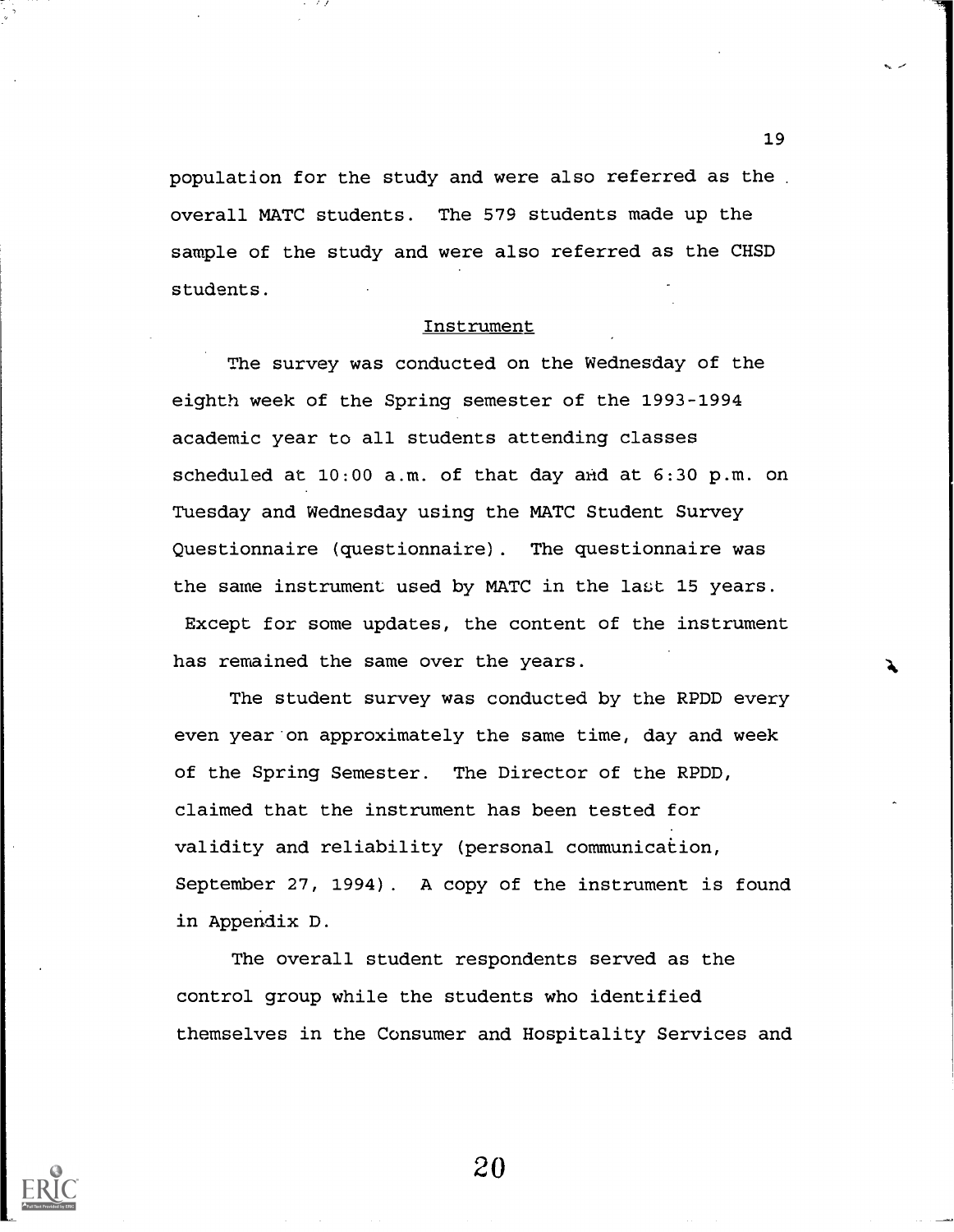Service Occupation program served as the experimental group for this study.

## Scoring and Data Presentation

The questionnaire consisted of 55 questions. For the purpose of this study, only the first 20 questions were used and analyzed. The responses were reported as percentages of responses.

## Data Analysis

## Null Hypotheses

The null hypotheses of the study was that there were no significant differences in the responses on the 1994 biennial student survey of CHS and overall students at MATC on the first 20 questions of the questionnaire as follows:

1. What is your sex?

2. What is you age?

3. What is your present marital status?

4. How many dependent children do you have living with you?

5. Would you use child care services if it were available at or near the campus you attend (fees based upon costs)?

6. What is your annual family income?



21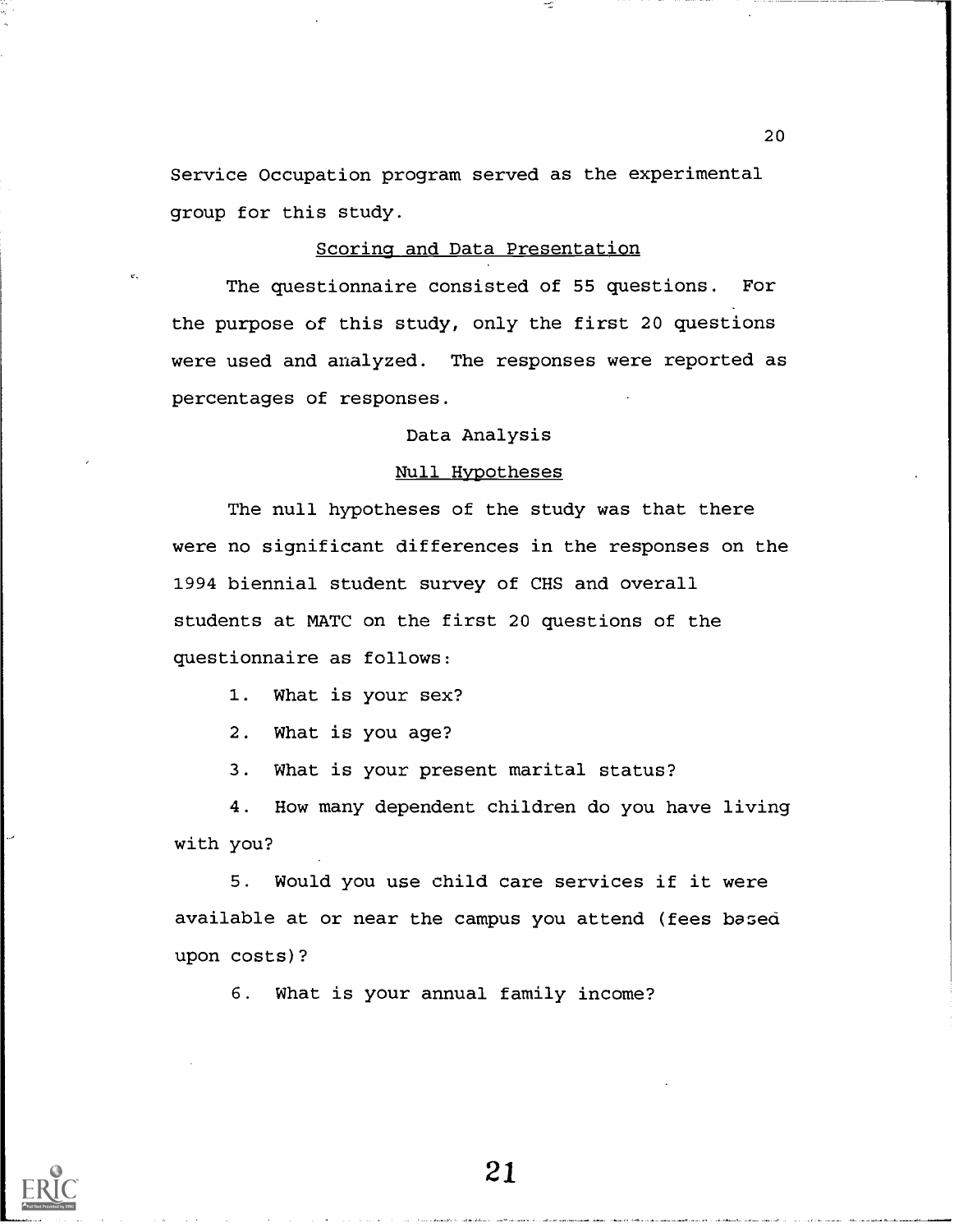7. To which ethnic group do you belong?

8. Which one language do you usually speak at home?

9. How many hours per week are you employed?

10. Have you experienced discrimination at MATC because of your race, religion, sex, ethnic background, or handicap?

11. Do you consider yourself to be physically handicapped?

12. Which one of the following best describes why you chose to attend MATC?

13. Are you receiving student financial aid?

14. Which one of the following best describes how you most often get to MATC?

15. Which one of the following BEST describes your highest level of formal education?

16. Which one of the following MOST influenced you to attend MATC?

17. Which one of the following BEST describes your mbjor objective for taking courses at MATC?

18. Which one of the following BEST describes the class you are in now?

19. In which instructional division is your major area of study?

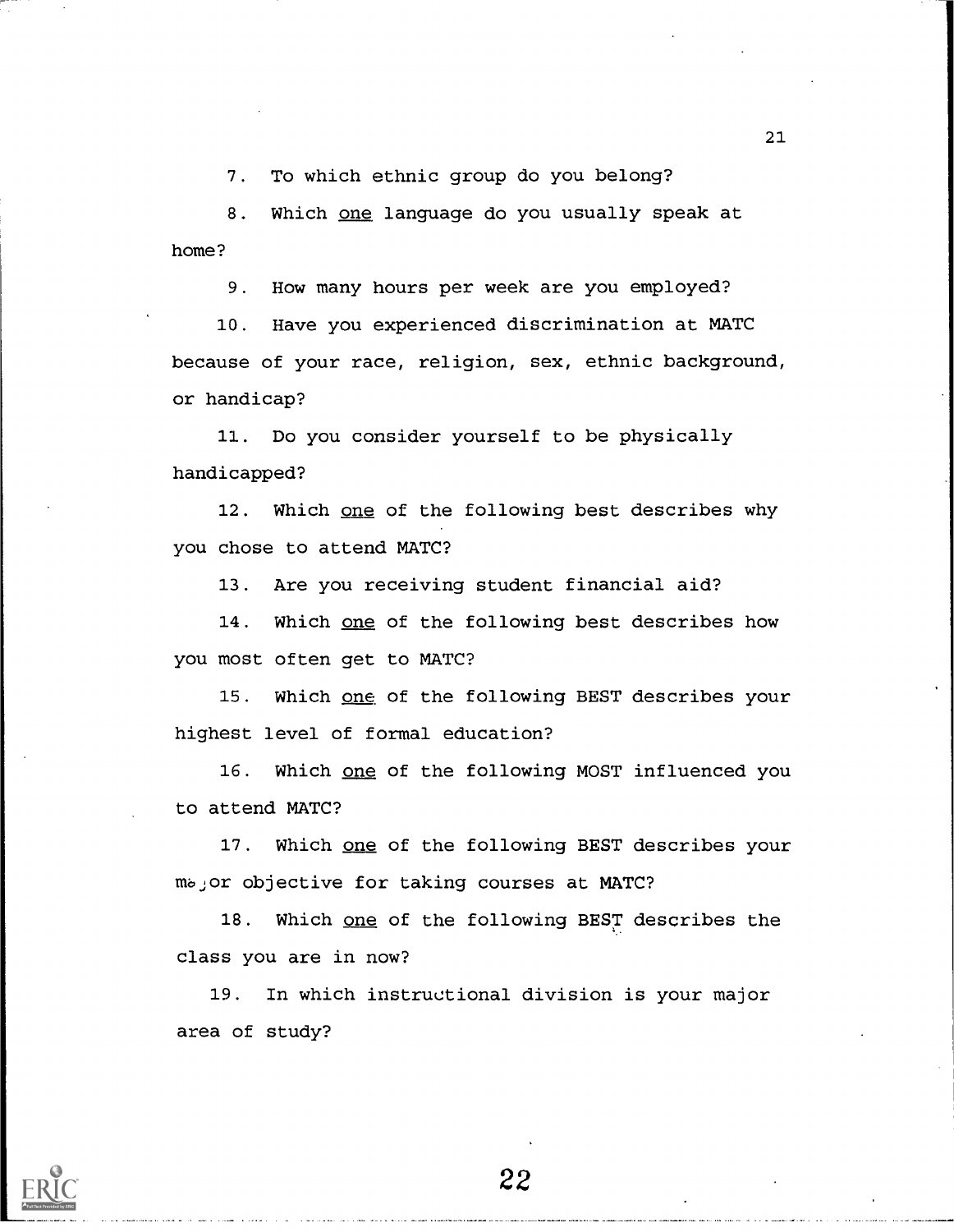20. Which one of the following describes you?

The details of the above questions are found in Appendix D. The remaining 35 questions, 21 to 55, are reported in Likert scale. These were opinion items responses and did not seem to effect program planning and marketing.

## Alternative Hypotheses

The alternate hypothesis was that there were differences in the responses between the two groups on the first 20 questions of the questionnaire as listed above.

#### Statistical Test

The null hypotheses was tested using the z test of a proportion or fraction, ratio or percentage that indicates the part of the population or sample having a particular trait of interest at the 0.01 level of significance. The z test provides a useful measurement for making comparisons between different sets of data such as percentiles which are measures of position useful for comparing different sets of data (Triola, 1989) . The 0.01 level of significance was used because  $n = 500$ , and  $\pm 2.58$  as region of rejection.

23

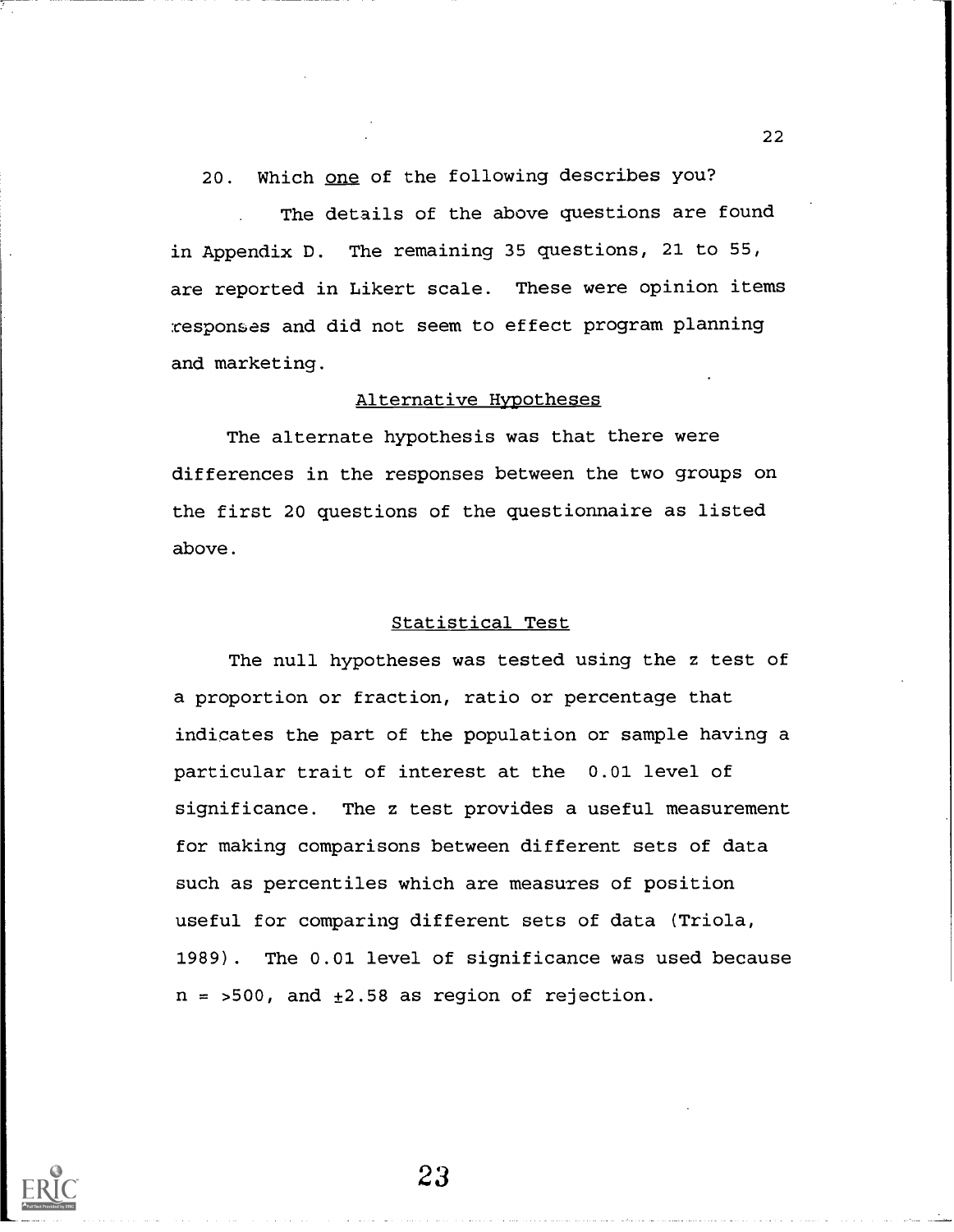The population was the overall students of MATC and the sample was the Consumer and Hospitality Services and Service Occupation Program students. Based on the level of significance used, 0.01, the twotailed region of rejection was  $\pm$  2.58.

## Assumptions

For statistical purposes, it was assumed that the population provided responses that were statistically measurable. For this study it was further assumed that the formative and summative committees had the expertise to review and validate the report of the Dean of CHSD drawn from the results of the survey. The two committees made the recommendations to the Dean of CHSD for implementation. It was also assumed that similar studies have not been done.

## Limitations

The results of this study were limited to the student population at MATC. The expert committee's recommendations were limited to the Consumer and Hospitality Services Division.

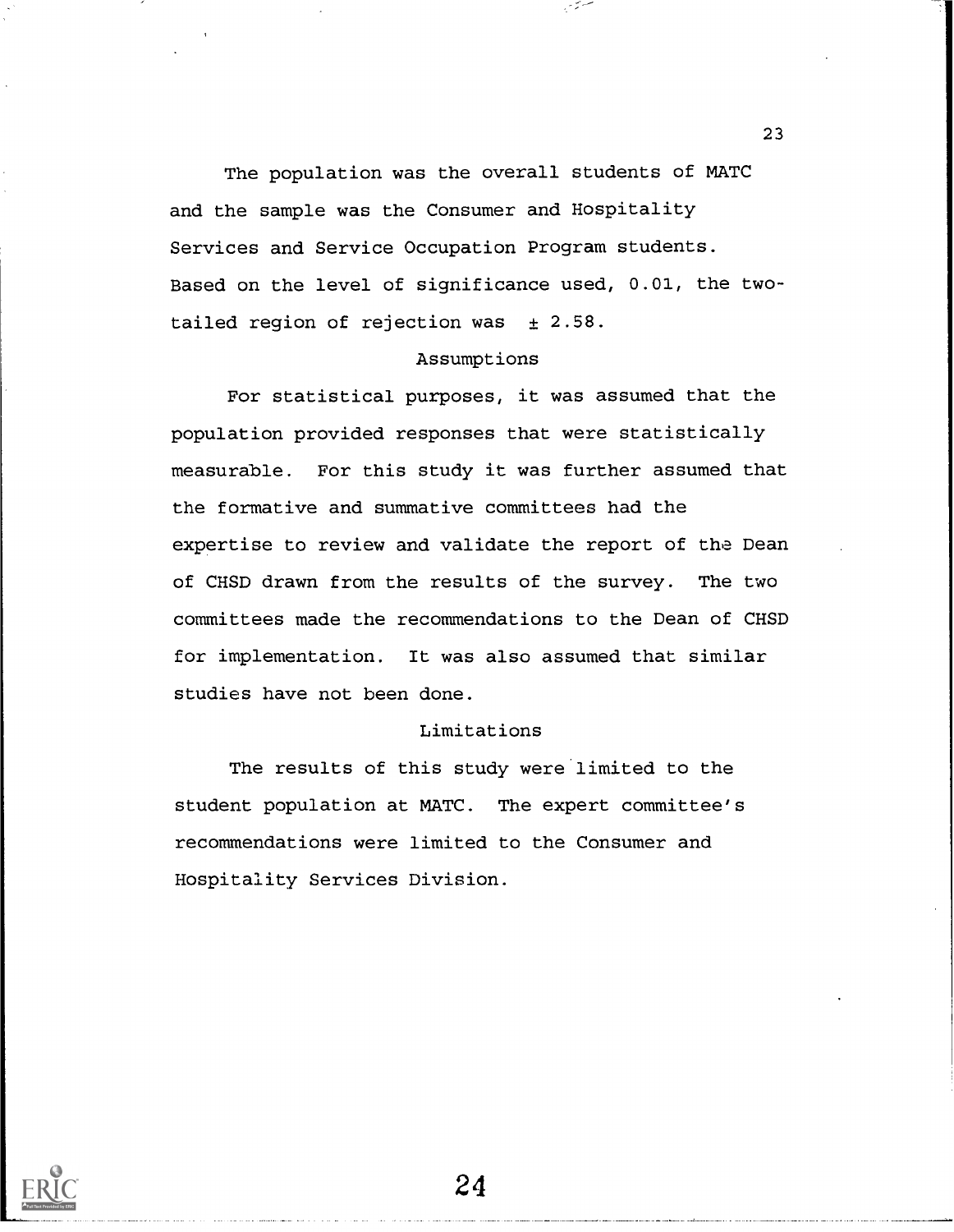### Chapter 4

## RESULTS

The literature was further searched for similar studies that would validate the study. There was an apparent dearth on information and data that related student survey with students' educational and occupational program choices in programs similar to those offered by the CHSD.

The Dean of the CHSD met with the Assistant Director of RPDD, to discuss the results of the 1994 Student Survey her division prepared and presented to the MATC Dean's Council. The CHSD Dean convinced the Assistant Director of RPDD that further evaluation of the data would provide information for more relevant and targeted program planning and student recruitment.

Encouraged by the meeting with the Assistant Direct r of RPDD, the Dean took the responses expressed as percent of responses of the overall MATC and CHSD students. A comparison was made using the z test given that the sample size was large. The result of the statistical test demonstrated some critical similarities and differences in the responses of the two groups that she felt could be used to plan programs and recruitment strategies.

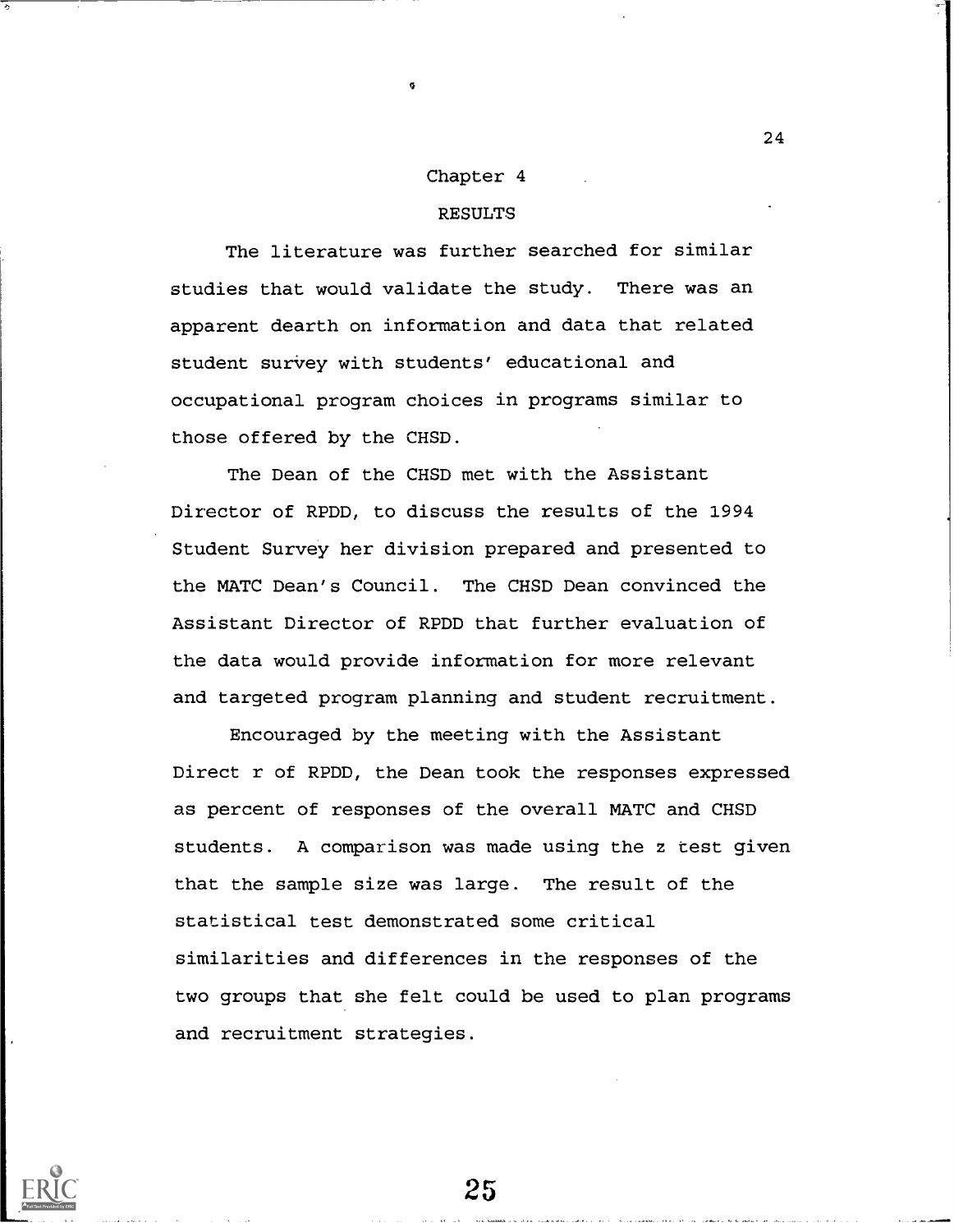The data, reported as percent responses of the population and sample was tested at the 0.01 level of significance. Since the hypothesis was nondirective al, the region of rejection was two tailed. Given that the critical value of z form the dividing point or points between the region where either the null hypotheses are rejected or accepted, it was determined that the area between zero and the critical values of z were found by distributing  $\alpha = 0.01$  equally between the two tails to  $.0.4950$  area in each tail  $(0.5000 - 0.0050)$  which then gives a  $\pm 2.58$  critical value of z. Hence the rejection of the null hypotheses or acceptance of the alternate hypotheses were based on the computed values of z that fell within the critical region or beyond  $z = \pm 2.58$ .

Tables 1 to 9 show the computed values of z when the rcsponses of the two groups were compared. It will be noted that the tables reflect the analyses of responses of the 20 questions from the survey.

The analyses of the responses on the 20 questions, Tables 1 to 9 seem to indicate no significant differences in the responses of the two groups in questions #2, 3, 4, 5, 7, 8, 9, 10, 11, 13, 14, and 16. The test statistics showed sufficient evidence to warrant the acceptance of the claim that there are no

26

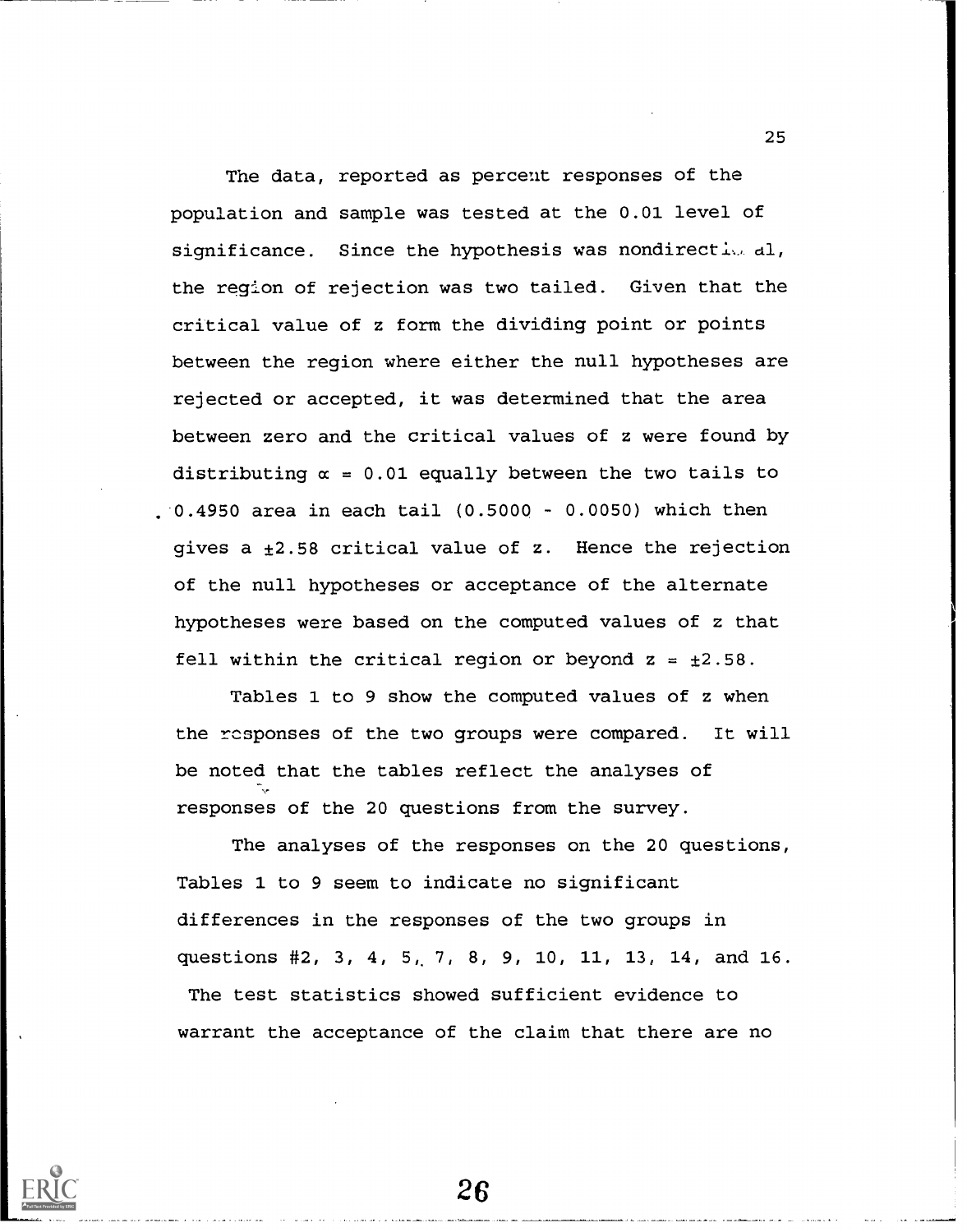differences in the responses between the overall MATC and CHSD students. Question #6 was not statistically tested and was reported as a mean difference of average income of the two groups and the difference in the average income. Question #19 served as an identifier question to sort students from the various academic divisions at MATC. Questions #1, 12, 15, 17, 18, and 20 revealed sufficient statistical significance in the responses in some items, of the two groups as shown in Tables 1 to 9, to warrant rejection of the claim that there are no differences in the responses between the overall MATC and CHSD students on some of the items in these question items.

Table 1 shows the various questions that address the demography of the two groups. Of the nineteen demographic items, only the gender item demonstrated a statistical significance. CHSD seems to show more female students. Except for the gender item, based on the computed values of z, evidences show that the null hypotheses on the other demographic items is acceptable while the null hypothesis on the gender item is rejected.

27

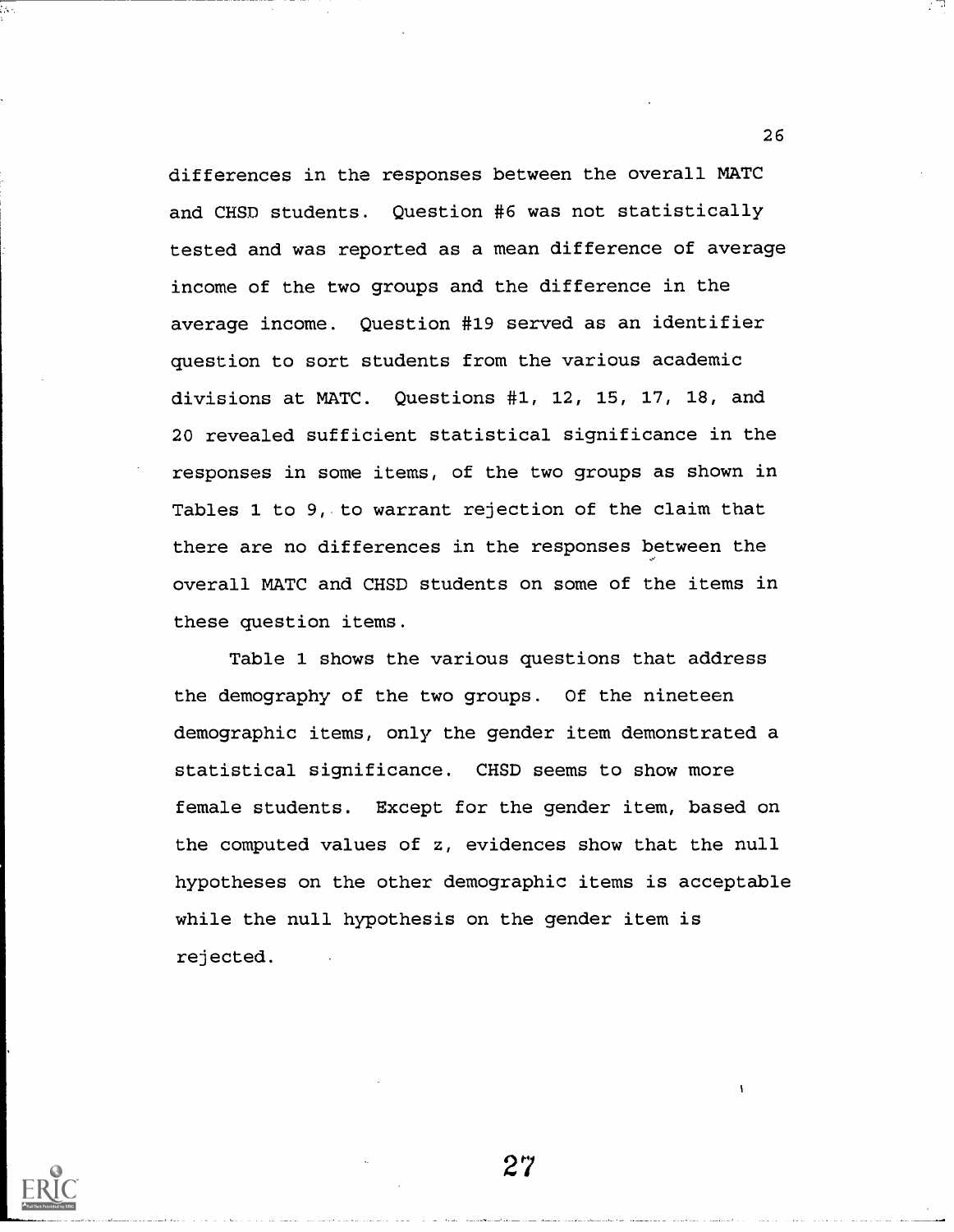## Table 1

أتوا

# Percent Responses from the Overall MATC and CHSD

## Students: Demography

|     | Question item Overall |          | CHSD     | Computed<br>value of z |
|-----|-----------------------|----------|----------|------------------------|
| 1.  | Female                | 54.4     | 60.4     | 2.9177                 |
| 2.  | Male                  | 45.6     | 39.6     | $-2.9177$              |
| 3.  | Mean Age              | 29.9     | 30.5     | 0.6                    |
| 4.  | Married               | 33.0     | 33.5     | 0.2585                 |
| 5.  | Never Married 53.0    |          | 54.2     | 0.5800                 |
| 6.  | No Dependent          |          |          |                        |
|     | Children              | 58.0     | 60.3     | 1.1211                 |
| 7.  | One or Two 30.0       |          | 27.9     | $-1.0883$              |
| 8.  | Three or More         | 12.0     | 11.8     | $-0.1682$              |
| 9.  | Would Use             |          |          |                        |
|     | Child Care            | 41.3     | 42.5     | 0.5784                 |
| 10. | Mean Annual           |          |          |                        |
|     | Income                | \$22,320 | \$21,360 | (\$960)                |
|     | 11. African Am        | 19.1     | 21.9     | 1.7388                 |
|     |                       |          |          | (table continues)      |

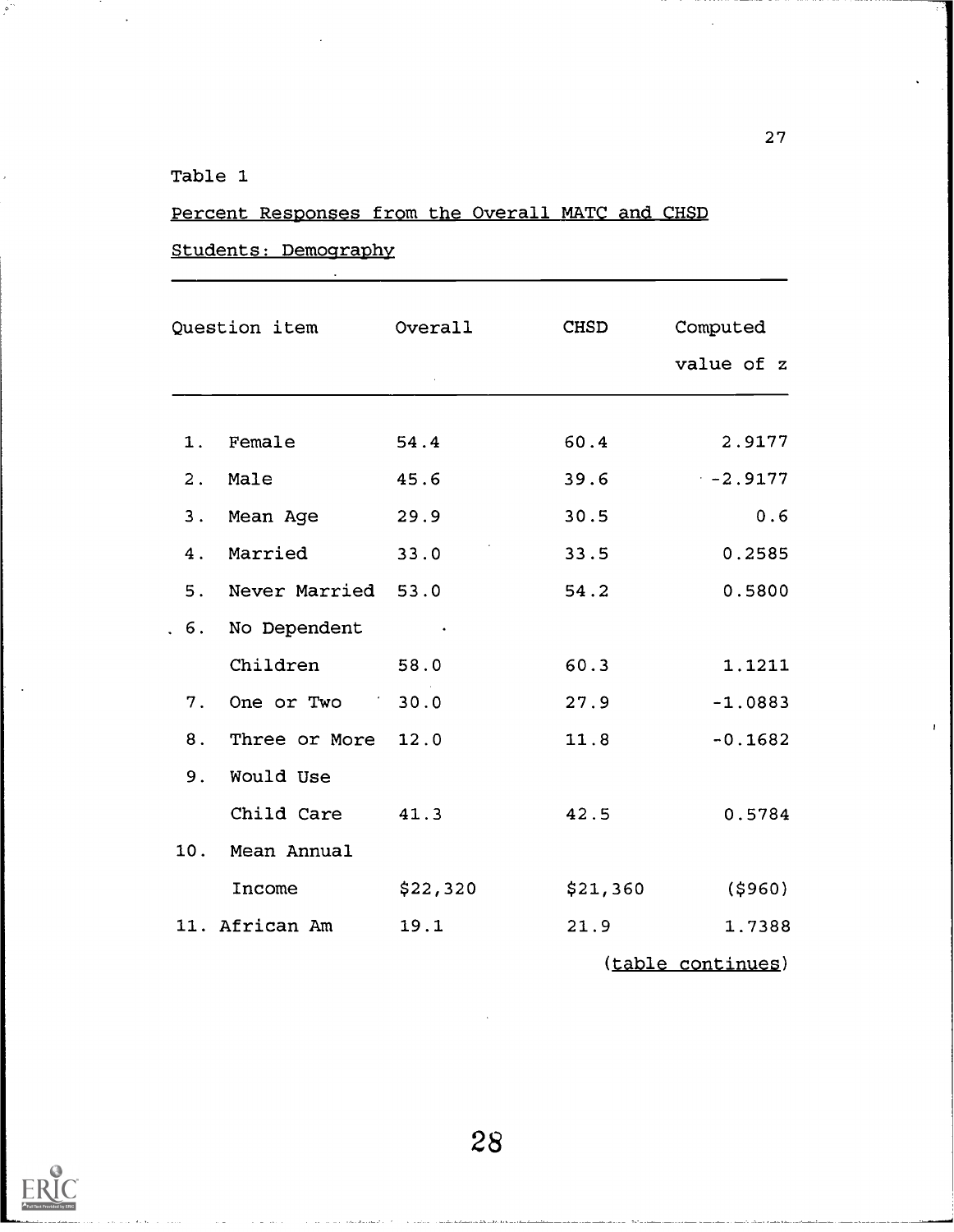|     | Question item       | Overall | <b>CHSD</b> | Computed<br>value of z |
|-----|---------------------|---------|-------------|------------------------|
|     | 12. Am-Indian       | 1.4     | 0.9         | $-1.0074$              |
|     | 13. As-Pac Is       | 4.9     | 4.8         | $-0.0210$              |
|     | 14. Hispanic        | 4.9     | 3.8         | $-1.2109$              |
| 15. | White               | 67.4    | 66.5        | $-0.4760$              |
|     | 16. Not employed    | 26.5    | 29.7        | 1.7519                 |
|     | 17. Mean weekly     |         |             |                        |
|     | hrs employed 32.0   |         | 32.5        | 0.5000                 |
| 18. | Experienced         |         |             |                        |
|     | discrimination 13.0 |         | 16.2        | 2.2913                 |
| 19. | Physically          |         |             |                        |
|     | Disabled            | 6.5     | 6.2         | $-0.2692$              |

Note. Level of significance =  $0.01$ , region of rejection = two-tailed, critical value =  $\pm 2.58$ 

Table 2 shows no significant difference between the two groups. While both groups show that English is the predominant language spoken at home, the calculated values of z show evidence to accept the null hypothesis.



29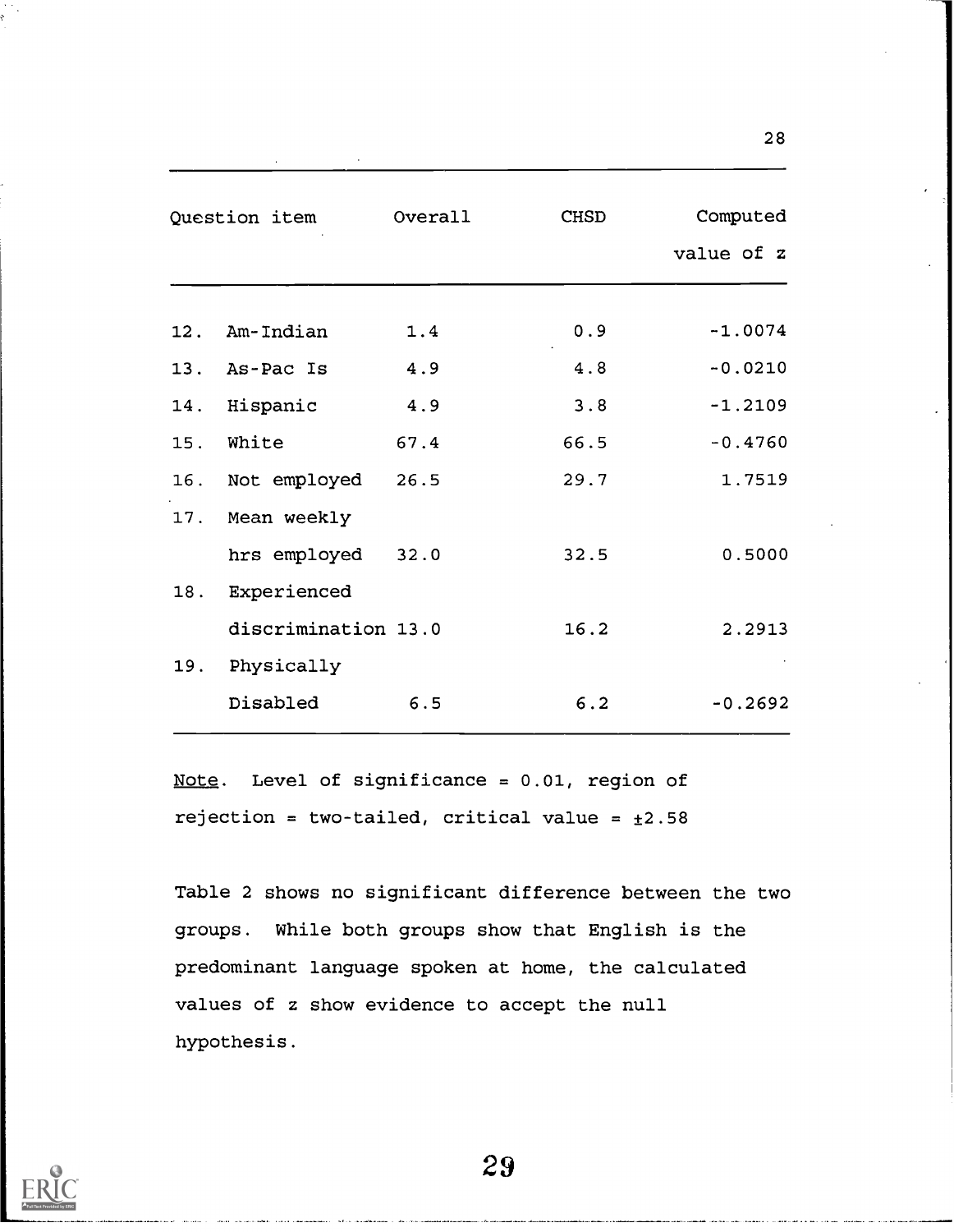## Table 2

## Percent Responses from the Overall MATC and CHSD

Students: Languages Spoken at Home

| Question item |         | Overall                 | <b>CHSD</b> | Computed<br>value of z |
|---------------|---------|-------------------------|-------------|------------------------|
| 1.            | African | 0.5<br>$\pmb{\epsilon}$ | 0.2         | $-1.0788$              |
| Asian<br>2.   |         | 5.0                     | 5.8         | 0.8684                 |
| 3.            | English | 90.0                    | 91.2        | 0.9299                 |
| 4.            | Spanish | 2.0                     | 1.7         | $-0.5248$              |

Note. Level of significance = 0.01, region of rejection = two-tailed, critical value of  $z = \pm 2.58$ 

Table 3 shows that the CHSD students did not find time and cost as important reasons to choose MATC but considered program as an important reason to choose MATC compared to the overall students. Both groups seemed to consider location, program and financial aid availability as the important reasons to choose MATC. The computed values of z show evidences to accept the null hypotheses on the location, reputation, course and receipt of financial aid as reasons to choose MATC but

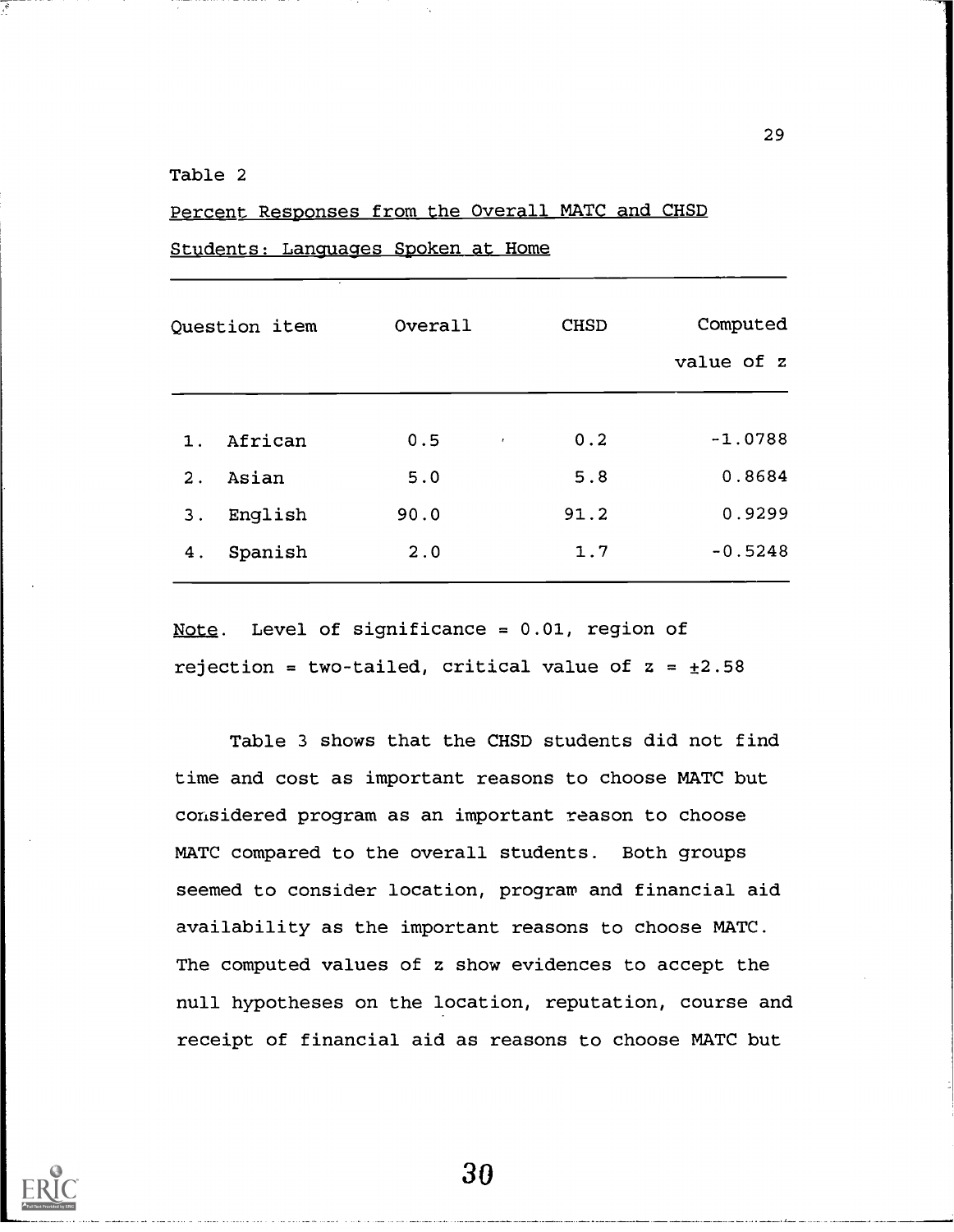reject the null hypotheses on the time, cost and program as reasons to choose MATC.

## Table 3

 $\frac{m}{2}$  C

Percent Responses from the Overall MATC and CHSD Students: Reasons for Choosing MATC

| Question item |              | Overall | CHSD | Computed   |
|---------------|--------------|---------|------|------------|
|               |              |         |      | value of z |
|               |              |         |      |            |
| 1.            | Location     | 15.0    | 14.8 | 0.0329     |
| 2.            | Time         | 5.4     | 2.8  | $-2.7678$  |
| 3.            | Cost         | 22.5    | 16.0 | $-3.7253$  |
| 4.            | Reputation   | 4.5     | 4.4  | $-0.0126$  |
| 5.            | Course       | 16.1    | 19.0 | 1.9037     |
| 6.            | Program      | 34.5    | 41.8 | 3.6993     |
| 7.            | Received fin |         |      |            |
|               | aid          | 31.1    | 32.3 | 0.6320     |
|               |              |         |      |            |

Note. Level of significance = 0.01, region of rejection = two-tailed, critical value of  $z = \pm 2.58$ 

When asked how the students travelled to MATC, Table 4 shows no significant difference on the



31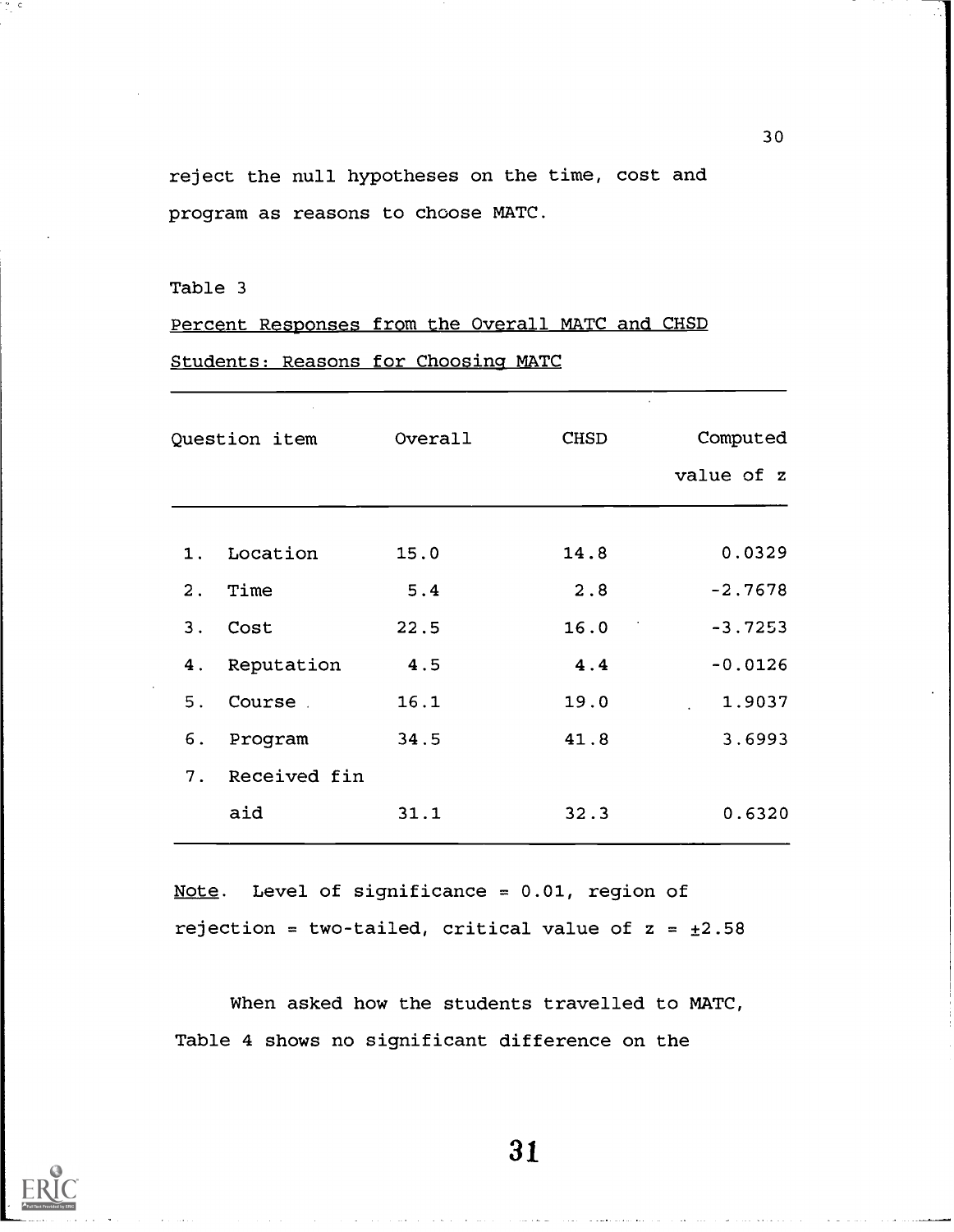responses of both groups. The result also shows that both groups seemed to predominantly travel by car. The computed values of z show evidences to accept the null hypotheses on this particular question.

#### Table 4

### Percent responses from Overall MATC and CHSD

| Students: Transportation |               |                    |             |                        |  |  |
|--------------------------|---------------|--------------------|-------------|------------------------|--|--|
|                          | Question item | Overall            | <b>CHSD</b> | Computed<br>value of z |  |  |
| $1$ .                    | Auto          | $\epsilon$<br>81.4 | 80.5        | $-.0.5748$             |  |  |
| $2$ .                    | <b>Bus</b>    | 14.9               | 15.7        | 0.5478                 |  |  |
| 3 <sub>1</sub>           | All Other     | 3.7                | 3.8         | 0.1515                 |  |  |

Note. Level of significance =  $0.01$ , region of rejection = two-tailed, critical value of  $k = \pm 2.58$ 

In terms of highest level of education, except for a vocational certificate or diploma, Table 5 shows that the computed values of z show evidence to accept the null hypotheses on the rest of the choices under this question. There seems to be evidence to show that CHSD

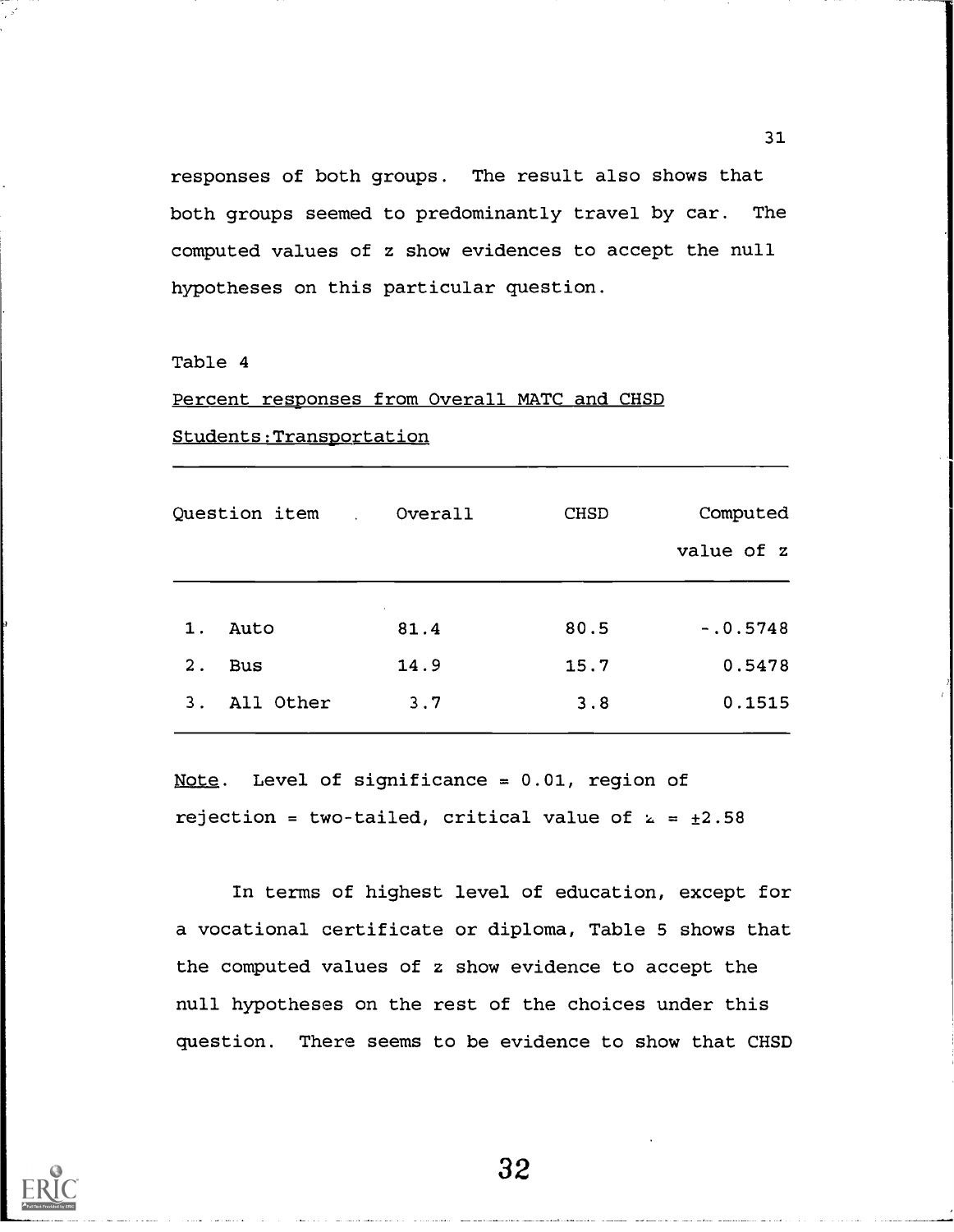students who come to MATC are more likely to hold occupational diploma or certificate. As demonstrated in Table 6, students in the CHSD programs are less likely to seek credits for college transfer or merely to enroll in basic general education, high school or GED credits. The computed values of z show evidence to reject the hypotheses on the vocational certificate/diploma as highest level of education as shown in Table 5, as well as the credits for transfer, vocational certificate/diploma and basic general education, high school and GED as chief objectives in attending MATC shown in Table 6. Tables 5 and 6 show evidence to accept the null hypotheses on each of the other items.

It is interesting to note that both groups showed high school/GED and 1 to 30 college credits as their highest level of education. Additionally, it seemed apparent that the desire to acquire an associate degree and skills for new jobs were listed as the most likely chief objective in attending MATC.



33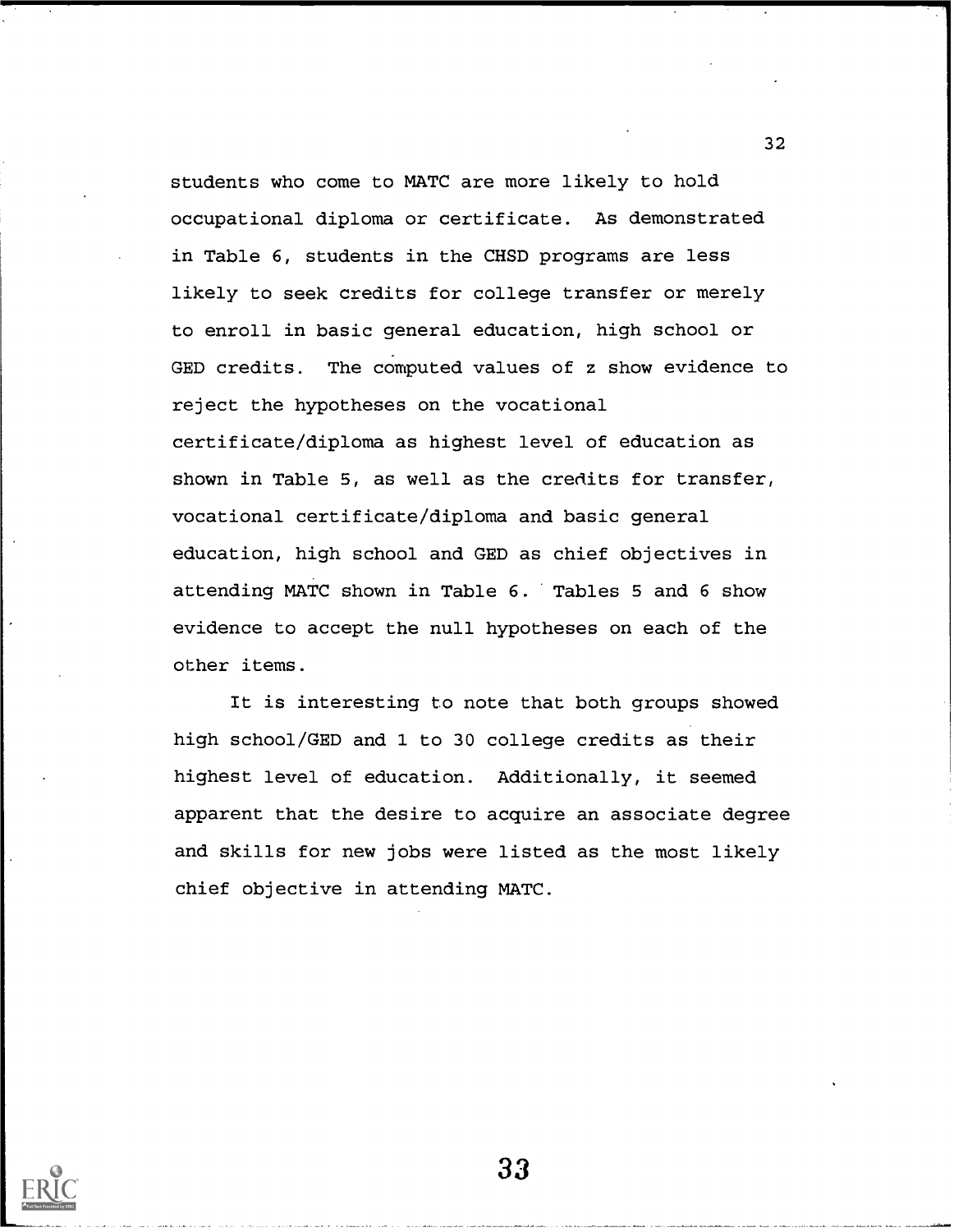## Table 5

## Percent Responses from the Overall MATC and CHSD

Students: Highest Level of Education

| Question item Overall |                    |      | CHSD | Computed   |
|-----------------------|--------------------|------|------|------------|
|                       |                    |      |      | value of z |
|                       |                    |      |      |            |
|                       | 1. <8th grade      | 8.2  | 6.4  | $-1.5502$  |
|                       | 2. HS or GED       | 26.4 | 29.7 | 1.7940     |
| 3.                    | Vocational         |      |      |            |
|                       | Cert/Dip           | 4.6  | 6.9  | 2.6728     |
| 4.                    | $1$ to $30$        |      |      |            |
|                       | college cr 25.1    |      | 22.5 | $-1.4562$  |
| 5.                    | 31 to 60           |      |      |            |
|                       | College Cr         | 14.2 | 15.0 | 0.5777     |
|                       | $6.$ > $61$ Col Cr | 6.6  | 6.2  | $-0.3642$  |
| 7.                    | Associate Deg      | 6.1  | 5.0  | $-1.0978$  |
| 8.                    | Bachelor or        |      |      |            |
|                       | Graduate Deg       | 7.6  | 7.7  | 0.0050     |

Note. Level of significance = 0.01, region of rejection = two-tailed, critical value of  $z = \pm 2.58$ 

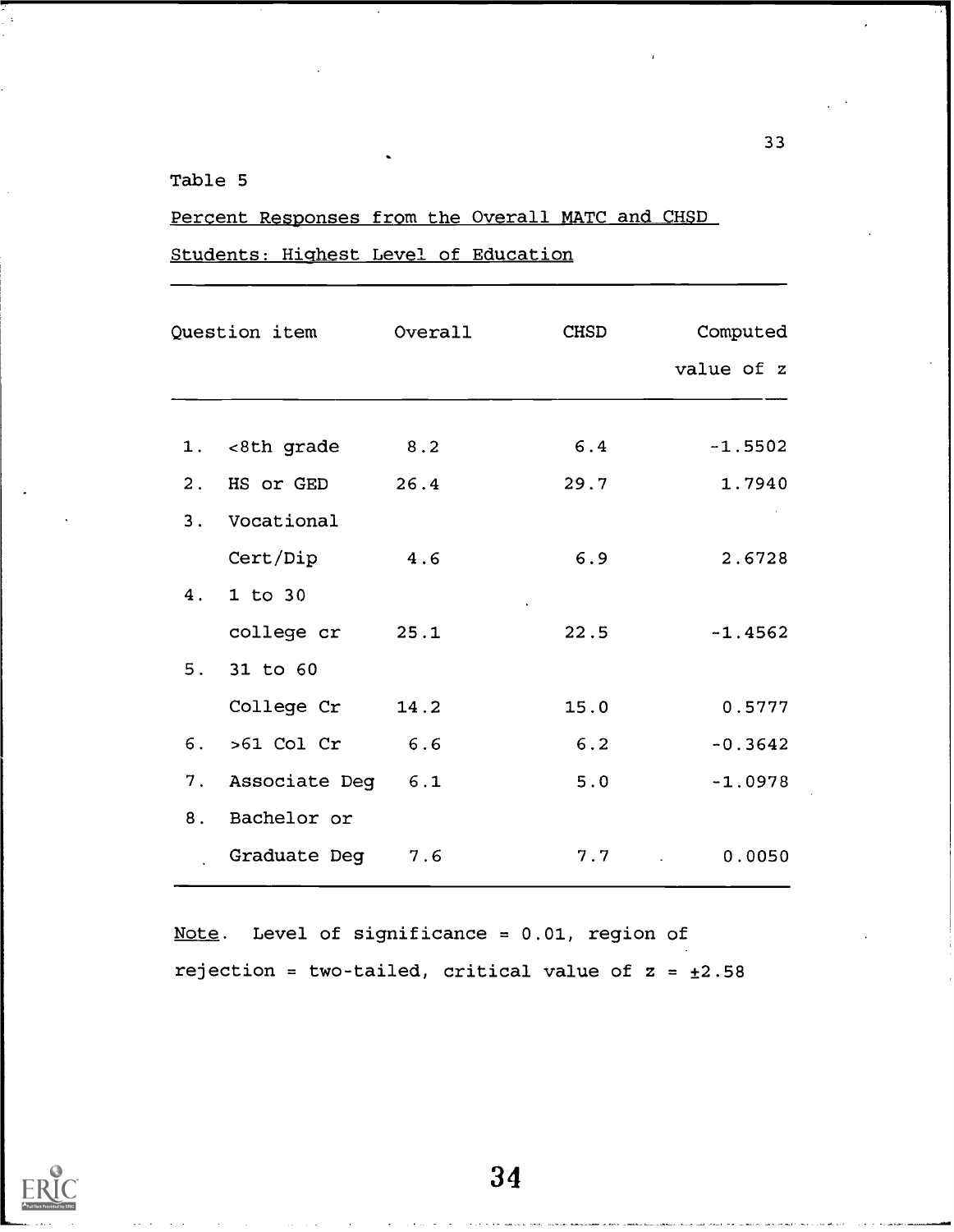## Table 6

## Percent Responses from the Overall MATC and CHSD

Students: Chief Objective in Attending MATC

|    | Question item Overall |      | CHSD | Computed<br>value of z |
|----|-----------------------|------|------|------------------------|
|    | 1. Associate Deg 37.0 |      | 40.6 | 1.7795                 |
|    | 2. Skills for         |      |      |                        |
|    | new job               | 15.2 | 14.3 | $-0.5776$              |
|    | 3. Credits for        |      |      |                        |
|    | Transfer              | 11.5 | 6.5  | $-3.7570$              |
| 4. | Improve skills        |      |      |                        |
|    | for present           |      |      |                        |
|    | job                   | 7.6  | 6.0  | $-1.4234$              |
| 5. | Vocational            |      |      |                        |
|    | Dip/Cert              | 7.4  | 11.0 | 3.3287                 |
| 6. | Basic General         |      |      |                        |
|    | Ed, HS, GED           | 10.6 | 6.8  | $-2.9428$              |

Note. Level of significance = 0.01, region of rejection = two-tailed, critical value of  $z = \pm 2.58$ 

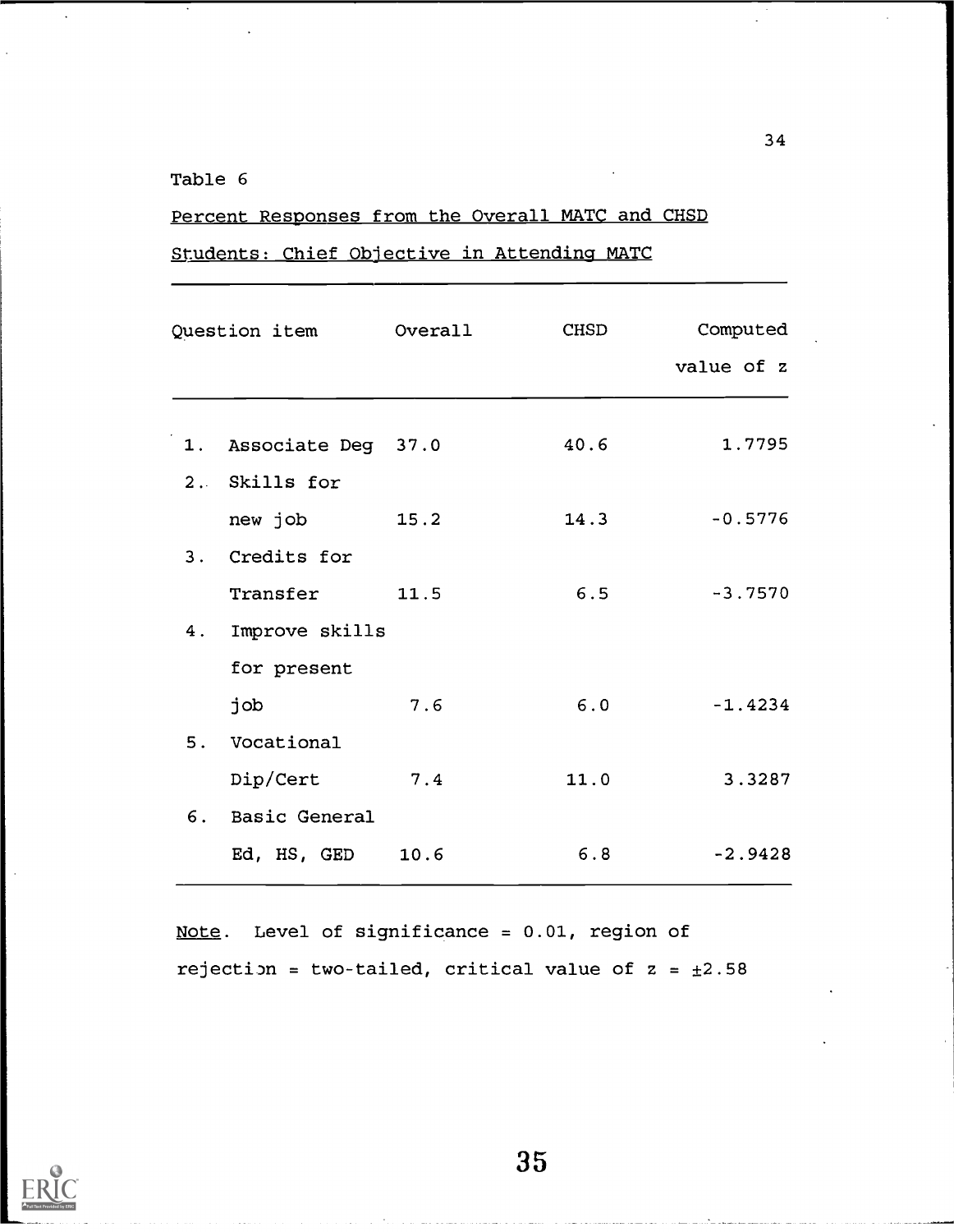Table 7 shows evidence to reject the null hypotheses on the items in this particular question. However, both groups seemed to agree that class schedule and mailed materials, parents/relatives and current and former students were the biggest influences in their attending MATC. There was evidence to show reason to accept the null hypotheses on the items in this question.

 $\mathcal{L}$ 

Table 7

# Percent Responses from the Overall MATC and CHSD Students: Biggest Influence to Attend MATC

| Question item |                        | Overall | <b>CHSD</b> | Computed<br>value of z |
|---------------|------------------------|---------|-------------|------------------------|
|               | 1. Class Sch/Mail 27.7 |         | 29.0        | 0.7134                 |
| 2.            | Parent/rel             | 18.8    | 17.4        | $-0.8421$              |
| 3.            | MATC student           | 16.9    | 18.5        | 1.0343                 |
| 4.            | Employer               | 10.6    | 10.4        | $-0.1943$              |
| 5.            | Media publicity 6.9    |         | 7.0         | 0.1386                 |
|               |                        |         |             | (table continues)      |



36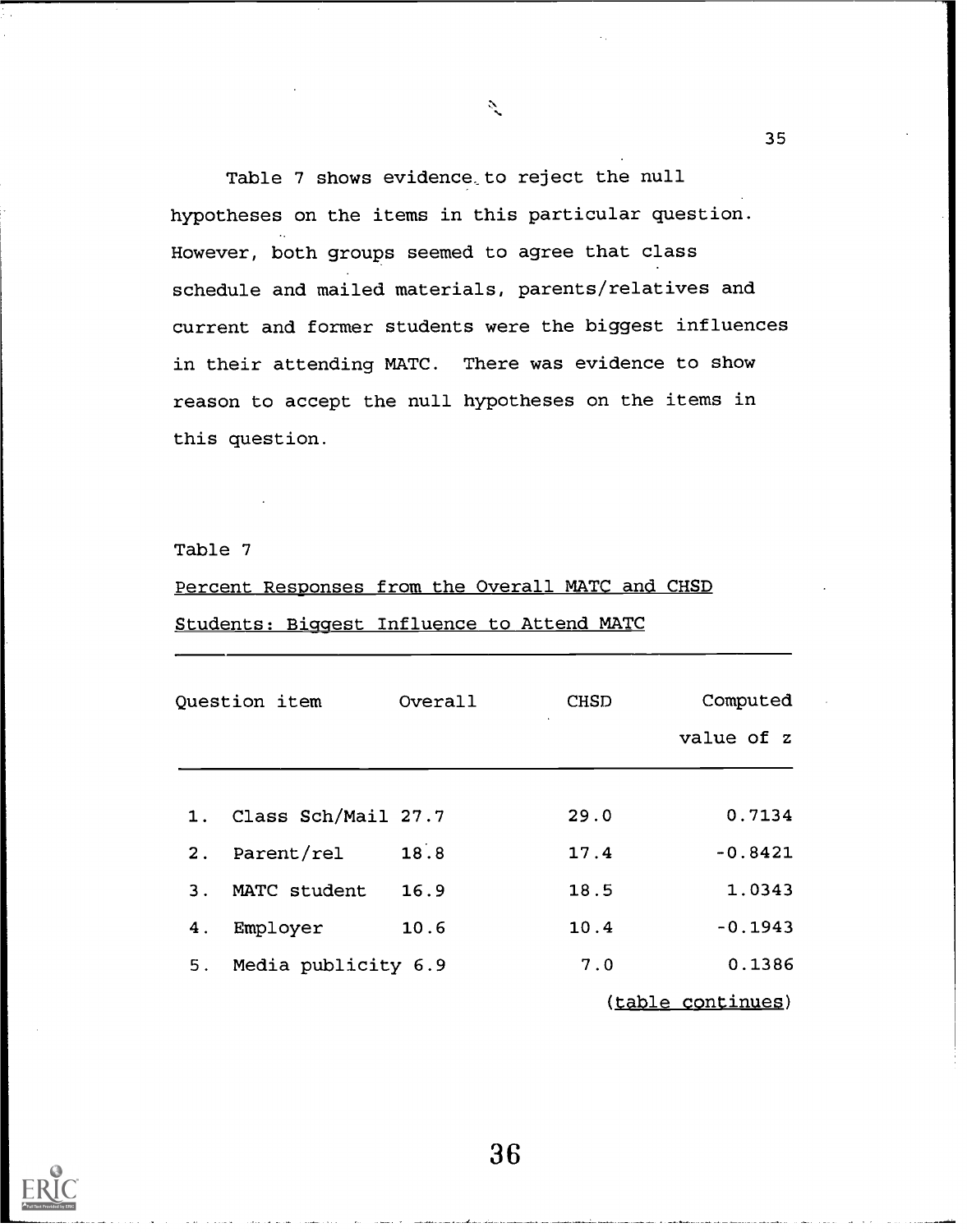| Question item |                | Overall | <b>CHSD</b><br>ŕ | Computed<br>value of z |
|---------------|----------------|---------|------------------|------------------------|
| 6.            | Social Service |         |                  | $\cdot$                |
| Agency        |                | 5.0     | 3.8              | $-1.3518$              |
| 7.            | HS Counsellor  | 4.6     | 5.2              | 0.6519                 |

36

Note. Level of significance = 0.01, region of rejection = two-tailed, critical value of  $z = \pm 2.58$ 

Table 8 seemed to demonstrate that CHSD students were more likely to be in vocational programs and less likely in a college transfer program. These evidences seem to support the results shown in Tables 5 and 6. Both groups showed that the students were more likely in an associate degree program. There is reason to reject the null hypotheses on the items in this particular question except for the college transfer and vocational program items.

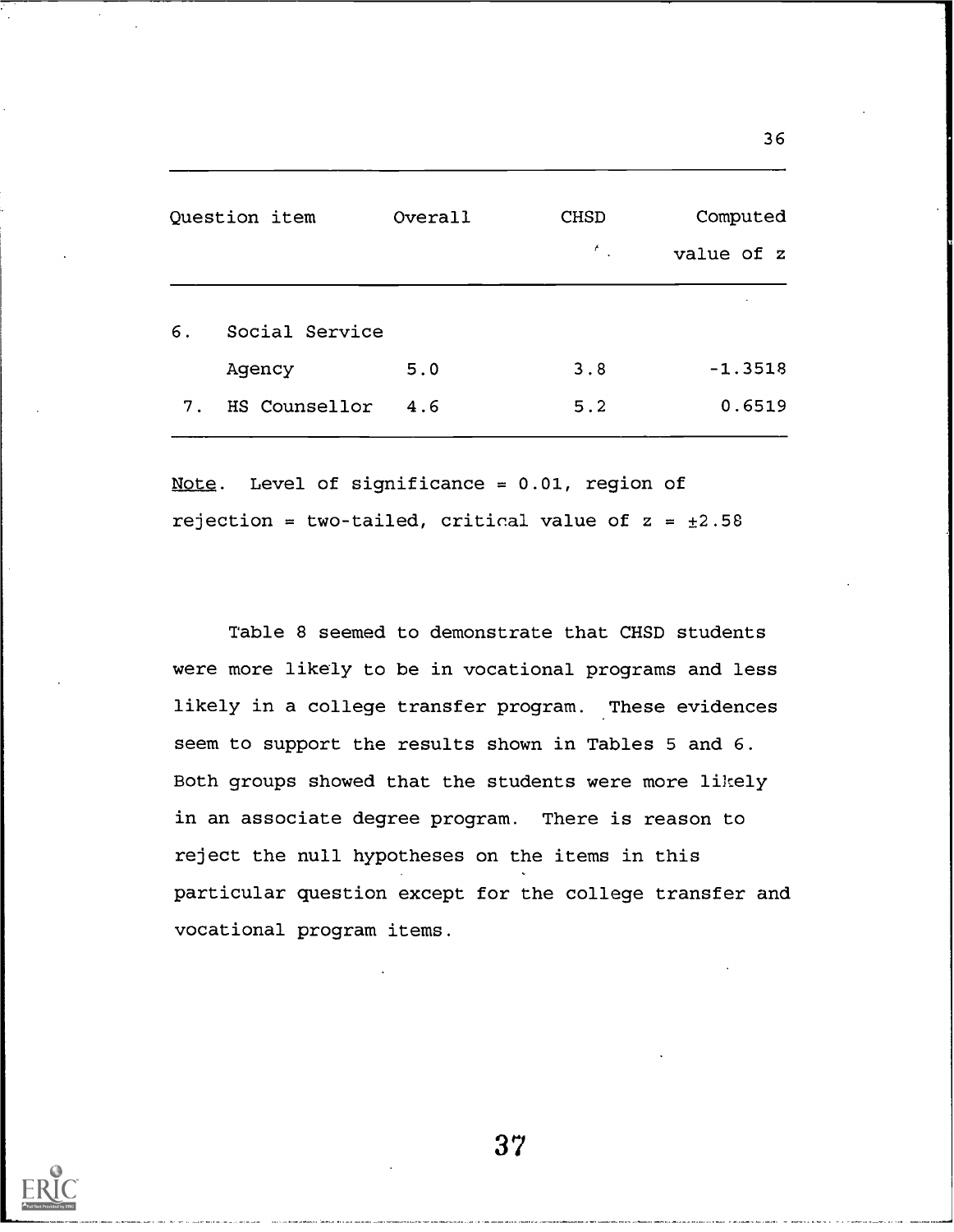## Table 8

Percent Responses from the Overall MATC and CHSD

Students: Level of Class Student was in while

completing 'survey

| Question item |                       | Overall | <b>CHSD</b> | Computed<br>value of z |
|---------------|-----------------------|---------|-------------|------------------------|
|               | 1. Associate Deg 43.6 |         | 41.7        | $-0.9364$              |
| 2.            | College Trans         | 15.3    | 9.9         | $-3.6402$              |
| 3.            | Vocational            | 13.3    | 24.7        | 8.0739                 |
| 4.            | Adult HS              | 10.7    | 8.0         | $-2.1331$              |
| 5.            | Adult Cont'g          |         |             |                        |
|               | Ed                    | 5.9     | 5.7         | $-0.0414$              |
| 6.            | Apprentice            | 4.3     | 3.3         | $-1.2052$              |

Note. Level of significance = 0.01, region of rejection = two-tailed, critical value of  $z = \pm 2.58$ 

Finally, Table 9 shows evidence that CHSD students are more likely to take full-time credit and less likely to take part-time credit loads. Full-time students carry 12 or more credits. The computed value of z on the items in this question shows reason to

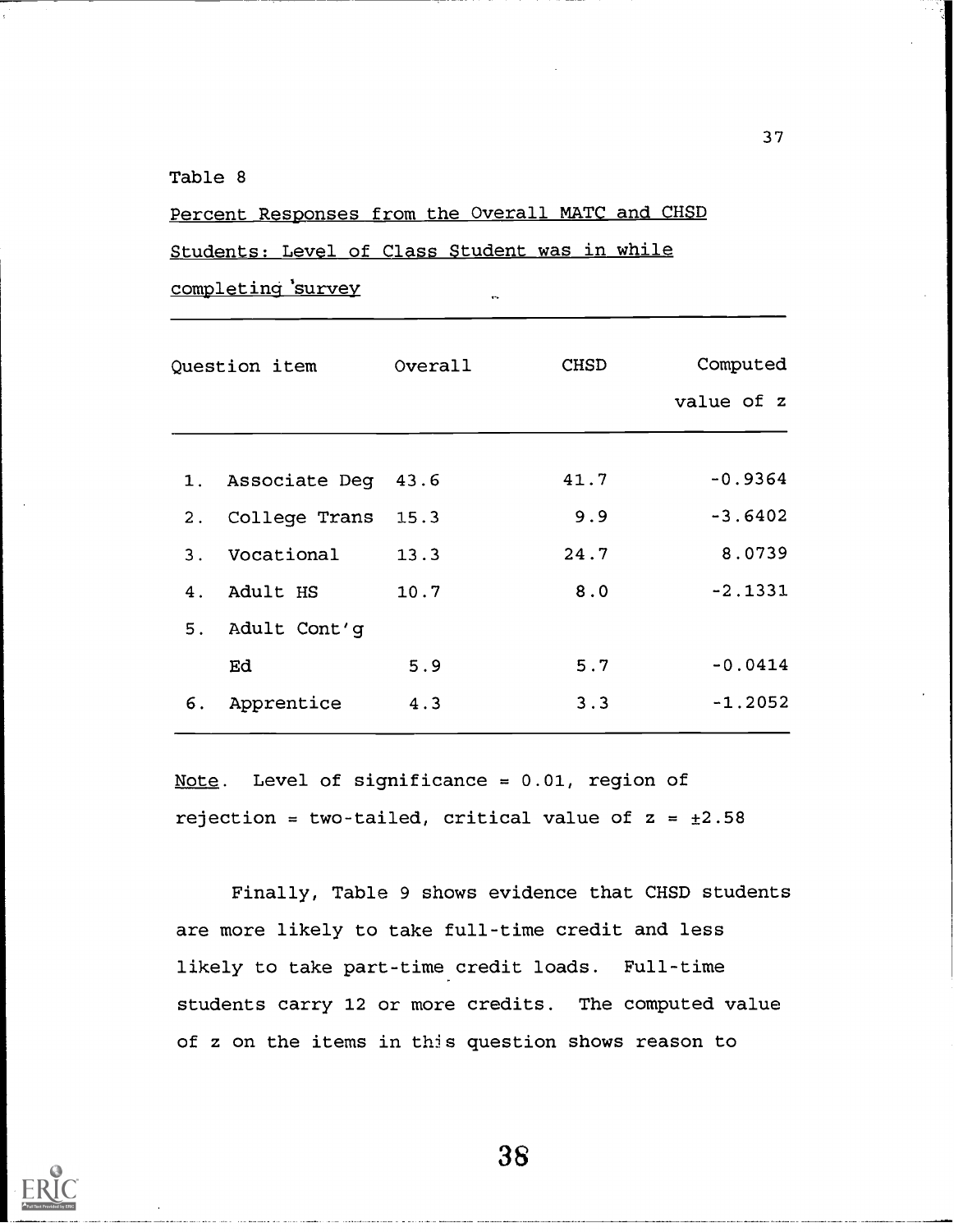reject the null hypotheses on the full-time and halftime items but accept that which pertains to less than half-time credit load.

Table 9

## Percent Responses from the Overall MATC and CHSD

#### Students: Current Credit Load

| Question item |               | Overall | <b>CHSD</b> | Computed<br>value of z |
|---------------|---------------|---------|-------------|------------------------|
|               |               | ىپ      |             |                        |
| 1.            | Full Time     | 38.0    | 44.1        | 3.0010                 |
| 2.            | Half-Time     | 30.1    | 25.0        | $-2.6708$              |
| 3.            | $<$ Half-Time | 29.0    | 30.1        | 0.5761                 |

Note. Level of significance = 0.01, region of rejection = two-tailed, critical value of  $z = \pm 2.58$ 

Based on the results of the statistical analysis, the Dean wrote a report and recommendations for program planning and recruitment for implementation for the strategic planning process the CHSD is doing in preparation for the FY 96 budget, Appendix E, CHSD Dean's Report and Recommendations based on the 1994



39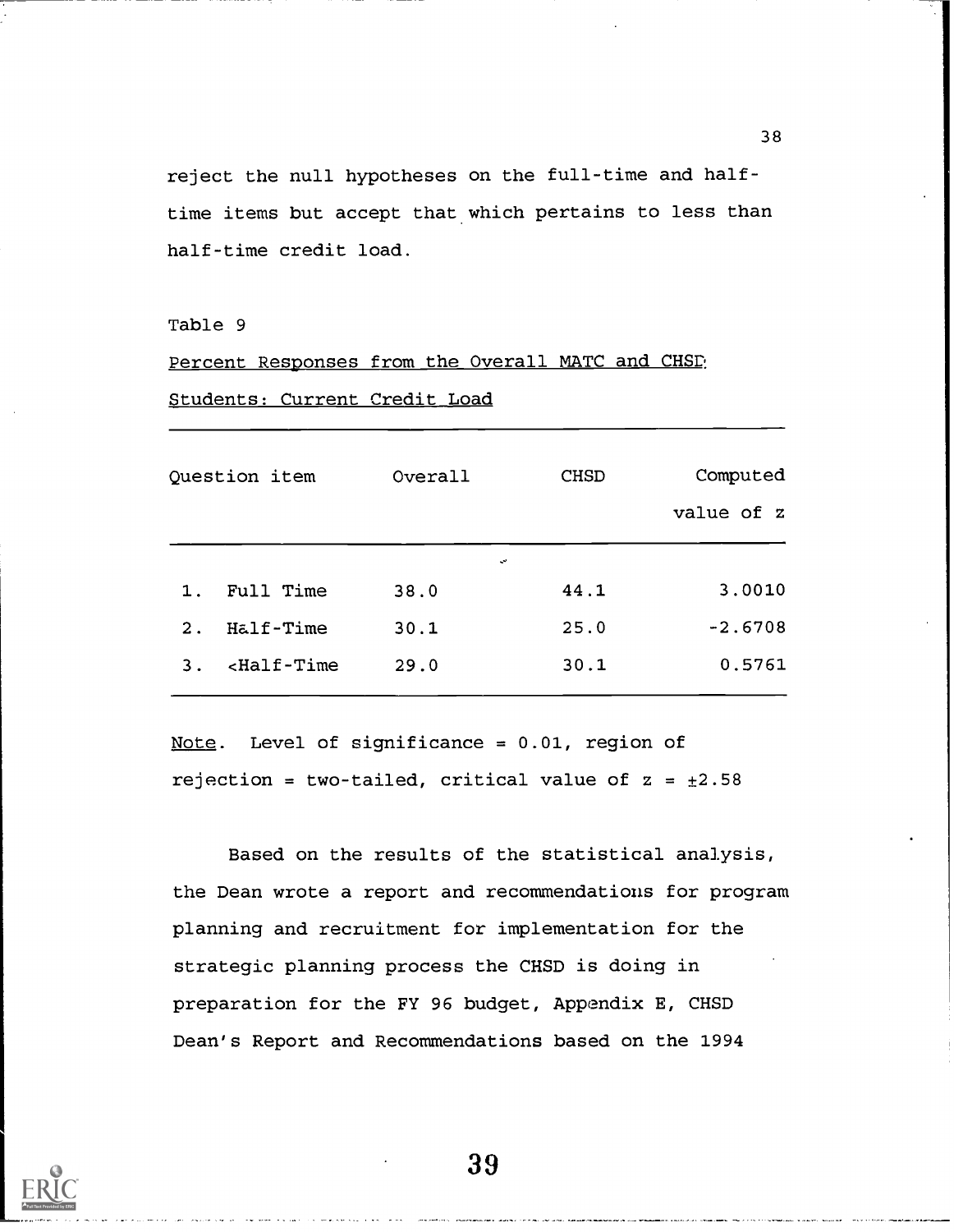MATC Student Survey. The Dean met separately with the members of the formative committee to discuss and review the report and recommendations. With the collective input from the formative committee, the Dean reviewed the revised report and recommendations with the members of the summative committee separately also. The meetings with members of the formative and summative committees were done separately because it was difficult to find a common time for everyone to meet.

Finally, the Dean incorporated the input of the members of the summative committee in the draft and the final report and recommendation as found in Appendix E. This report will be used as the basis for the strategic planning of the division in February and March of 1995 as they build the division's goals in program planning and recruitment for the FY96 budget and Academic year 1995-1996.



40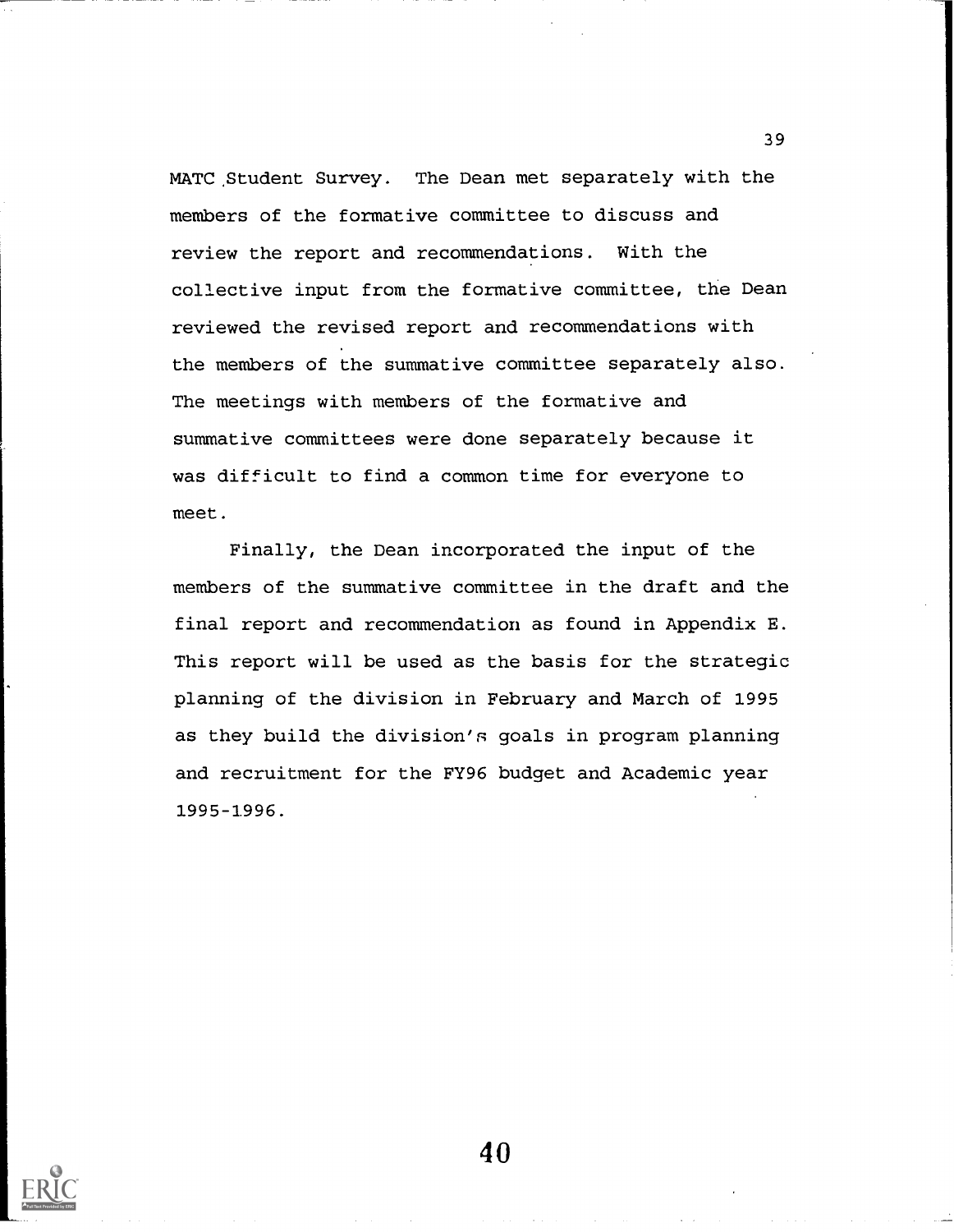## Chapter 5

## DISCUSSION, CONCLUSIONS, IMPLICATIONS

## AND RECOMMENDATIONS

## Discussion

The results of the study provided some data that seemed to demonstrate different characteristics and needs of students in the CHSD compared with the overall students at MATC. The CHSD students are more likely (a) to be female, (b) to choose program as a reason to choose MATC, (c) to already have a vocational certificate or diploma but are still interested in pursuing vocational certificate/diploma occupational programs (d) to be in a vocational program at the time the survey was taken, (e) full-time and (f) to have a lower average family income compared to the overall MATC students. In contrast, the CHSD students are less likely (a) to be male, (b) concerned with time and cost of the program as reasons for choosing MATC, (c) to take credits for college transfer and to be in college transfer courses at the time of the survey, (d) to seek basic general education, high school or GED as chief objectives in attending MATC, and (e) to be half-time compared with the overall MATC students. Both groups seemed to agree that class schedule, printed mailed



41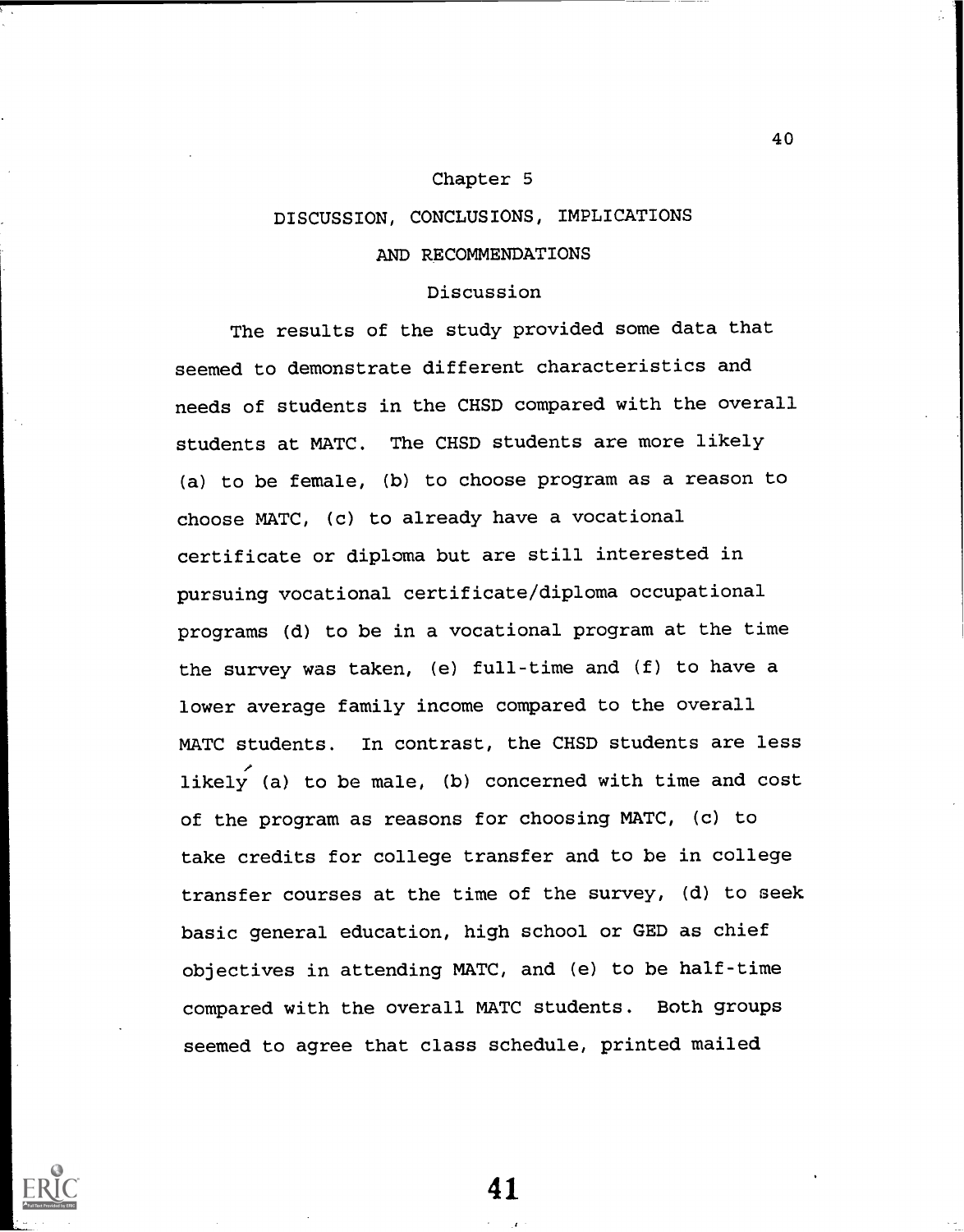materials, parents and relatives and current and former MATC students are the entities that most influenced them to attend MATC.

41

The apparent predominance of female students in the CHSD is not a surprise given that traditional female home economics programs are housed in the division e.g., Child Care and Development, Barber/Cosmetology (diploma and apprenticeship), Dietetic Technician, Dietary Manager, Alteration and Textile Services, Interior Design (associate and diploma programs), and Human Service Associate. There are five programs in the CHSD that are traditionally attract male students, i.e., Hotel/Hospitality Management, Environmental Services Management, Culinary Arts (Cook Apprentice), Food Service Production, and Baking Production. The industry for each program reflects the same demography on gender.

The trend in the CHSD students interests seems to be in the vocational diploma and certificate or short range training program to acquire skills for immediate employment. Those who already have vocational diploma/certificate seems to come back for more skills training in the same occupational program format short term programs which show track records of

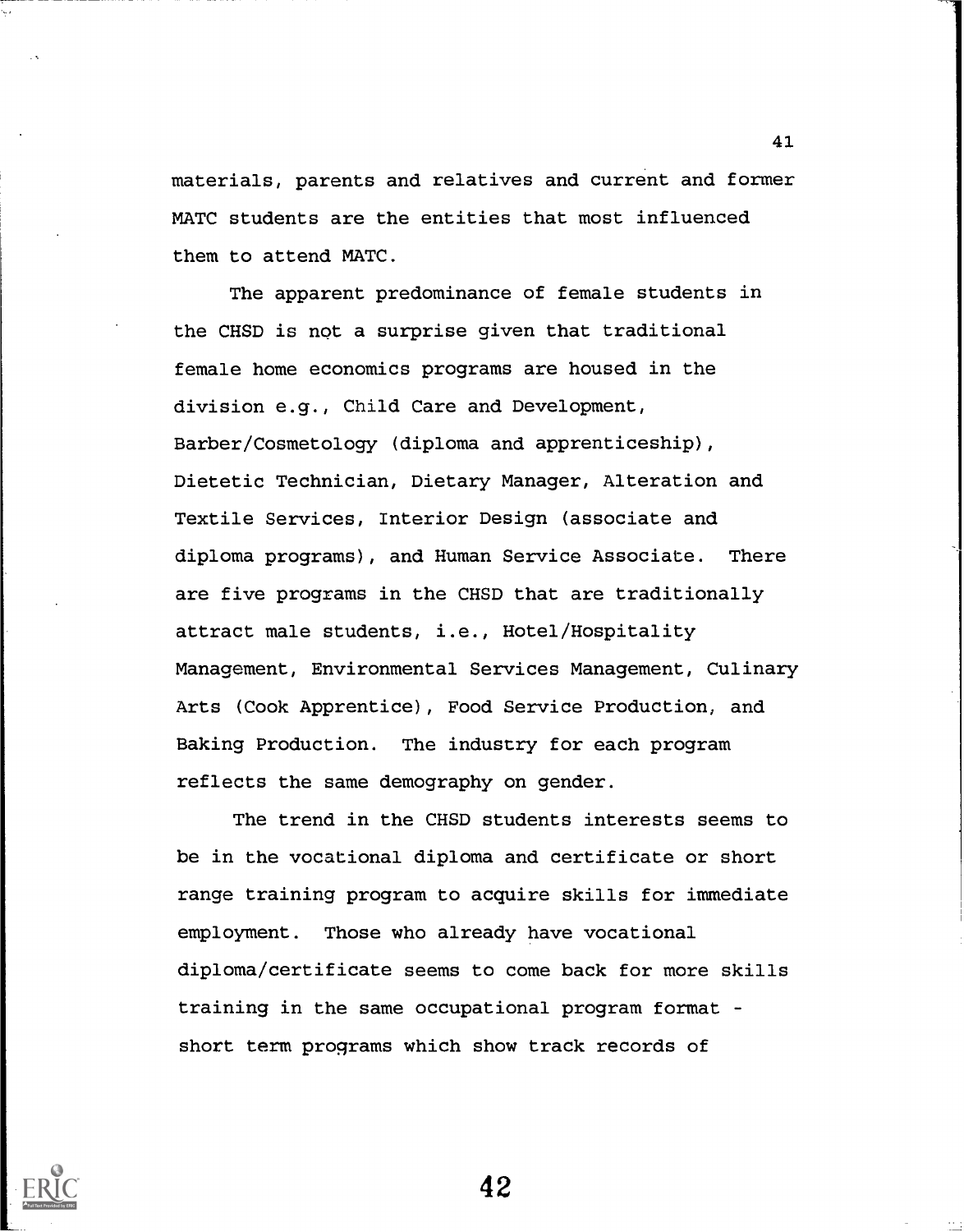employment. Although the jobs from the majority of the CHSD programs are in the low-paying category, they are service jobs which are needed in the society, hence the employment outlook is good. According to Nichols (1993) in a report on the growth of business services in Wisconsin, Personal Services which include the occupations in child care, barbers, cosmetologists, cooks, tailors, hotel and hospitality industry, building services, social services, health (dietetic technician) appear to show strong and positive outlook in the next millennium. The study also seems to indicate that students choose programs that will provide a job that they personally like regardless of pay. This seems to agree with the observation that CHSD students appeared to have a lower average family income.

The significant number of CHSD students who take part-time credit loads seems to agree with the observation that they are looking for short term programs that will provide them skills for immediate employability. It could be implied from this observation that the jobs from the CHSD programs are entry jobs in the work place to satisfy immediate needs.

43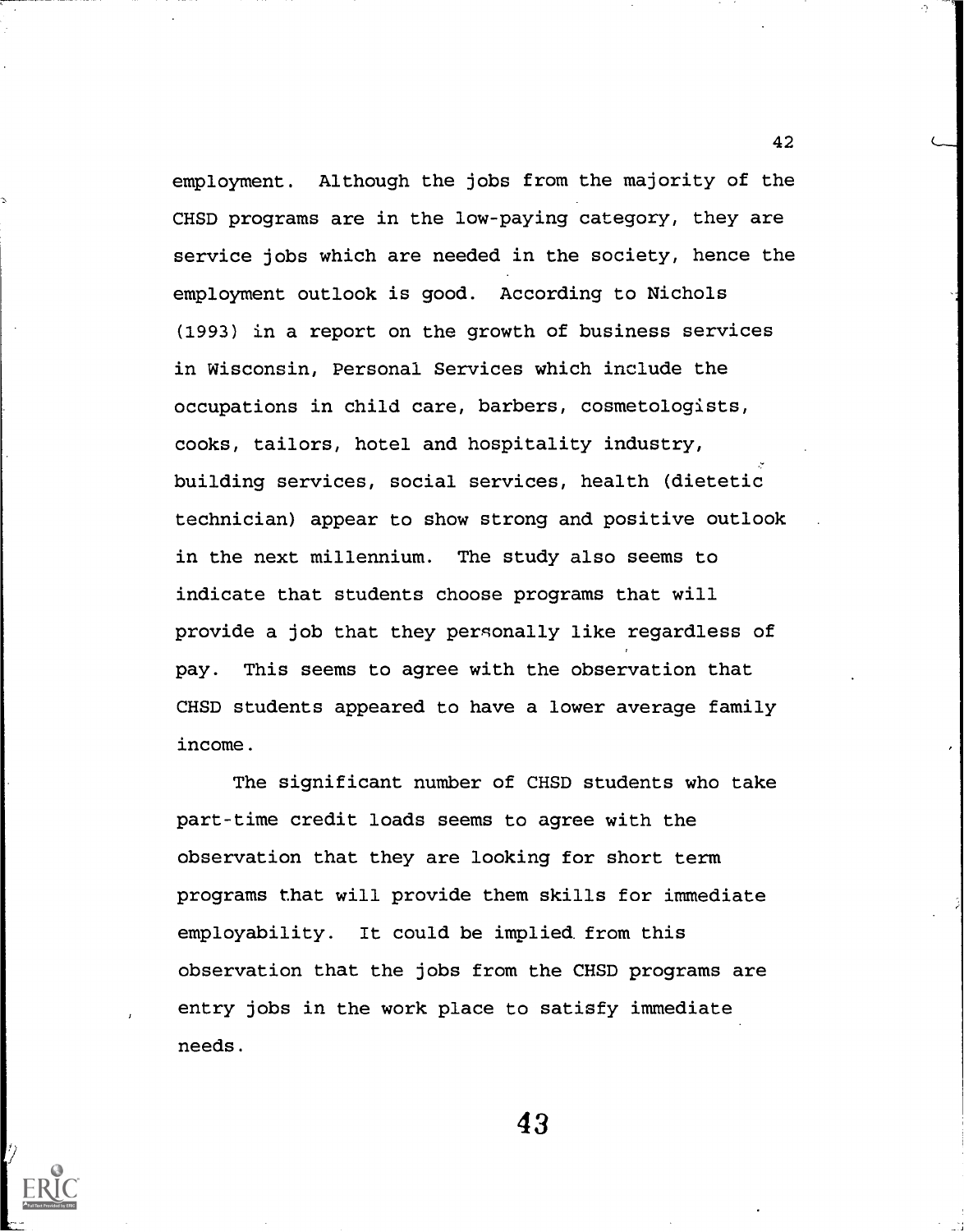The final observation is the role of class schedules, mailed printed materials, parents, relatives, former and current MATC students in influencing MATC students including the CHSD students to attend MATC. The various departments of the CHSD programs are active in sending program and schedule information in the mail to the community. As indicated in the study done by Tien and Lin, the division may need to tap the parents, relatives, and former and current students in its recruitment strategies. Although Thompson & Young (1990) and Baldwin (1990) reported a study done in their institutions on enrollment, there is a lack of data on students in programs similar to those in the CHSD.

## Conclusions

Program planning can drive recruitment in the CHSD. As the CHSD works on its strategic planning to review its various programs and recruitment, it may be worthwhile to include variable entry and exit ramps in programs to allow for job out for students who are keenly interested in short term skills acquisition. The variable access and completion from a program may help recruit students into the division. Male students may also be recruited in the program provided unisex



44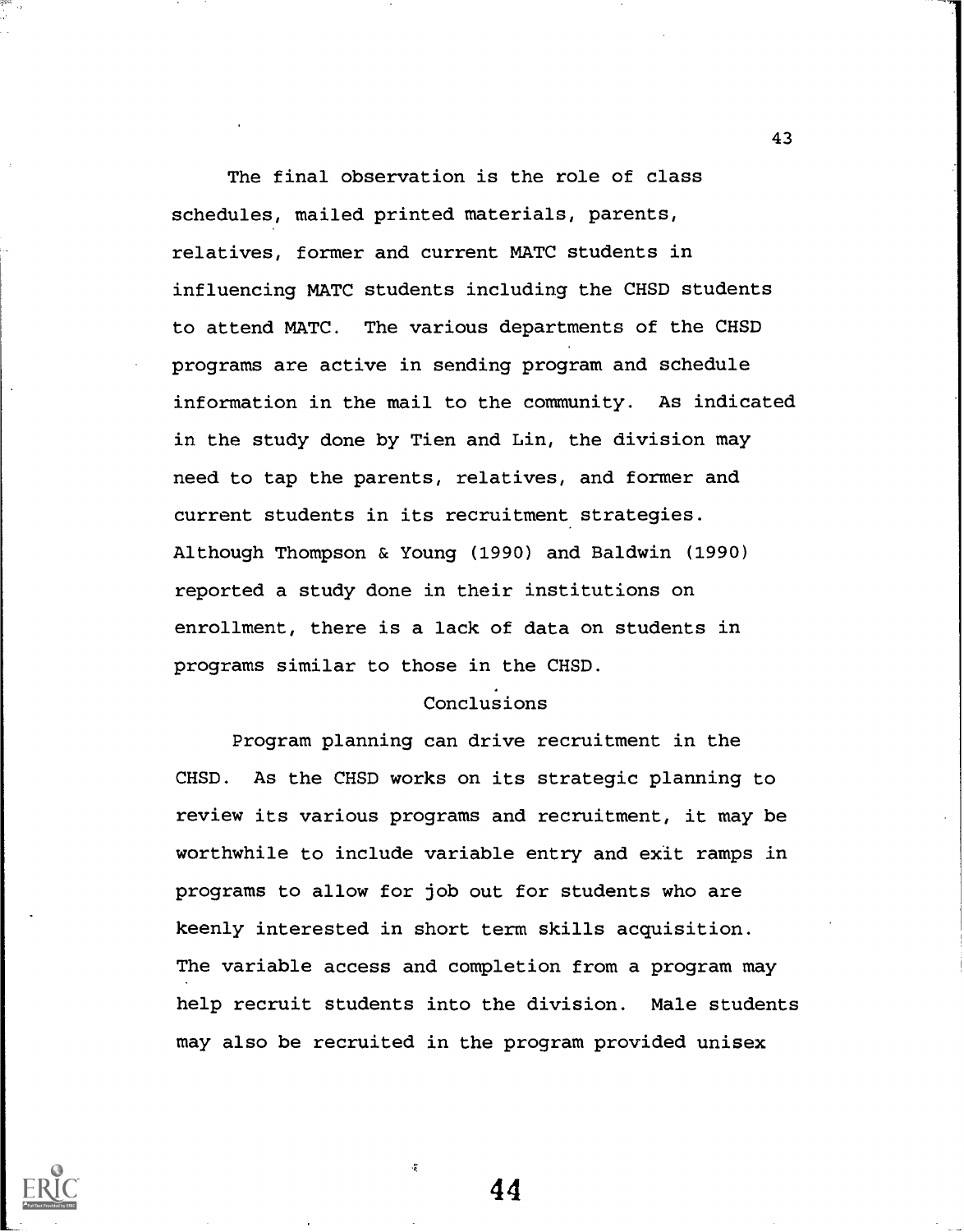promotions are done. Finally, programs need to be delivered to meet the needs of part-time students which will continue to grow in the coming years. With technology driving educational delivery, programs must be sensitive to the needs of students who are unable to physically attend courses in the MATC campuses. Hence, distance learning program delivery may also enhance enrollment.

#### Implications

Some implications of the study include the development of occupational programs with curricula and enrollment management strategies that will help recruit and prepare the workforce of the 21st century. The results of the study will strengthen and improve the image of the occupational programs of the CHSD since the occupational programs that will be developed in the CHSD will address the needs of the full- and part-time students of the Milwaukee area community and the global workforce of the 21st century. The results and recommendations will assist the CHSD administrators and faculty to evaluate their programs in terms of student expectations.

45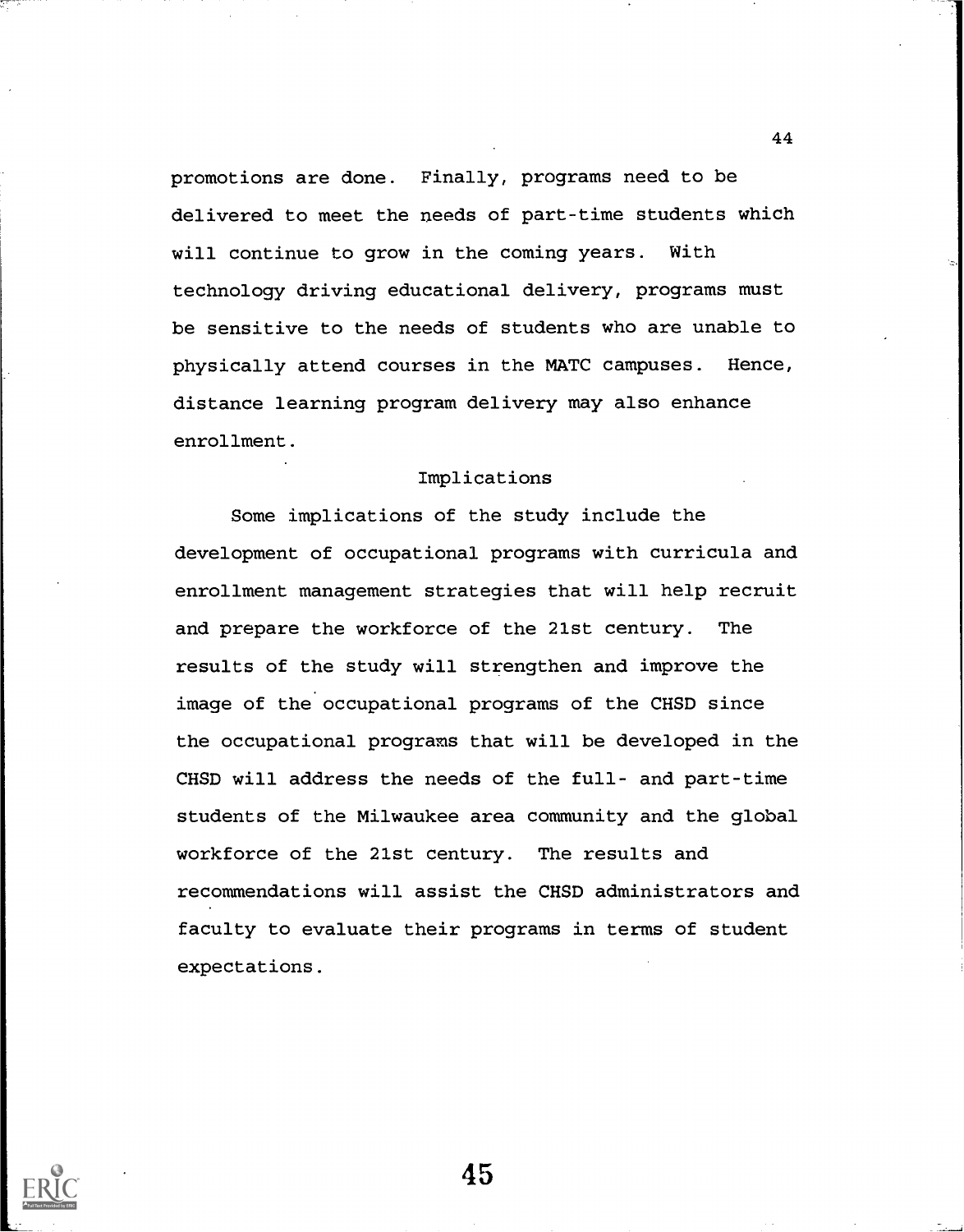#### Recommendations

Based on the results of the study, it seems logical for the administrators, faculty and staff of the CHSD to consider the following activities in their strategic planning activities for the year 1995 and beyond:

1. programs should be promoted as opportunities both for male and female students;

2. brochures and any other printed materials should include successful male, ethnic, handicapped, young and older graduates;

3. recruitment of diverse faculty should serve as models to students;

4. alternative program scheduling should include evening, weekend and late afternoon classes;

5. the division should promote the image of successful programs and advertise in targeted communities;

6. the associate deans should evaluate less successful program for possible modification, merging, or deletion e.g., length of program, associate versus diploma program, inclusion of diploma programs in the associate degree programs, develop short term certificate programs within existing programs;



46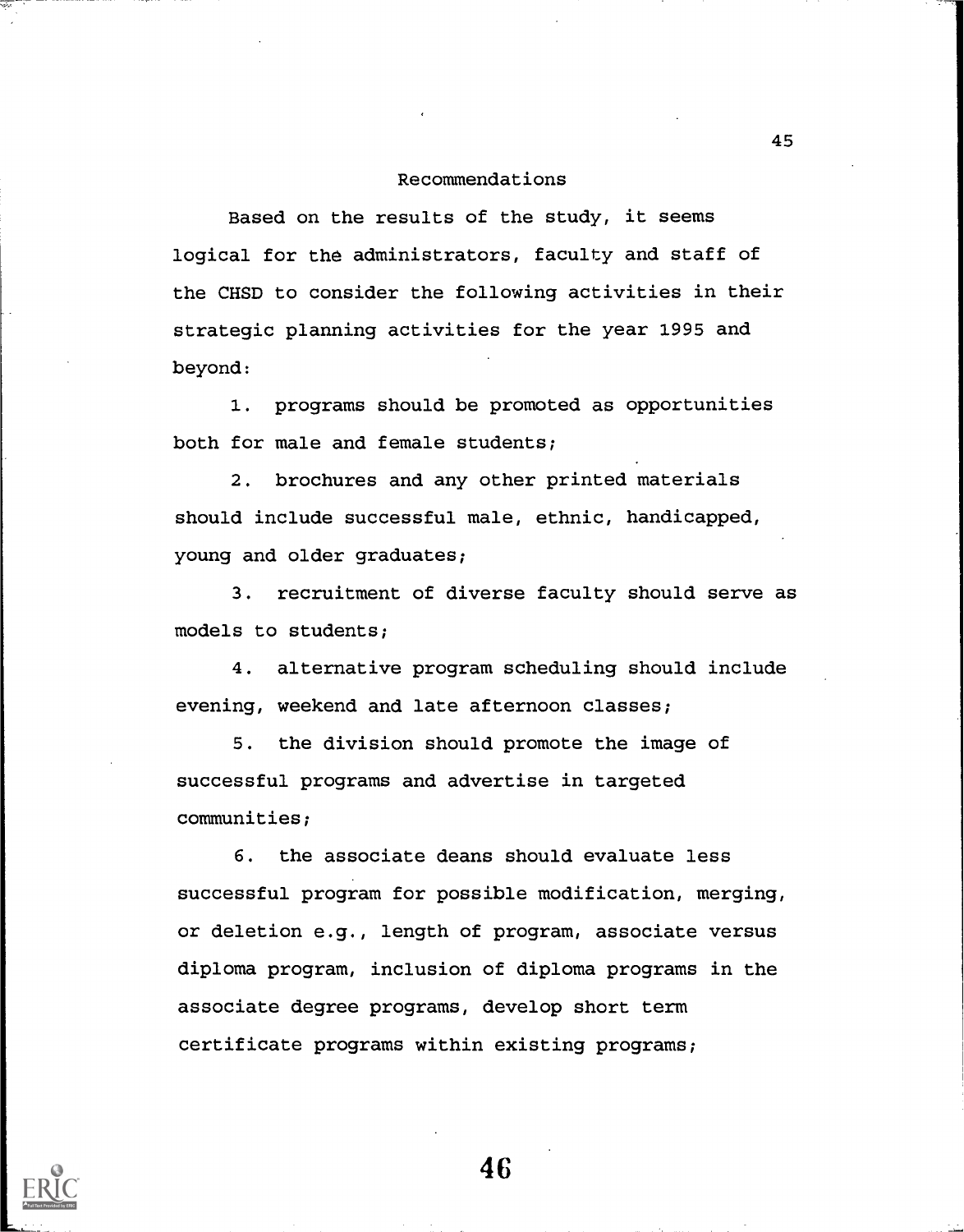7. program planners should seek input from the business and industry as programs are reviewed;

8. curricula should address the needs of students and the business and industry for occupational skills; and

9. recruiters should maximize the use of the mailed printed materials, parents, relatives and former and current CHSD students to recruit new students.

The results of future surveys should be analyzed to interpolate student needs in choosing CHSD programs.

Curriculum planning and enrollment management strategies could be enhanced by using information from the survey. Positive student responses can be used as material for promotional tools. Academic divisions other than CHSD can use the data to improve the image of its various programs not only within the MATC community but also in the service areas of MATC. Finally, further study of the survey should be done by other academic divisions to compare their students' responses with the overall MATC students and a comparison of student responses from the various occupational divisions.



47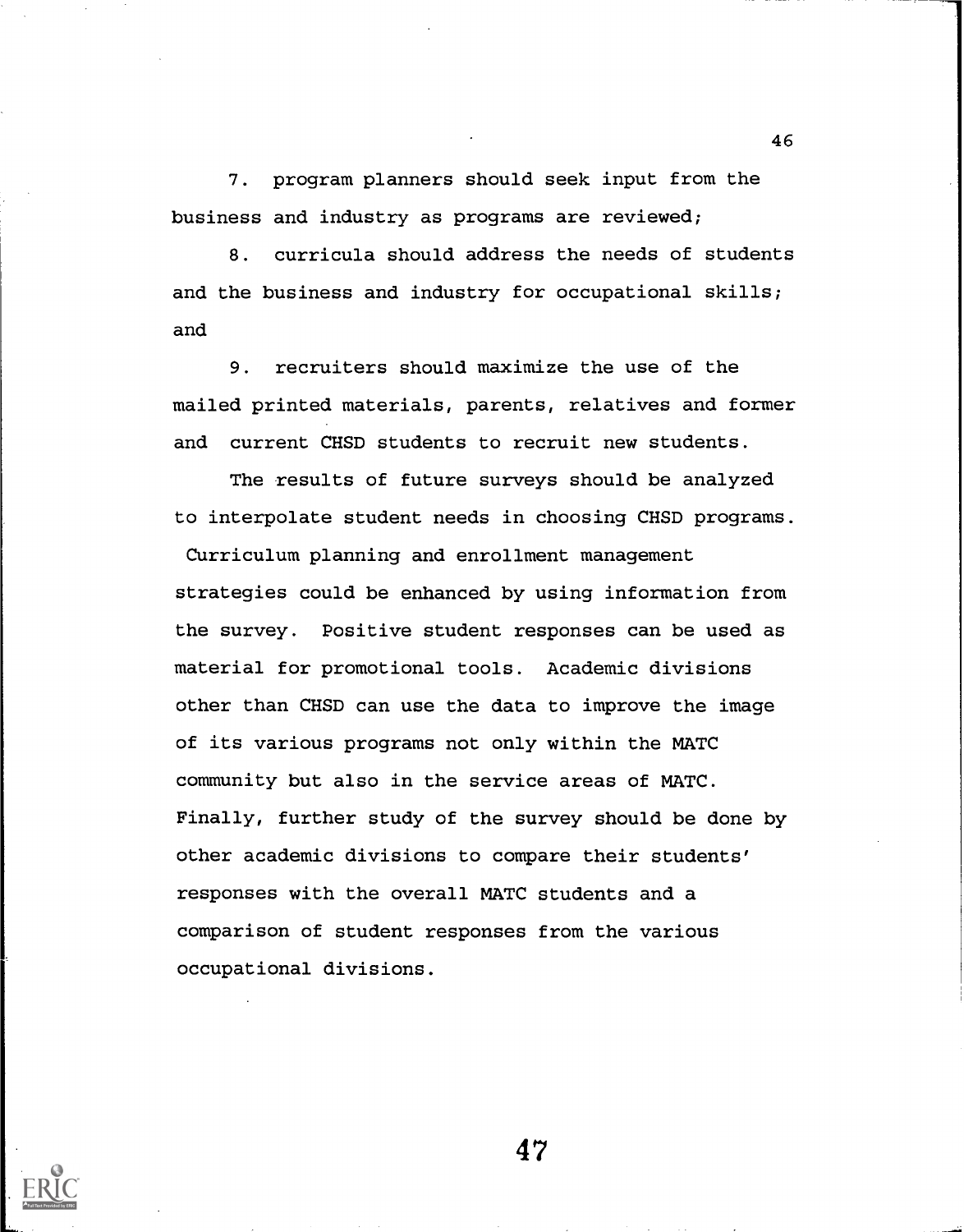#### REFERENCES

- Armistead, L., Pendleton, V. & Daniel, E. (1987). Actual and optimal amounts of general education in occupational programs. <u>Commun:</u> <u>College Ouarterly</u>. 11(3), 153–162 Community Junior 153-162.
- Armistead, L., Pendleton, V. et al. (1987). Selected general education influences affecting degree completion for community college occupational students. Community College Review.  $15(3)$ , 55-59.
- Baldwin, A. (1990). Program review: A five year summary of placement and follow-up information of students in Associate Degree programs. 1984-85 through 1988-89. Research report No. 90-23R. Miami: Florida Office of Institutional Research, Miami-Dade Community College.
- Connecticut State Board of Trustees of Community-Technical Colleges. (1990). Student enrollment s<u>tatistics, 1989-90</u>. Hartford, CT: Connecticut State Board of Trustees of Community-Technical Colleges.
- Fadale, L.M. (1990). Factors Related in Postsecondary Occupational Education: Emphasis on Minority Student Population. a Model for Retention of Minority Students. Phase II: Project Report. Albany, NY: State University of New York, Albany Two Year College Development Center.
- Hollenback, K. (1988) . Statistical digest of post -secondary occupational education at public institutions. Columbus, OH: Ohio State University, Center for Research in Vocational Education.
- Maryland Community Colleges 1986 Program Evaluation. (1987). Annapolis, MD: Maryland State Board for Community Colleges.
- Nichols, D. A. (1993). La Follete report: the growth of business services in Wisconsin. Madison, Wi: University of Wisconsin-Madison, Office of University Publications.

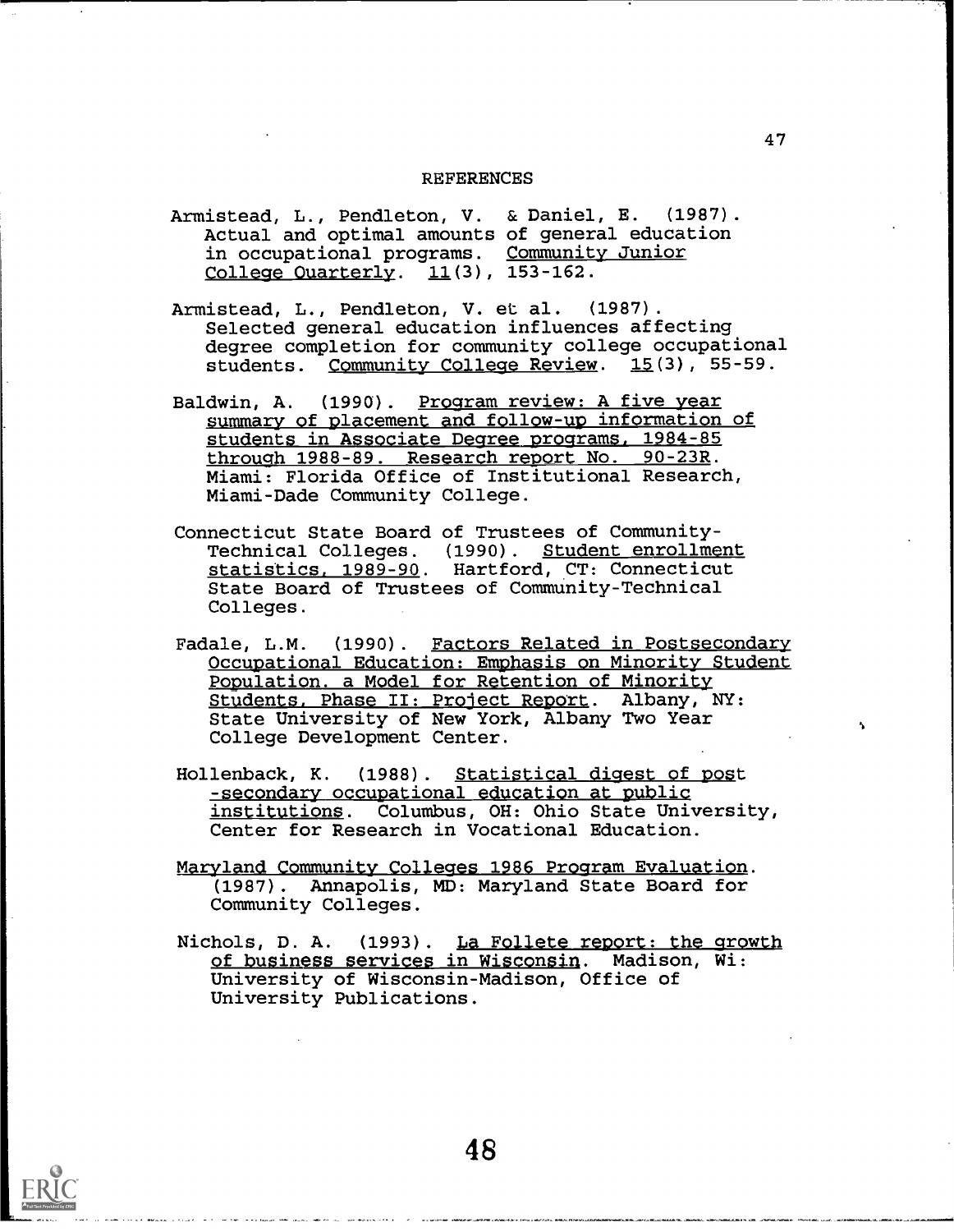Thompson, L. F. & Young, R. J. (1990). Accomplishments of selected occupational programs in community colleges. Community College Review, 18, (2), 41-46.

Tien, C.J. & Lin, Y,D. (1994). A study of parental attitudes toward vocational education in Taiwan. International Journal of Vocational Education and Training.  $2(2)$ , 37-50.

Triola, M. F. (1989). <u>Elementary Statistics</u> (4th ed.). Redwood City, CA, Benjamin/Cummings.



 $\frac{1}{2}$  .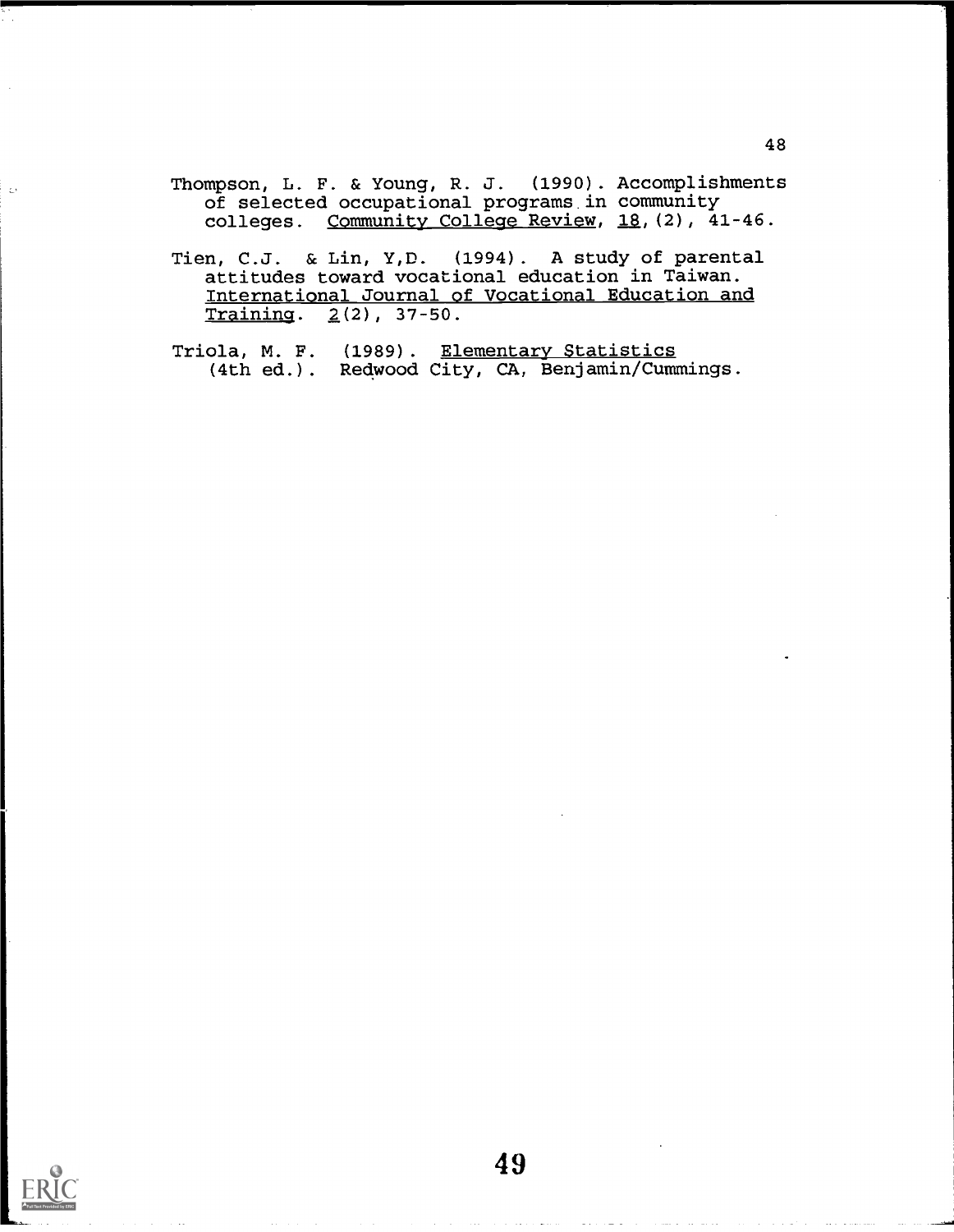APPENDIXES

 $\mathcal{L}_2$ 



 $\tilde{\mathbf{v}}$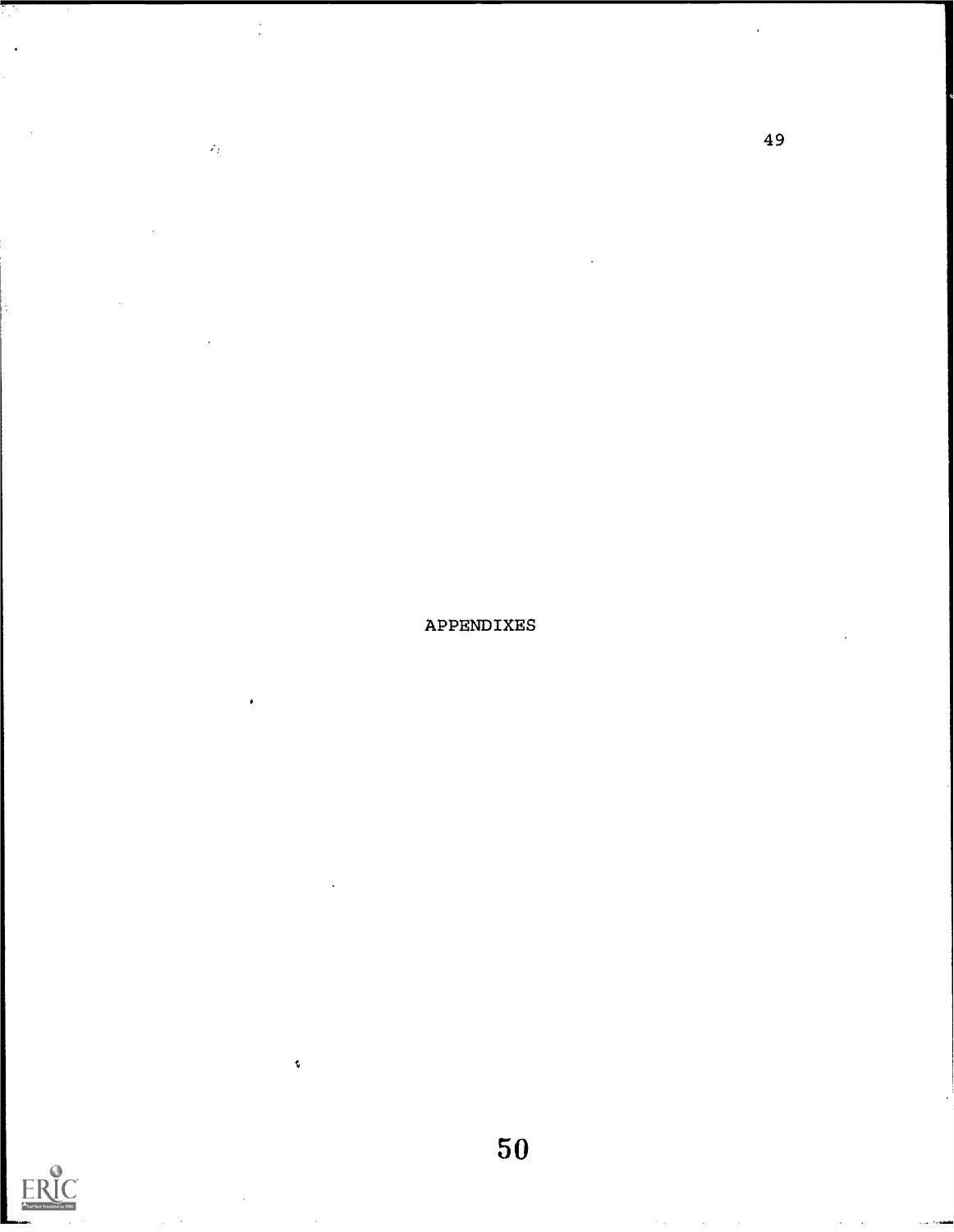## Appendix A

Occupational Programs in the Consumer

and Hospitality Services Division

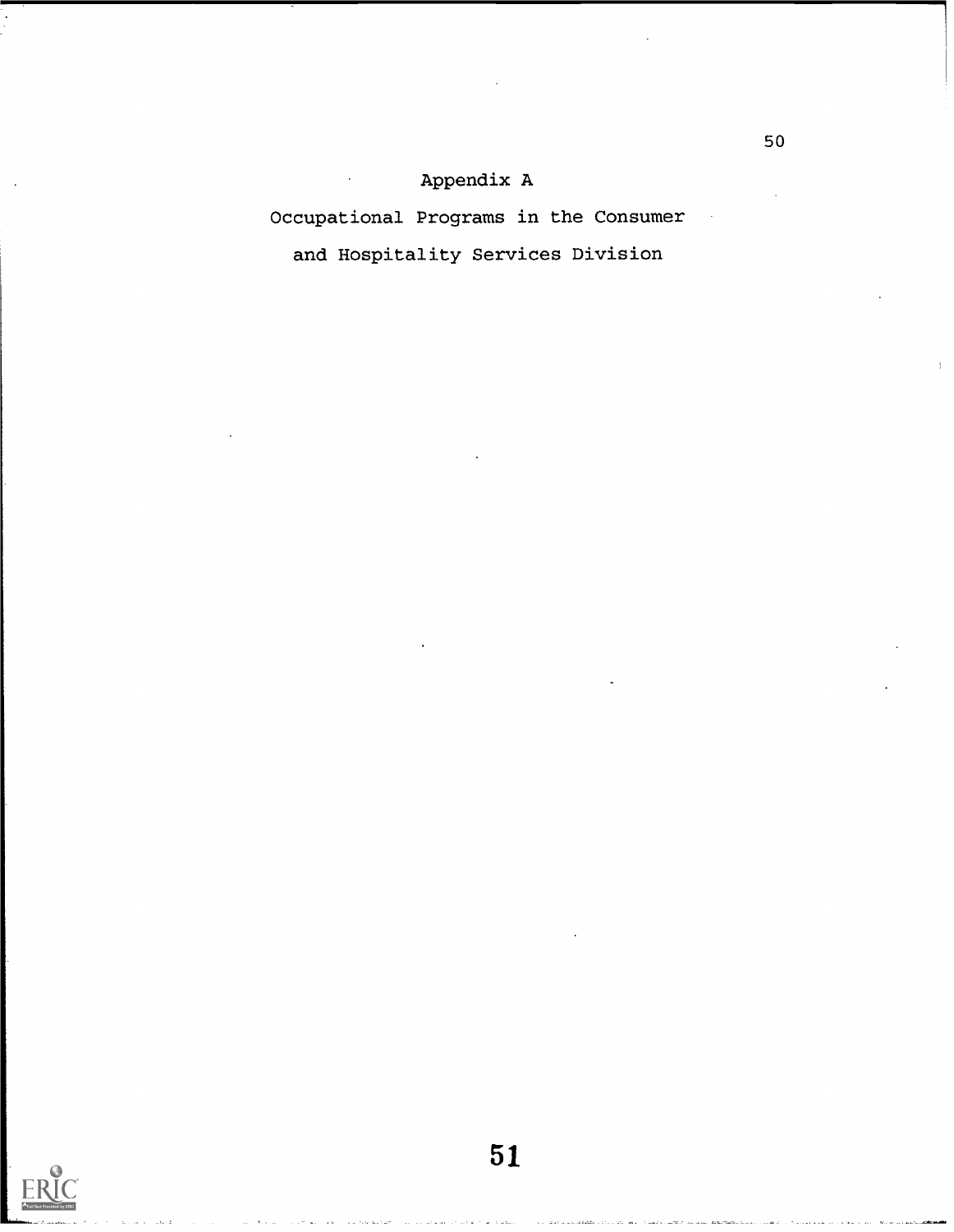# MATC Student Survey Questionnaires

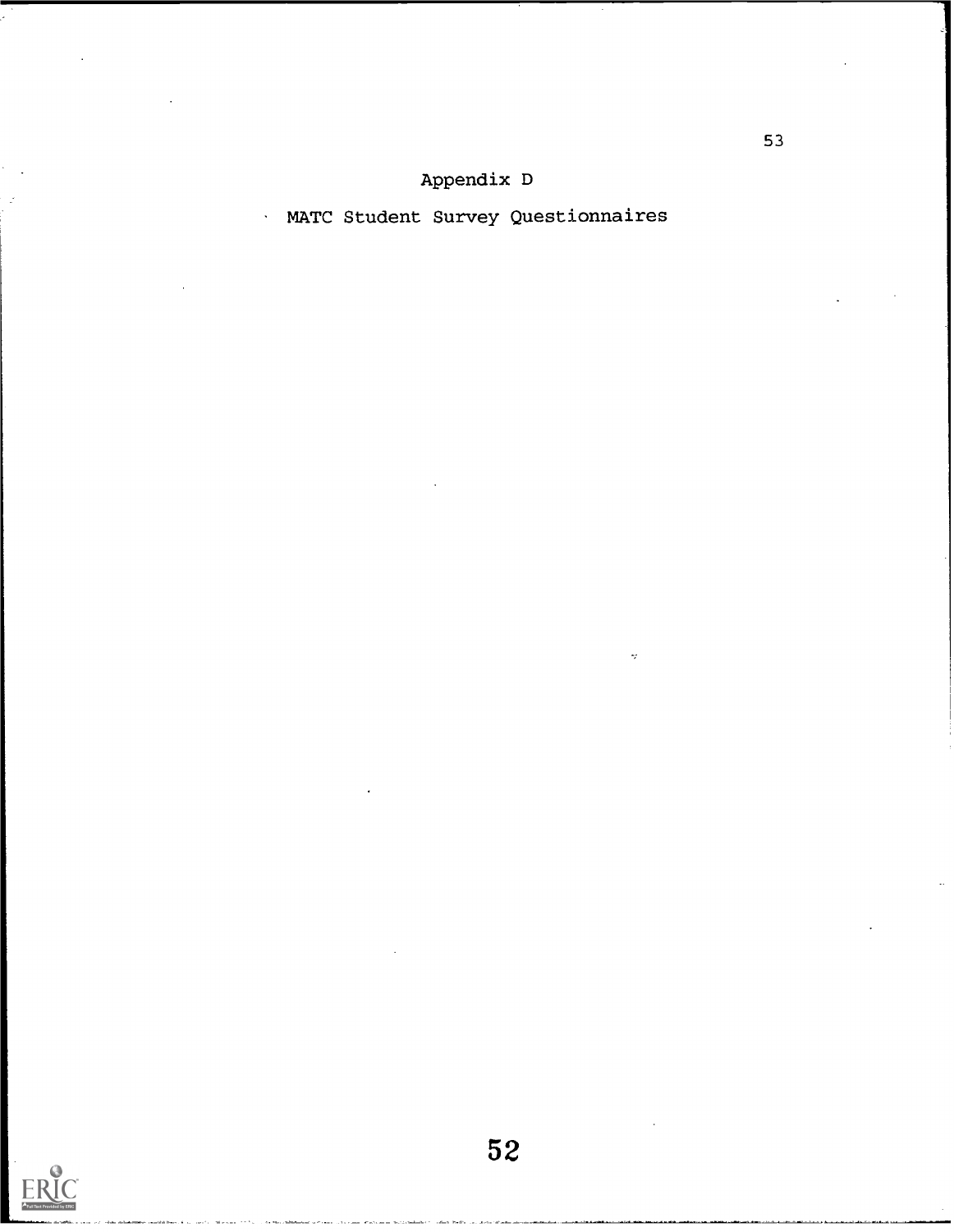## Appendix E

Dean's Report and Recommendations

Based on the 1994 MATC Student

Survey Questionnaire

The 1994 MATC Student Survey showed the following comparison between the CHSD and Overall MATC students:

1. CHSD students are more likely female;

2. CHSD students seems to have lower average family income;

3. CHSD students are less likely to choose MATC based on schedule and cost but more likely to choose MATC based on program;

4. CHSD students are more likely to already have a vocational diploma or certificate but still seemed to show interest to acquire additional vocational diploma or certificate for skills for a new job;

5. CHSD students are more likely in the vocational programs at the time the survey was taken;

6. CHSD students are more likely full-time;

7. the three biggest influences to attend MATC for both groups seemed to be - class schedule, printed mailed materials, parents, relatives, current and former MATC students.



53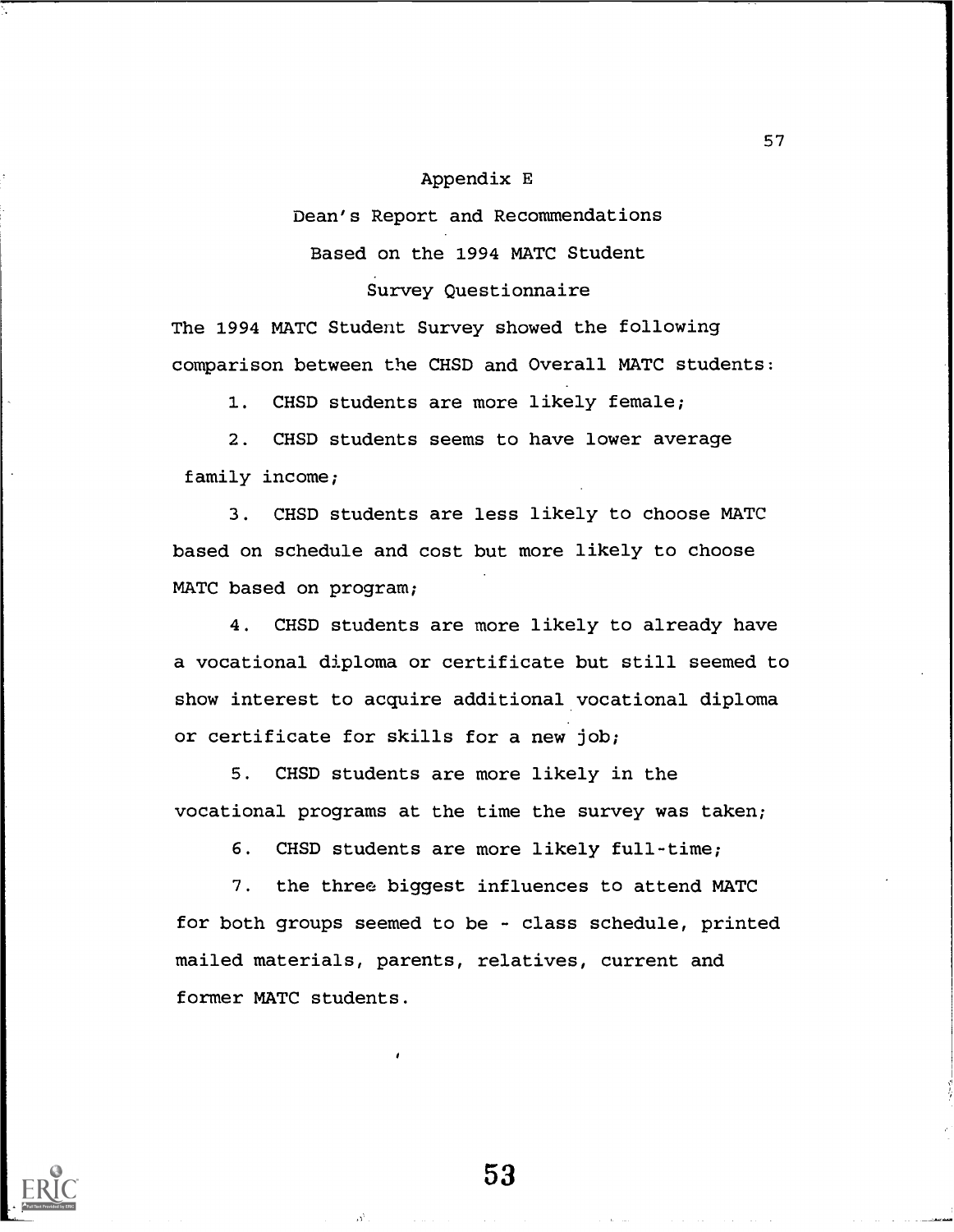Based on the above observations from the survey, it is recommended that:

1. each and specific programs in the CHSD should be promoted to the entire MATC service area;

2. brochures and printed materials should reflect diversity of students and successful graduates and mailed to targeted population;

3. marketing should be coordinated with the Marketing Division;

4. recruiters should encourage parents and relatives from community organizations as well as former and current MATC students to participate in recruitment programs;

5. programs should address the needs of students and industry for short term programs that will provide skills that will facilitate employment;

6. all programs should be reviewed for alternate delivery, multiple entry and exit and distance learning;

7. the division should develop short term vocational diploma programs related to the service industry.



54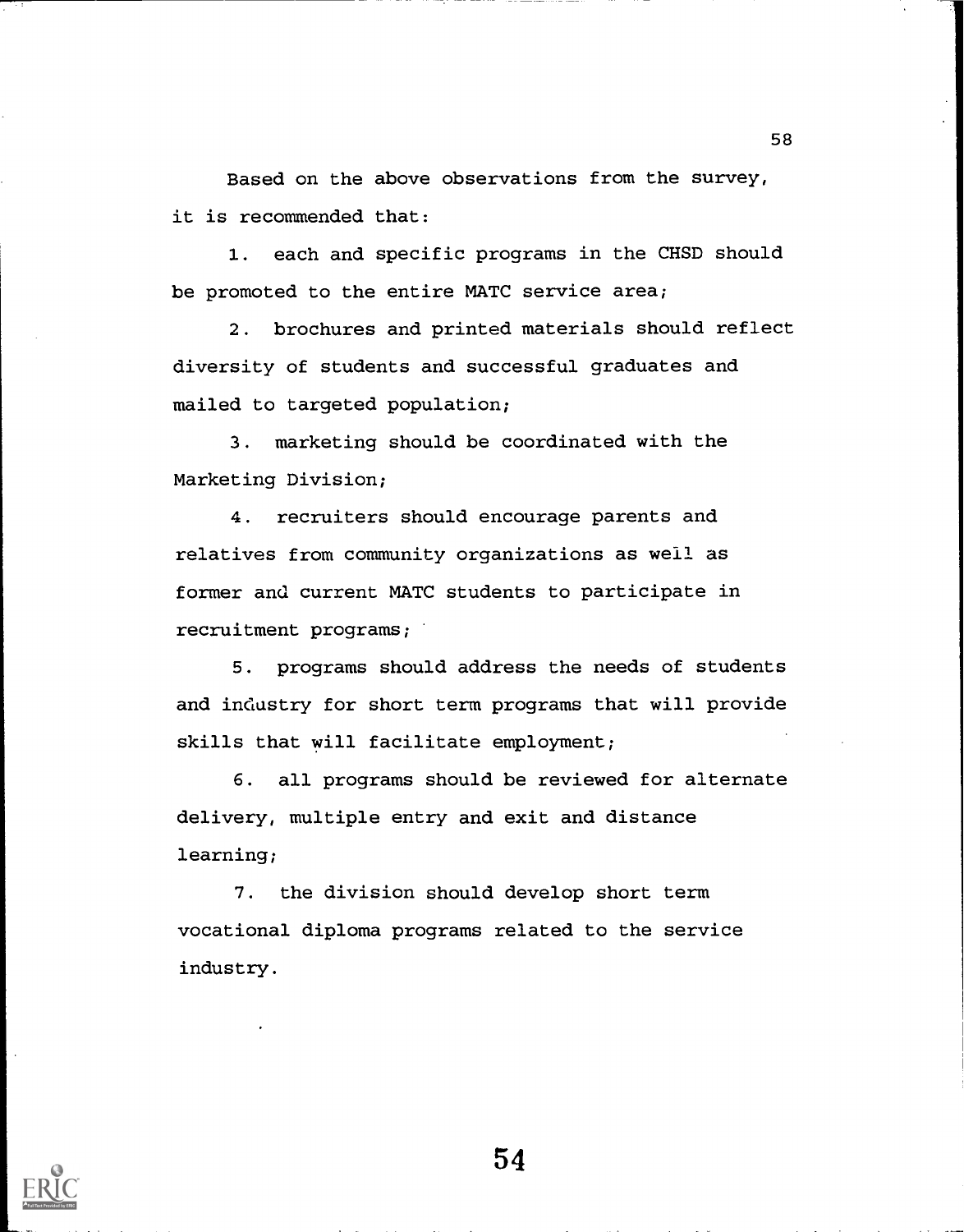## Appendix A

# Occupational Programs in the Consumer and Hospitality Services Division

## MILWAUKEE AREA TECHNICAL COLLEGE Consumer and Hospitality Services Associate Dean Assignment

## PROGRAM CODE SUPERVISOR

10-109-1 Hotel/Hospitality Mgt Paula Wasielewski 10-303-1 Dietetic Technician Gus Kelley 10-304-1 Interior Design Nina Jo Look 10-307-1 Child Care/Development Barbara Cannell 10-309-1 Environ Serv Mgt **Paula Wasielewski** 10-511-1 Culinary Arts **Gus Kelley** 10-520-3 Human Services Marietta M. Advincula 30-303-9 Dietary Manager Gus Kelley 31-304-2 Interior Design Residential Paula Wasielewski 31-303-2 Food Service Production Gus Kelley 31-303-6 Baking Production Gus Kelley 31-502-1 Barber/Cosmetology Barbara Canneil 32-301-2 Alteration & Textile Serv Paula Wasielewski 50-518-1 Cook Apprentice Gus Kelley <sup>I</sup> 50-502-1 Barber/Cosmet Apprentice Barbara Cannell



 $\vec{r}$ 

Professional de Maria

ŧ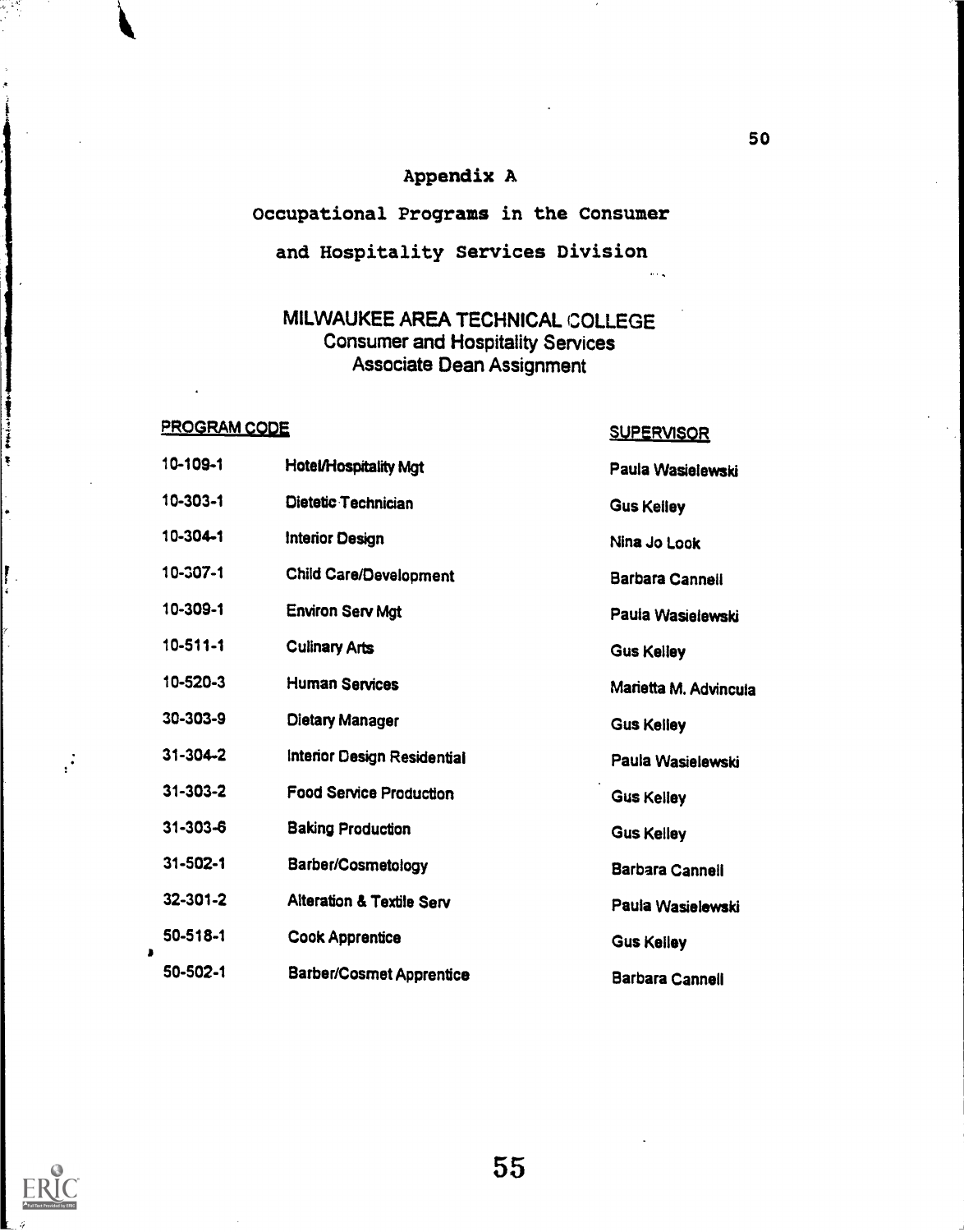## Appendix B

## Formative Committee

Dr. Teresa Kelley

Assistant Director, Resparch, Planning and Development

Dr. Paula Wasielewski Associate Dean, Consumer and Hospitality Services

Dr. Nina Jo Look (Associate Dean, Consumer and Hospitality Services



į,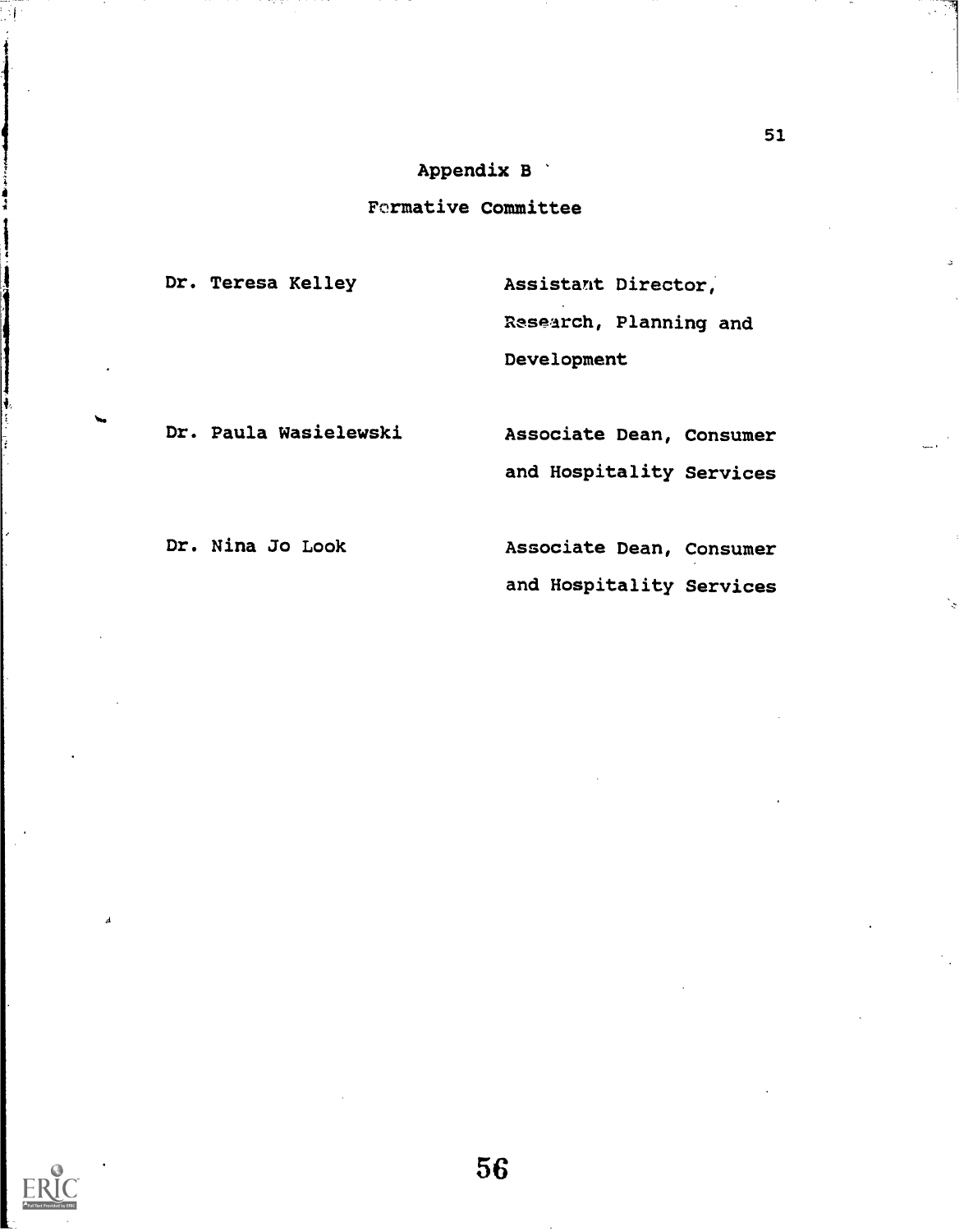## Appendix C

## Summative Committee

Dr. Dorsey Kendrik Executive Vice-President, MATC

Dr. Keith Roberts

Director, Research, Planning and

Development

Dr. Gail Cash Dean, Instructional Design

Jean Dueling Instructor and Department Chair, Dietetic Technician Program

Steve Kissler Instructor and Department Chair, Culinary Arts Program

Marcia Arndt Instructor and Department Chair, Alterationist and Textile Services Program

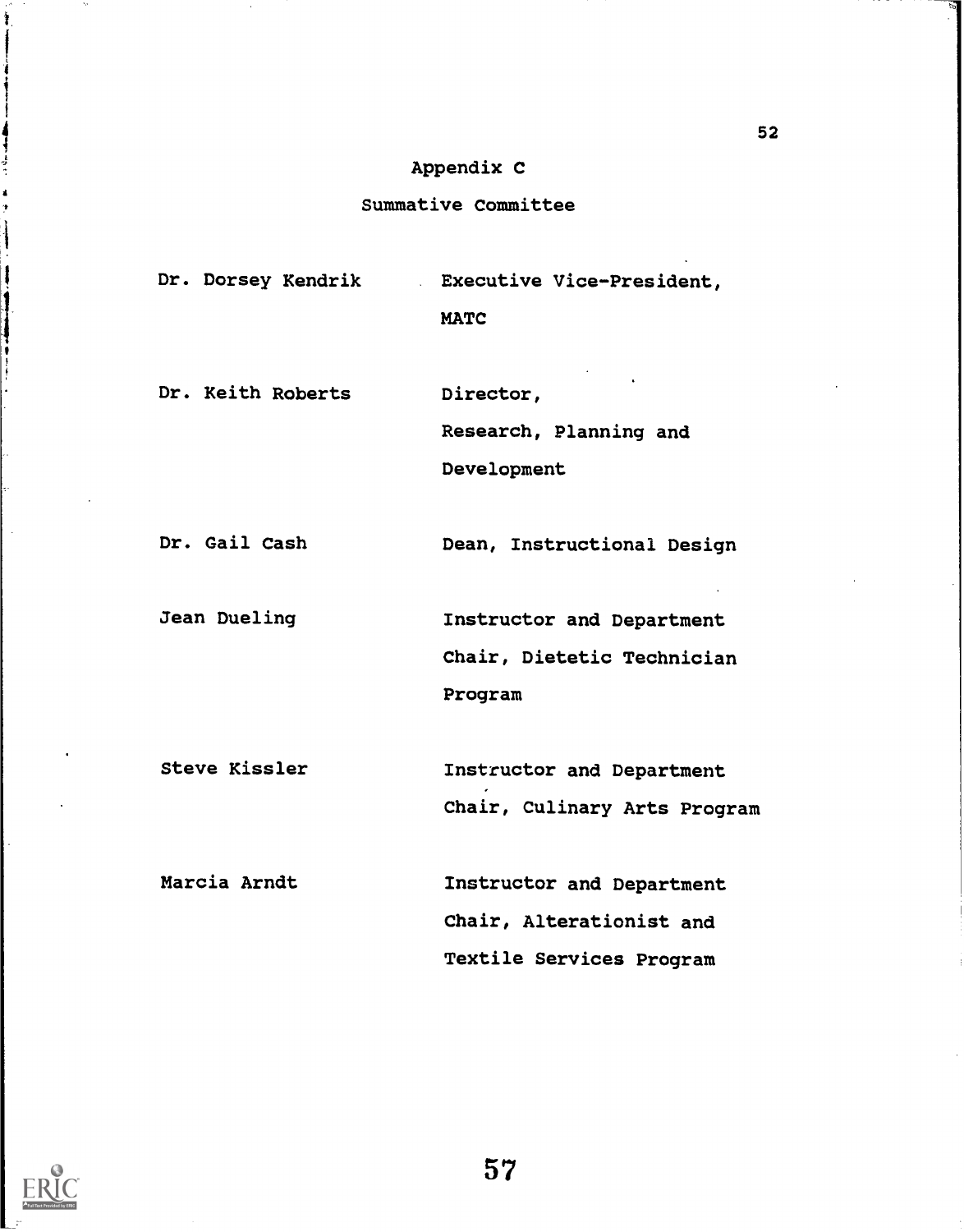## Appendix D

# MATC Student Survey Questionnaires

|                                                                                                                                                       |                             |                                                                     | CAY SCHOOL |                                                                                                                                                                                                                                                                                                                                                                                                                                                                     |                                                                                                                                                                                                                                                                                                                                 |
|-------------------------------------------------------------------------------------------------------------------------------------------------------|-----------------------------|---------------------------------------------------------------------|------------|---------------------------------------------------------------------------------------------------------------------------------------------------------------------------------------------------------------------------------------------------------------------------------------------------------------------------------------------------------------------------------------------------------------------------------------------------------------------|---------------------------------------------------------------------------------------------------------------------------------------------------------------------------------------------------------------------------------------------------------------------------------------------------------------------------------|
| $\cdots$ conside termines.                                                                                                                            |                             |                                                                     |            |                                                                                                                                                                                                                                                                                                                                                                                                                                                                     | <u>-verview)</u> ,--lood saab itab and ita istiasod perundak. Hum yuu daya antiana vahan verumno is ABMT. Diaaban tan omenapmalag<br>1366a on loo angyar saasa gita a ADBMR 2 FENCIL (forman 1966 pensis). Anda yang gami, anthoniany u                                                                                         |
| <b>Common Co. Primer month</b>                                                                                                                        |                             |                                                                     |            | 14. Which this of the Solimning ness conception and two<br>------                                                                                                                                                                                                                                                                                                                                                                                                   |                                                                                                                                                                                                                                                                                                                                 |
| <b>A. MALA</b>                                                                                                                                        | 3.7 <sub>max</sub>          |                                                                     |            |                                                                                                                                                                                                                                                                                                                                                                                                                                                                     |                                                                                                                                                                                                                                                                                                                                 |
| 2. What is your ago!                                                                                                                                  |                             |                                                                     |            | A. JESTO NO MURAMMARA<br>$1 - 748 - 0006$                                                                                                                                                                                                                                                                                                                                                                                                                           | I. Stevens<br>7. Ins                                                                                                                                                                                                                                                                                                            |
| A. Under 18                                                                                                                                           | $2.38 - 16$                 | $3.43 - 54$                                                         |            | $\frac{1}{2}$ . Foremore as an<br><b>COM</b><br>444                                                                                                                                                                                                                                                                                                                                                                                                                 | 3. Tank<br><b>S. Hold</b>                                                                                                                                                                                                                                                                                                       |
| $3 : 1 - 19$<br>$2.23 - 26$                                                                                                                           | $7.33 - 18$<br>$-3.48 - 66$ | 2.3500<br>$\ldots$ 63 or over                                       |            | 3. POSSESPELA/EUROPANA                                                                                                                                                                                                                                                                                                                                                                                                                                              | 1.0000                                                                                                                                                                                                                                                                                                                          |
| $2.25 - 28$                                                                                                                                           |                             |                                                                     |            | 13. Which und of the following 2002 december your nighted arrest of Stamps correlated                                                                                                                                                                                                                                                                                                                                                                               |                                                                                                                                                                                                                                                                                                                                 |
| 2. Hook so your process messess craine?                                                                                                               |                             |                                                                     |            |                                                                                                                                                                                                                                                                                                                                                                                                                                                                     |                                                                                                                                                                                                                                                                                                                                 |
| A. Hoved Happage                                                                                                                                      |                             | 3. Somenano                                                         |            | $\lambda$ . 1880 Minis angkila gauna dagaana.<br>3. Kabab agaan dagaana min aano aham o haga                                                                                                                                                                                                                                                                                                                                                                        |                                                                                                                                                                                                                                                                                                                                 |
| 3 Marston<br>1 DEVOCACIO                                                                                                                              |                             | $E.$ widenes                                                        |            | ------<br>$:$ $\overline{\phantom{a}}$                                                                                                                                                                                                                                                                                                                                                                                                                              |                                                                                                                                                                                                                                                                                                                                 |
|                                                                                                                                                       |                             |                                                                     |            | 1. Žiak oskubi diplom od CIID oznavanomu.<br>2. Vosolomni diplom od Cortalizato                                                                                                                                                                                                                                                                                                                                                                                     |                                                                                                                                                                                                                                                                                                                                 |
| $\sim$ Roo andy described children as you nove.<br>This can post                                                                                      |                             |                                                                     |            | $\begin{array}{ll}\n1. & 1 & 10 & 30 & 001 \text{kg} \\ \n7. & 11 & 10 & 00 & 001 \text{kg} \\ \n8. & 11 & 10 & 10 & 001 \text{kg} \\ \n9. & 10 & 10 & 001 \text{kg} \\ \n10. & 10 & 10 & 001 \text{kg} \\ \n11. & 10 & 10 & 001 \text{kg} \\ \n12. & 10 & 10 & 001 \text{kg} \\ \n23. & 10 & 10 & 001 \text{kg} \\ \n34. & 10 & 10 & $                                                                                                                             |                                                                                                                                                                                                                                                                                                                                 |
| A. 2                                                                                                                                                  | 3.3                         | 3.6                                                                 |            | 5. Note than 65 colleage contains fact on course                                                                                                                                                                                                                                                                                                                                                                                                                    |                                                                                                                                                                                                                                                                                                                                 |
| 3.1                                                                                                                                                   | 2.4                         | 8. 7                                                                |            |                                                                                                                                                                                                                                                                                                                                                                                                                                                                     |                                                                                                                                                                                                                                                                                                                                 |
| 2. Z                                                                                                                                                  | P. 3                        | $2.3$ or most                                                       |            |                                                                                                                                                                                                                                                                                                                                                                                                                                                                     |                                                                                                                                                                                                                                                                                                                                 |
| $\ddot{z}$ , would two use chain sare corrects if it were<br>IVALLABLE AL 80 NORE 100 COMPAS TWO CLASSES<br><b>LEASED GROUP DEADS AND REAL</b>        |                             |                                                                     |            | 15. Which any of the following HDP influences was to<br>science middle                                                                                                                                                                                                                                                                                                                                                                                              |                                                                                                                                                                                                                                                                                                                                 |
| A. 768                                                                                                                                                | <b>S. Bo</b>                |                                                                     |            |                                                                                                                                                                                                                                                                                                                                                                                                                                                                     |                                                                                                                                                                                                                                                                                                                                 |
| 5 What to your comes dealer seemed                                                                                                                    |                             |                                                                     |            |                                                                                                                                                                                                                                                                                                                                                                                                                                                                     |                                                                                                                                                                                                                                                                                                                                 |
|                                                                                                                                                       |                             |                                                                     |            | 2. Second county comments<br>2. PAPIDS OF DIRECT SALESMENT                                                                                                                                                                                                                                                                                                                                                                                                          |                                                                                                                                                                                                                                                                                                                                 |
| A. Under 85.000<br>3 55.000-09.000                                                                                                                    |                             | $7.323.000-0.000$                                                   |            | 7. Lessone                                                                                                                                                                                                                                                                                                                                                                                                                                                          |                                                                                                                                                                                                                                                                                                                                 |
| $2.223.000-814.000$<br>113.000-010.000                                                                                                                |                             | 2. 118.000-814 400                                                  |            | 1. Corrent or deman mill consent<br>1. Intér. TV. Stillman, et novembre subsetty<br>1. Inter colonial or class metalske militar in ver                                                                                                                                                                                                                                                                                                                              |                                                                                                                                                                                                                                                                                                                                 |
| 1. 118.000-114.000                                                                                                                                    |                             | $\frac{1}{2}$ . 510.000-011 300<br>$\frac{1}{2}$ . 515,000 or cours |            |                                                                                                                                                                                                                                                                                                                                                                                                                                                                     |                                                                                                                                                                                                                                                                                                                                 |
| $\sim$ To vasen consist group on vou noting!                                                                                                          |                             |                                                                     |            |                                                                                                                                                                                                                                                                                                                                                                                                                                                                     | 17. Which the col the following BBR describes vest major<br>copyright for tange counter on HART                                                                                                                                                                                                                                 |
| A. 48100                                                                                                                                              |                             | 3. Elemento<br><b>E. MALLO</b>                                      |            | $\lambda$ . Anguard bunte general comentos catilo 1. Sero e majo catalas 2. Fregues del termo de majo comento de la comenta de la comenta de la comenta de la comencia de la comencia de la comencia de la comencia de la comencia                                                                                                                                                                                                                                  |                                                                                                                                                                                                                                                                                                                                 |
| 1 American Indian<br>1. Ilaac                                                                                                                         |                             |                                                                     |            |                                                                                                                                                                                                                                                                                                                                                                                                                                                                     |                                                                                                                                                                                                                                                                                                                                 |
|                                                                                                                                                       |                             | 1. Which the concess of you countly speed at annul                  |            | E. cars as executes a                                                                                                                                                                                                                                                                                                                                                                                                                                               |                                                                                                                                                                                                                                                                                                                                 |
| A faalaah .                                                                                                                                           | Z. Vietnames                |                                                                     |            | s. com un consoloro ununo<br>7. Ianh credito del tomolor to a cryser college                                                                                                                                                                                                                                                                                                                                                                                        |                                                                                                                                                                                                                                                                                                                                 |
| 3 Spanien<br>$\sim$ 40 $\sim$                                                                                                                         |                             | 7. Other nesse amenages<br>3. Class Suppose Linguages               |            |                                                                                                                                                                                                                                                                                                                                                                                                                                                                     |                                                                                                                                                                                                                                                                                                                                 |
| <b>SHOPLE</b>                                                                                                                                         | 2. Atriem Annuales          |                                                                     |            | Postenas deldinamas or cancer                                                                                                                                                                                                                                                                                                                                                                                                                                       |                                                                                                                                                                                                                                                                                                                                 |
| See many hours par week are you expanyed                                                                                                              |                             |                                                                     |            |                                                                                                                                                                                                                                                                                                                                                                                                                                                                     | $10$ . Which this of the deliction SSIR decorates are close. you are now and                                                                                                                                                                                                                                                    |
| A. 3. NOS GEOLOGIOS<br><b>B. Loop tous 3</b>                                                                                                          |                             | $P. 28 - 14$<br>$2. 23 - 28$                                        |            | A. ARAS RIGE SCHOOL                                                                                                                                                                                                                                                                                                                                                                                                                                                 | 3. ANDREAMENT (800                                                                                                                                                                                                                                                                                                              |
| $= 1.90$<br>$2.10 - 14$                                                                                                                               |                             | $8.38 - 34$<br>:                                                    |            | 1. Appelbisso<br>1. Appelbisso Deggue (190 anusco)                                                                                                                                                                                                                                                                                                                                                                                                                  | 3. ABOAR 1398 OR 060                                                                                                                                                                                                                                                                                                            |
| $1.15 - 19$                                                                                                                                           |                             | J. Maro Lana ed                                                     |            | 3. Colingo Pasalini (300 coupos)                                                                                                                                                                                                                                                                                                                                                                                                                                    |                                                                                                                                                                                                                                                                                                                                 |
| $\mathfrak{M}$ as manifestable is construction over $\mathfrak{t}$ .<br><b>SOCALES OF TOUR FACE. EDIAGANS. COR. CLIMAC</b><br>conserves. or conserver |                             |                                                                     |            | T. Siah Sansai Contrast<br>F. Versterman 1500 ar 160<br>consume.                                                                                                                                                                                                                                                                                                                                                                                                    | $\frac{1}{2}$ . $\frac{1}{2}$ . $\frac{1}{2}$ . $\frac{1}{2}$ . $\frac{1}{2}$ . $\frac{1}{2}$ . $\frac{1}{2}$ . $\frac{1}{2}$ . $\frac{1}{2}$ . $\frac{1}{2}$ . $\frac{1}{2}$ . $\frac{1}{2}$ . $\frac{1}{2}$ . $\frac{1}{2}$ . $\frac{1}{2}$ . $\frac{1}{2}$ . $\frac{1}{2}$ . $\frac{1}{2}$ . $\frac{1}{2}$ . $\frac{1}{2}$ . |
|                                                                                                                                                       |                             |                                                                     |            |                                                                                                                                                                                                                                                                                                                                                                                                                                                                     | $18$ . In which approximately covered to your capts area of other-                                                                                                                                                                                                                                                              |
| $A.$ Tee                                                                                                                                              | 1.4 <sub>0</sub>            |                                                                     |            | A. ASPARAMENTOS<br>3. Desambos                                                                                                                                                                                                                                                                                                                                                                                                                                      |                                                                                                                                                                                                                                                                                                                                 |
| 11. So you concided venceed to be seymaching<br><b><i><u>RAMALOGUERO</u></i></b>                                                                      |                             |                                                                     |            | C. Liboons area a docesses                                                                                                                                                                                                                                                                                                                                                                                                                                          |                                                                                                                                                                                                                                                                                                                                 |
| <b>A. Tee</b>                                                                                                                                         | <b>B. Mo</b>                |                                                                     |            | 3. Scottin & Artista Arte<br>2. Scottin Commonwe                                                                                                                                                                                                                                                                                                                                                                                                                    | 7. Consume & Assp desvesse<br>0. Industries<br>1. Section desurfaces<br>1. Technology<br>1. Technology                                                                                                                                                                                                                          |
|                                                                                                                                                       |                             |                                                                     |            |                                                                                                                                                                                                                                                                                                                                                                                                                                                                     |                                                                                                                                                                                                                                                                                                                                 |
| 12. Which the of the following nest concensus<br>OUT TOO GROOM ON OLLING FAIR!                                                                        |                             |                                                                     |            | 15. Which and of the deligence consistent your                                                                                                                                                                                                                                                                                                                                                                                                                      |                                                                                                                                                                                                                                                                                                                                 |
| A. Lecosson<br>S. Time                                                                                                                                | 3. Reputation<br>E. Counte  |                                                                     |            | A. Pallytime concerned degree $\sim$ 13 or energy creates: Africa diagn density $\sim$ 0 ormstay;<br>$\sim$ 00000 $\sim$ 00 or energy symmetry.                                                                                                                                                                                                                                                                                                                     |                                                                                                                                                                                                                                                                                                                                 |
| C. Cook                                                                                                                                               | $7.$ From $\bullet$         |                                                                     |            | $\begin{minipage}{.4\textwidth} \begin{tabular}{l} \bf{1.44}\end{tabular} \begin{tabular}{l} \bf{2.45}\end{tabular} \begin{tabular}{l} \bf{3.46}\end{tabular} \begin{tabular}{l} \bf{4.46}\end{tabular} \begin{tabular}{l} \bf{5.47}\end{tabular} \begin{tabular}{l} \bf{5.48}\end{tabular} \end{minipage} \begin{tabular}{l} \bf{4.48}\end{tabular} \begin{tabular}{l} \bf{5.49}\end{tabular} \end{minipage} \begin{tabular}{l} \bf{5.49}\end{tabular} \begin{tab$ |                                                                                                                                                                                                                                                                                                                                 |
| 13. Are you concerning abundle Examples and?                                                                                                          |                             |                                                                     |            |                                                                                                                                                                                                                                                                                                                                                                                                                                                                     |                                                                                                                                                                                                                                                                                                                                 |
| A. TOO                                                                                                                                                | 8. 80                       |                                                                     |            |                                                                                                                                                                                                                                                                                                                                                                                                                                                                     |                                                                                                                                                                                                                                                                                                                                 |
|                                                                                                                                                       |                             |                                                                     |            |                                                                                                                                                                                                                                                                                                                                                                                                                                                                     |                                                                                                                                                                                                                                                                                                                                 |

Šτ.

ś

 $\mathcal{F}=\infty$  .

# **BEST COPY AVAILABLE**

 $\overline{\phantom{a}}$  3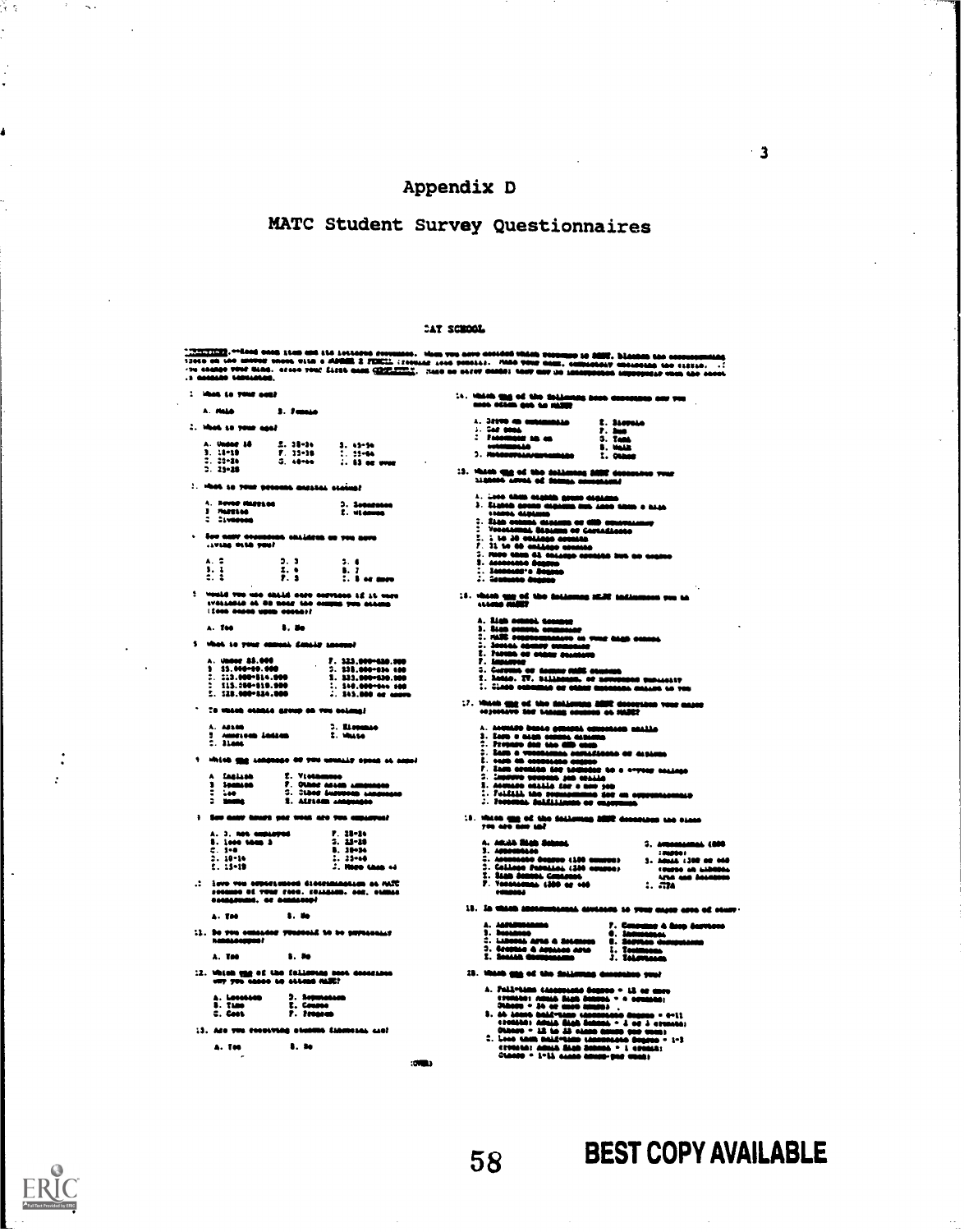(In time it thousand 19, cillet from the choices below the response with book converts the stationary. If you have not present the<br>The chavior in factory from the age you are throughts infusitive with the three spaces cont

- =XS A. Kacallana<br>S. <u>Ge</u>og 3. heer<br>5. Tornable<br>7. Of no ommom to as<br>3. I cannot overnaan this  $::..$  is tome of coouse ow owes. Mo overceed  $1$  are today is ... 15. Lotering corrects on mail are ... 12. The 3M pleasures correcte on HANC are .
- IS. The constant of teaching 1 ame constructed at  $400\%$  has seen  $\dots$
- 3. The iseeampemeal. tonittuo. Obealoaloa. 7.40104.00. WOO. 0144. sae.) II Ma=
- :4 The instructional courtess (tools, meaning, instruction, exceptions, etc.) of MARC is ...
- 4444440144. sooloitse. .0.4.1 44 MAX 44 ... ft 401444114144. 411101141.4101401 13014401014 14 4444 440101441 1444444 It lma amo
- s. The manner in Molen I hove seem speeded<br>- Toopastdulpase, aouthningans, holddule<br>- Andal ay the MAN lassenseem and hom ...
- :7 Me emlor am aoteO 1 Mee 60013 114444.00 taatoolilloWolo. 404014440401. 113034441 1464\$ at 4.114 mat rambesesees 440400004 144 0001
- $\therefore$   $50701147$  against theft, coomit, std., et matrix tells
- .1. Secretor and featilities for the semmasters  $\alpha$  MIC are  $\dots$
- :3. The evontability of passing at or near  $15.55 \pm 0.5$
- Pallta ttalloorlanallo amenosa 55 10311r 7081/3111414 010
- It. The availability of child dow ease of  $\alpha$  measurements ...
- $33.$  The services governous by the Library ea matrix are  $\dots$
- $14.$  The sequencenties presentates on MOC are  $\dots$

 $\cdot$ 

ERIC

- :I. The services pervised by the commonings<br>- (40101111020 to 4400111010 a 44102, caroor 6140-<br>1102, coostating personal problems, etc.) at<br>- MATC are ...
- 30. INNEE SAN IMESNEE HANDEL 401 043444444011144 044 40111444<br>401 1011144044 044 4010. lour. oats. as. 3010. eag. 3010. eag. 3010. eag. 3010. eag. 3010. eag. 3010. eag. 30
- 11. no ~nom georsoot VP 14, lloltoasso ea AOC ate ...
- 
- 
- .0. TeemeemP empleene moat MS ...
- ... iss commo conist corriers effects at MSC are ...
- .1. The serisamene eamoiarso II MMIS.1 1000401.046 ...
- $3.$  Ontariomation des somers improformer in appear  $\frac{11000}{11000}$ . audio. audio. oat owned politor animals of mitte
- $\frac{11}{100}$  The Sholor's Smoto's sourcess and tomolics to the
- .1. The mall" lastiaa tesaittalli 1111110 GEOM. o sat'aratg aeon, et Millt MS ...
- es. The second secondary (610, 2011, centers of the second second second second second second second second second second second second second second second second second second second second second second second second se
- $\Omega$  . The dear services addense at HMS are  $\ldots$
- $\cdot$ 5. The athietis constribute choth sensurement and measuremically constraints on  $\cdot$
- .m. The Soudene Sougenes Cleateness, Clima, and ammon.<br>:tionogeness, and, a 44 million ammo...
- 17. The steered assessme. The Lines, in ...
- !:. Tbe serwees 06013300\$11110000005.566 olall11110 IS alolsof
- 12. The HARC Institutional otalismic sounds moon with folgest<br>: M owell Advanced more approximately and digest access as<br>:Fraces: A ...
- 33. %own loompelloalratia eta 5e555e so 04444 08101111141401414144, 60001111414, elo o4004 eloaeolo at ...<br>10 desembre 10 ...
- 14. The decodar acrossing of secondo on IMMO has been ...
- :11 The armset in vinion I have been createn chologislanes.<br>:4114414140414140414. cruriamenelements was been ...<br>"ATC for informalism of carrier and been ...

59 **INPS1 COPY AVAILABLE**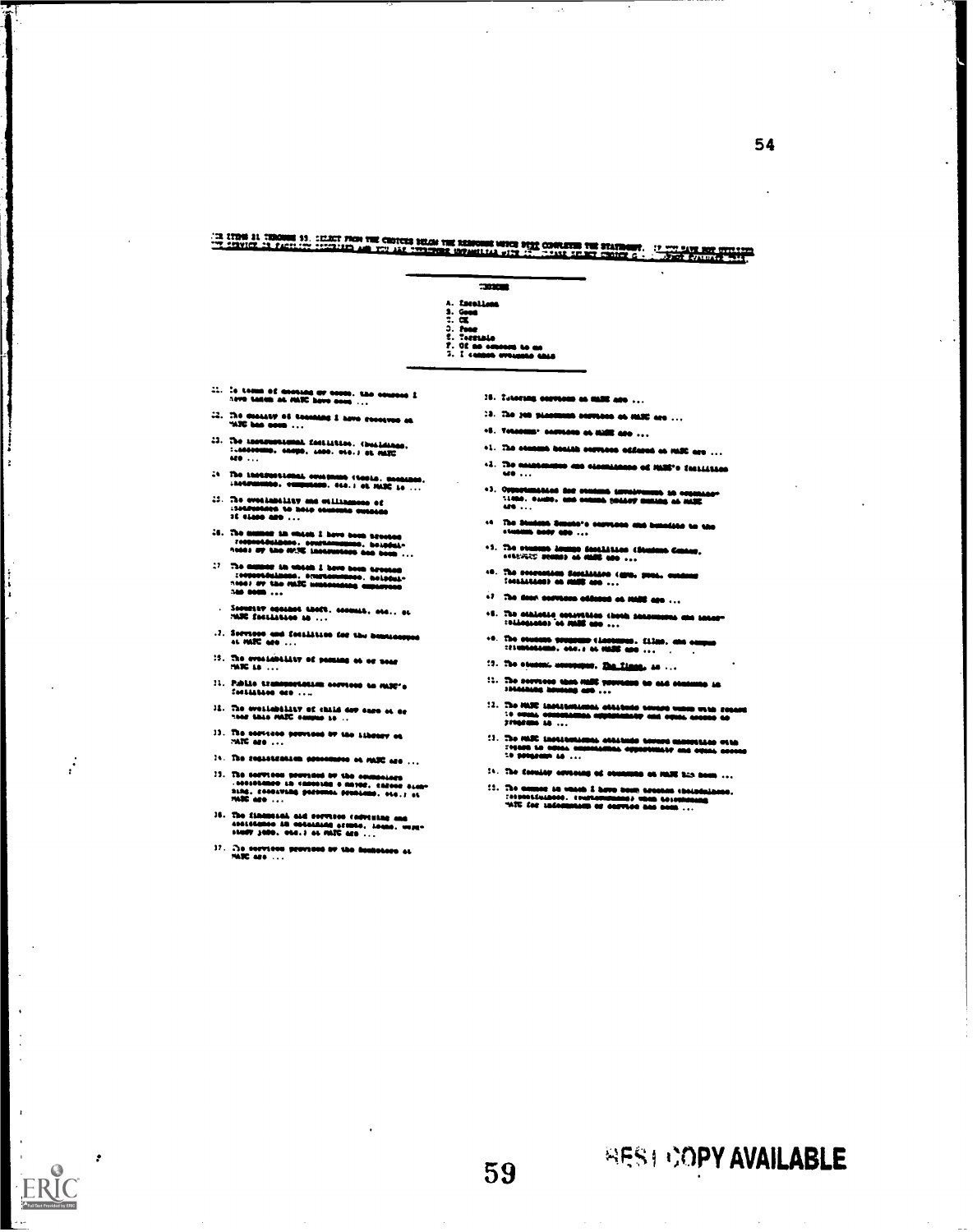is the control in the same of the same of the same of the same of the same of the control in the control in the control in the control in the control in the control in the control in the control in the control in the cont 1; 1979 – 1; 1979 – 1; 1979 – 1; 1979 – 1; 1979 – 1; 1979 – 1; 1979 – 1; 1979 – 1; 1979 – 1; 1979 – 1; 1979 – <br>15-10 – 1; 1979 – 1; 1979 – 1; 1979 – 1; 1979 – 1; 1979 – 1; 1979 – 1; 1979 – 1; 1979 – 1; 1979 – 1; 1979 – 1<br>1  $1. \quad 13-30 \qquad 1. \quad 14145 \qquad \text{age of the following EDE} \qquad \text{there is even and even and even and even and even.} \qquad \text{there is even and even and even and even and even and even and even.} \qquad \text{there is even and even and even and even and even.} \qquad \text{there is even and even and even and even.} \qquad \text{there is even and even and even.} \qquad \text{there is even and even, and even.} \qquad \text{there is even and even.} \qquad \text{there is even, and even.} \qquad \text{there is even, and even.} \qquad \text{there is even, and even.} \qquad \text{there is even, and even.} \qquad \text$ A. Here recent and  $\frac{1}{2}$ . Here recent and  $\frac{1}{2}$ . Here is a set of the set of the set of the set of the set of the set of the set of the set of the set of the set of the set of the set of the set of the set of the A,  $0$  <br>  $0$ ,  $1$ ,  $1$ ,  $0$ <br>  $2$ ,  $3$ <br>  $5$ ,  $6$ <br>  $7$ ,  $8$ <br>  $7$ ,  $9$ <br>  $7$ ,  $1$  or more<br>
5. We<br>ald our use cell dero services if it were very send to contain the cell<br>
very limited by the service contains the cell of the se ilian control and the second of the second of the second of the second of the second of the second of the second of the second of the second of the second of the second of the second of the second of the second of the seco I. Include the second that are overviews of the very second to the second that including the field and the second of the second of the second of the second of the second of the second of the second of the second of the sec is records and the company of the company of the company of the company of the company of the company of the company of the company of the company of the company of the company of the company of the company of the company II I defines beste genuen chronica millio<br>1. Sena a luga colora de la milla<br>1. Sena a vestica de la milla de la<br>1. Sena a vestica de la milla de la milla<br>1. Sena a vestica de la milla de la milla<br>2. Sena a vestica de la mi  $\begin{array}{ccc} \mathbf{A} & \mathbf{A} \\ \mathbf{B} & \mathbf{C} \end{array}$ 

- lings on you usefully opening at hemany and the fill in the contribution of completed or diplomatic and the complete or diplomatic and the complete or diplomatic and the complete or diplomatic and the complete or diplomati A. Anton Andres — D. Ricomae - C. Alexander - E. Watte<br>C. Alexandre Ledian — E. Watte<br>Watch <u>und</u> Language as you usually opens as in<br>A. English — E. Victorums — R. Chine and C. Standard - C. Chine — S. Chine designation . A. Empliton - I. Tiotamonto - I. De armies de la considérative de la considérative de la considérative de la considérative de la considérative de la considérative de la considérative de la considérative de la considérative
	-
- .<br>.c3<br>.c3>> .c3

A. fee  $\blacksquare$ . Ho

11. De vou consider you<br>honneemenf **NAME OF DO SEPERAGALLY** 

A. Tes **B. Se** 

 $12.$  Which and of the following host describes only you cannot be extended.

| A. Lessan      | <b>B. Remember 1994</b> |
|----------------|-------------------------|
| <b>B. Time</b> | 2. Caussa               |
| C. Cass        | 7. Prosess              |

13. Are you recouving otenin **BA SAMMAL ALEP** 

A. You . . . . . . 9.

 $(0)$ 

- -
- 
- 18. In this i L dévenien so your enjoy of m od ota
- 
- 
- -

- $\begin{tabular}{ll} \hline \textbf{1} & \textbf{2} & \textbf{3} & \textbf{3} & \textbf{3} & \textbf{3} & \textbf{3} & \textbf{3} & \textbf{3} & \textbf{3} & \textbf{3} & \textbf{3} & \textbf{3} & \textbf{3} & \textbf{3} & \textbf{3} & \textbf{3} & \textbf{3} & \textbf{3} & \textbf{3} & \textbf{3} & \textbf{3} & \textbf{3} & \textbf{3} & \textbf{3} & \textbf{3} & \textbf{3} & \textbf{3} & \textbf{3} & \textbf{3}$ 
	-
- 2011<br>1955 2 af 3 annson)<br>1955 2 af 3 annson)<br>1955 2 annson 1-3<br>205 1 annson 1-3<br>205 1 annson
	-

l ii ii 1 <sup>I</sup> it <sup>111</sup>

log; ii II <sup>1</sup> fh

- 
- 
- 
- 
- 
- 

- 
- 
- -
- 

- -
	-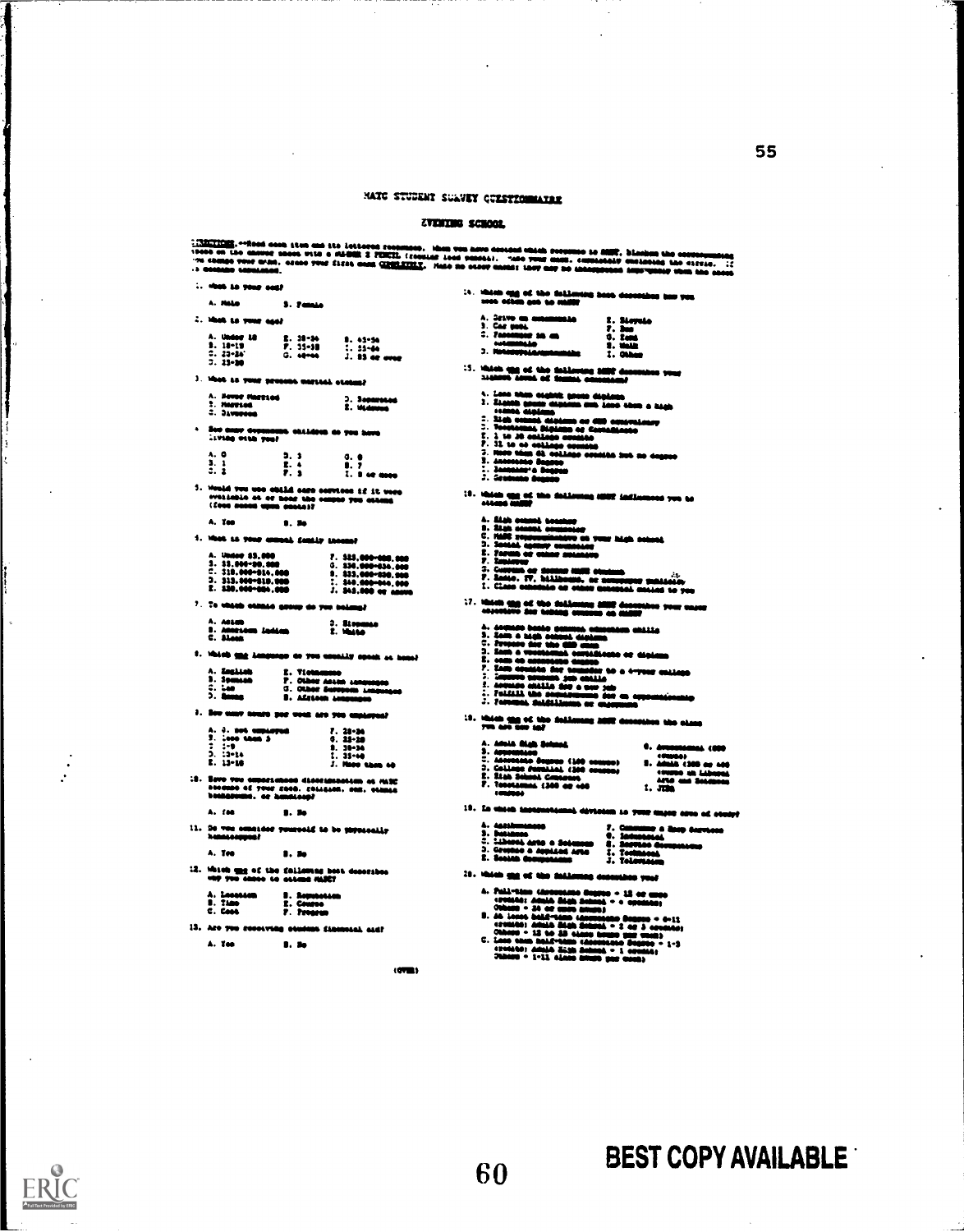11190 31 THOMAS OF SELECT FROM THE CONSENT SELECTIVE SURFACES SURFACE SURFACES ON A SELECTION CONTINUES. IT IS<br>Service or factory crossing and you and consent surface and an of the service of the service of the surfaces,

c31110111 4. Smethand 3. One 3. Pass 3. Pass 3. Pass 3.  $\frac{3.3}{2.1}$  a  $\frac{3.3}{2.1}$  a census 3. The second so set of  $\frac{3.3}{2.1}$  and  $\frac{3.3}{2.1}$  and  $\frac{3.3}{2.1}$  and  $\frac{3.3}{2.1}$  and  $\frac{3.3}{2.1}$  and  $\frac{3.3}{2.1}$  and  $\frac{$ 

- $31.$  In term of contage ar comp. the concess  $I$  is the condensation of  $\mathbf{A}$
- $12.$  The createst of technics  $1$  here sosseess as vide has som ...
- 3. The experimental fertification charitatings. The experimental fertility of the experimental control of the fit<br>Adv 3. et al. 2014. In the experimental control of the fit and in the fit and in the fit and in the fit and
- $\begin{minipage}[c]{0.45\textwidth} \centering \begin{tabular}{l} \textbf{24.} \end{tabular} \end{minipage} \begin{minipage}[c]{0.45\textwidth} \centering \begin{tabular}{l} \textbf{34.} \end{tabular} \end{minipage} \end{minipage} \begin{minipage}[c]{0.45\textwidth} \centering \begin{tabular}{l} \textbf{43.} \end{tabular} \end{minipage} \end{minipage} \begin{minipage}[c]{0.45\textwidth} \centering \begin{tabular}{l} \textbf{44.} \end{tabular} \end{minipage} \end{minipage} \begin{$
- 3. a. 441133134\* era ouusswe 011641 644440110 0~0 It 1114116 ...
- 15. The assumer his winkels & here heads (formation)<br>(formaticheates, constituumers, actorists<br>seems are the FIARE analysisment and news ...
- The eattlest se where J have been erected.<br>I formed in local tate: ev too MAIC <u>annonname</u>, dipulyses<br>had som ...
- $\begin{array}{ll} \textbf{10.34} \textbf{11.4} & \textbf{0.64} \textbf{11.4} & \textbf{0.64} \textbf{11.4} & \textbf{0.64} \textbf{11.4} & \textbf{0.64} \textbf{11.4} & \textbf{0.64} \textbf{11.4} & \textbf{0.64} \textbf{11.4} & \textbf{0.64} \textbf{11.4} & \textbf{0.64} \textbf{11.4} & \textbf{0.64} \textbf{11.4} & \textbf{0.64} \textbf{11.4} & \textbf$
- $31.$  Services and decointing for the line  $44.045$  and  $\ldots$
- 34. The eventuality of passing as or more more  $10.9\%$  to  $\ldots$
- 31. Public aresepteracies serves to Mill's features are  $...$ <br>33. The overleading of chiral dev ease of or near into AMIC compute in  $...$
- 
- 33. The earntene provided by the Athenry en 41412 are  $\dots$
- 34. Con <del>Jugaranna, pressinni</del> es NAB apo ...
	- The corrects genralist av the composition<br>Torstallene 10: classified a cappe, server player<br>1100, classified accounts constructed and player ISMS 1010610001 114041044041400104404 401.4 4041 e
- 35. Tari zinaan din dike seeraan 4 4411 (nombor).<br>400404040111100 MB astas hang gemint. Januar, waar-<br>44117 Juni, 444, J. 46 MAIS 400 ...
- $37.$  The onythese quaranteel by the finals  $1045$  and  $\ldots$ <br> $36.$  Tuberante correction on small and  $\ldots$
- 
- 11. a. selb tie
- Normur aselmme as OM ...
- $41.$  The means<br>measure end elements of  $1000\%$  feetistics
- The Sant excrease address an initia and ...
- 43. She statest compagns, <u>Ma Ciana,</u> 16 ...<br>44. She Willi institutional controls compati-
- ++. SIM views 3111144104401165 abdictions are more at the aggregate and moments and apositions are all apositions are all apositions are all apositions are all apositions are all apositions are all apositions are all aposi 014140.10
- $\sim$  SS  $\sim$  SS ISSEs is a constructed of the constant of the suitable suir constant suitable suitable suitable suitable suitable suitable suitable suitable suitable suitable suitable suitable suitable suitable suitable s sown so gaga ormassor\* uswirsear ma epra own I. 0001110 IS
- $10$ . The density advising at statents on 1025 has been ...
- o7. The annual six vision) 3 hove home agreeme (halpdainman,<br>- 200001041010010. okuphamamanist vision kolonikuusing<br>- 14301 dee andonisations op olovade han gomb ...

 $\frac{1}{2}$ 

# 61 BEST COPY AVAILABLE

Ì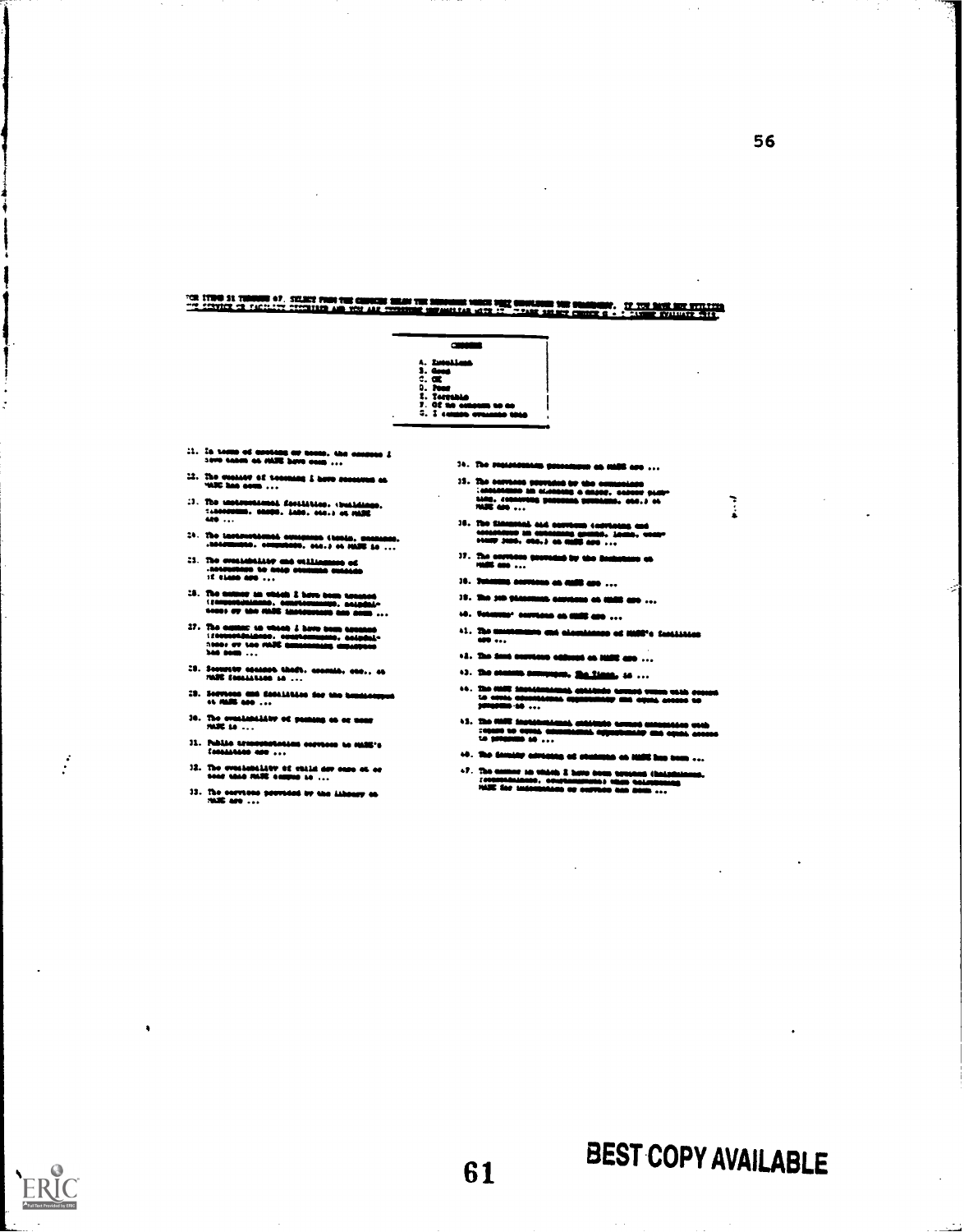## Appendix E

# Dean's Report and Recommendations Based on the 1994 MATC Student Survey Questionnaire

The 1994 MATC Student Survey showed the following comparison between the CHSD and Overall MATC students:

1. CHSD students are more likely female;

2. CHSD students seems to have lower average family income;

3. CHSD students are less likely to choose MATC based on schedule and cost but more likely to choose MATC based on program;

4. CHSD students are more likely to already have a vocational diploma or certificate but still seemed to show interest to acquire additional vocational diploma or certificate for skills for a new job;

5. CHSD students are more likely in the vocational programs at the time the survey was taken;

6. CHSD students are more likely full-time;

7. the three biggest influences to attend MATC for both groups seemed to be - class schedule, printed mailed materials, parents, relatives, current and former MATC students.

62